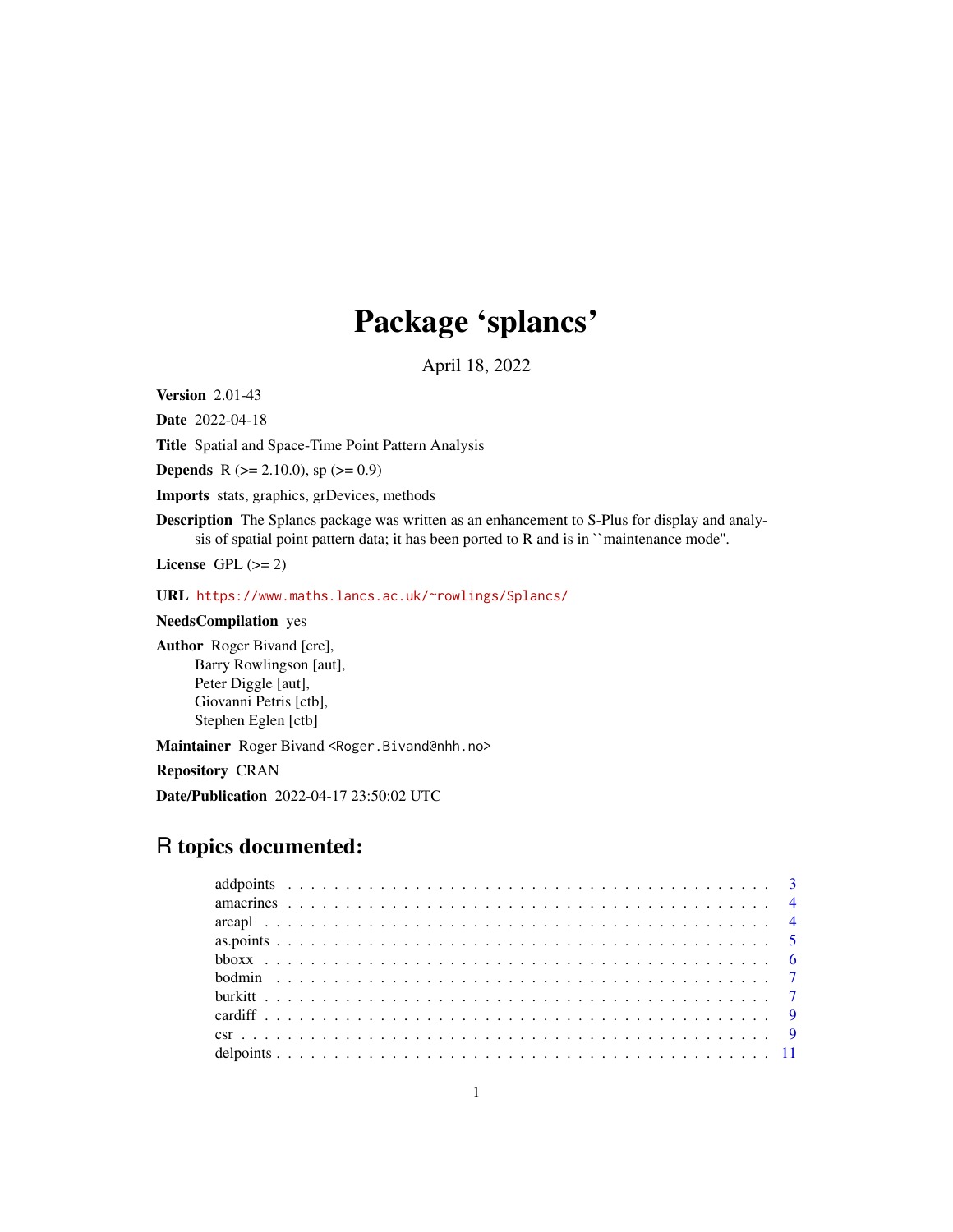| dsquare                     | 11 |
|-----------------------------|----|
| Fhat                        | 12 |
| Fzero                       | 13 |
|                             | 14 |
|                             | 15 |
|                             | 16 |
|                             | 17 |
|                             | 17 |
|                             | 19 |
|                             | 20 |
|                             |    |
|                             | 20 |
|                             | 21 |
|                             | 22 |
|                             | 23 |
|                             | 25 |
|                             | 26 |
|                             | 27 |
|                             | 29 |
|                             | 30 |
|                             | 31 |
| khat                        | 32 |
|                             | 34 |
|                             | 35 |
|                             | 36 |
|                             | 37 |
|                             | 38 |
|                             |    |
| nndistF                     | 39 |
| nndistG                     | 40 |
| npts                        | 41 |
| okblack                     | 41 |
| okwhite                     | 42 |
|                             | 42 |
|                             | 44 |
|                             | 45 |
|                             | 46 |
| plt                         | 47 |
|                             | 47 |
|                             | 48 |
|                             | 49 |
|                             | 50 |
|                             | 51 |
|                             | 52 |
|                             |    |
| $\frac{\text{p}}{\text{p}}$ | 53 |
|                             | 53 |
|                             | 54 |
|                             | 55 |
|                             | 56 |
|                             | 57 |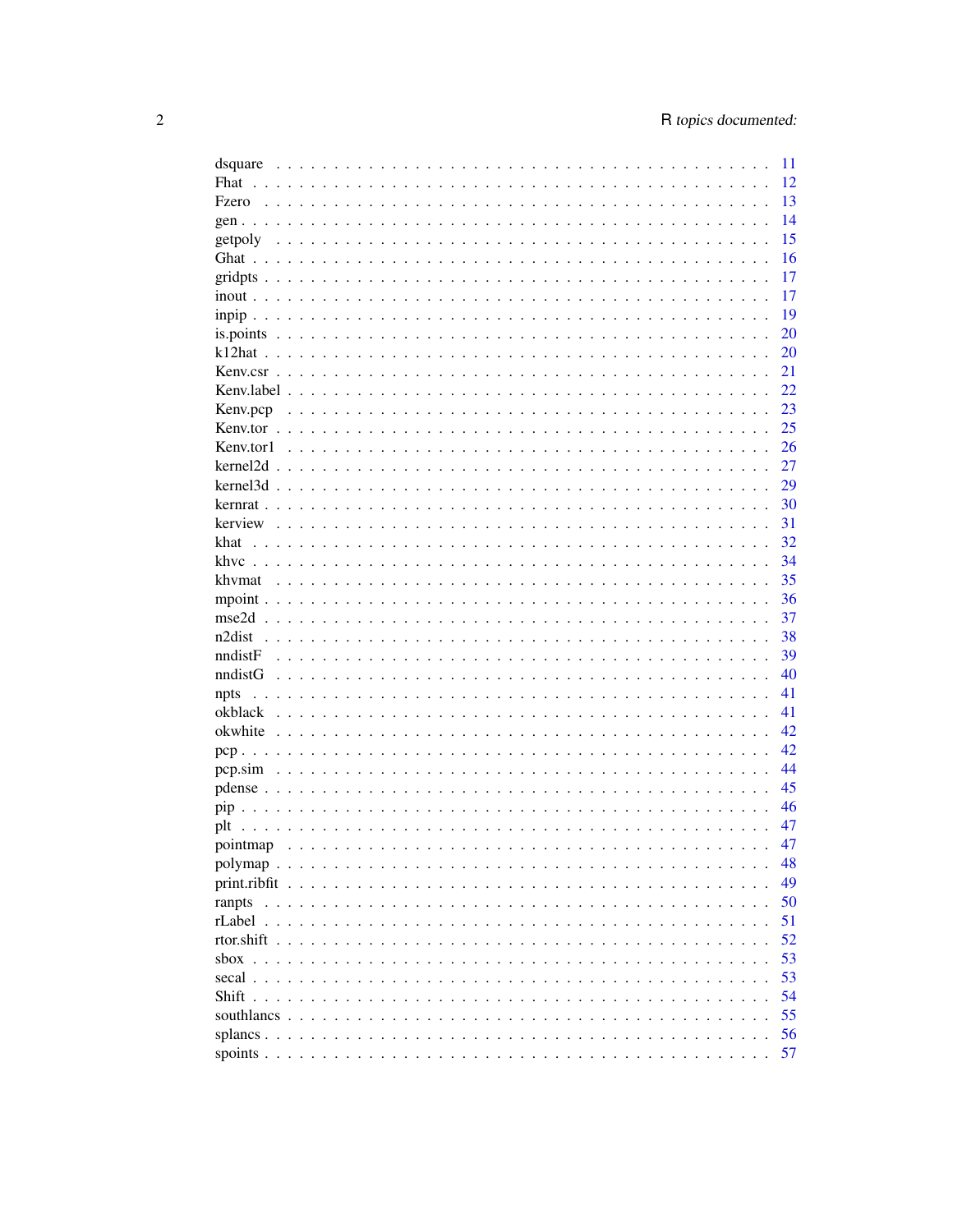#### <span id="page-2-0"></span>addpoints 3

addpoints *Add points interactively to a point data set*

#### Description

Add points interactively to a point data set.

## Usage

addpoints(pts,plot=FALSE,quiet=FALSE)

## Arguments

| pts   | A points data set.                                                                                  |
|-------|-----------------------------------------------------------------------------------------------------|
| plot  | if true, plot the pts data, using pointmap. If false, or if pts is missing, don't<br>plot the data. |
| auiet | if true, don't print a prompt to enter points.                                                      |

## Details

The points entered are displayed on the current graphics device.

#### Value

A points data set consisting of pts and the points entered on the current graphics device.

## References

Rowlingson, B. and Diggle, P. 1993 Splancs: spatial point pattern analysis code in S-Plus. Computers and Geosciences, 19, 627-655; the original sources can be accessed at: [https://www.maths.](https://www.maths.lancs.ac.uk/~rowlings/Splancs/) [lancs.ac.uk/~rowlings/Splancs/](https://www.maths.lancs.ac.uk/~rowlings/Splancs/). See also Bivand, R. and Gebhardt, A. 2000 Implementing functions for spatial statistical analysis using the R language. Journal of Geographical Systems, 2, 307-317.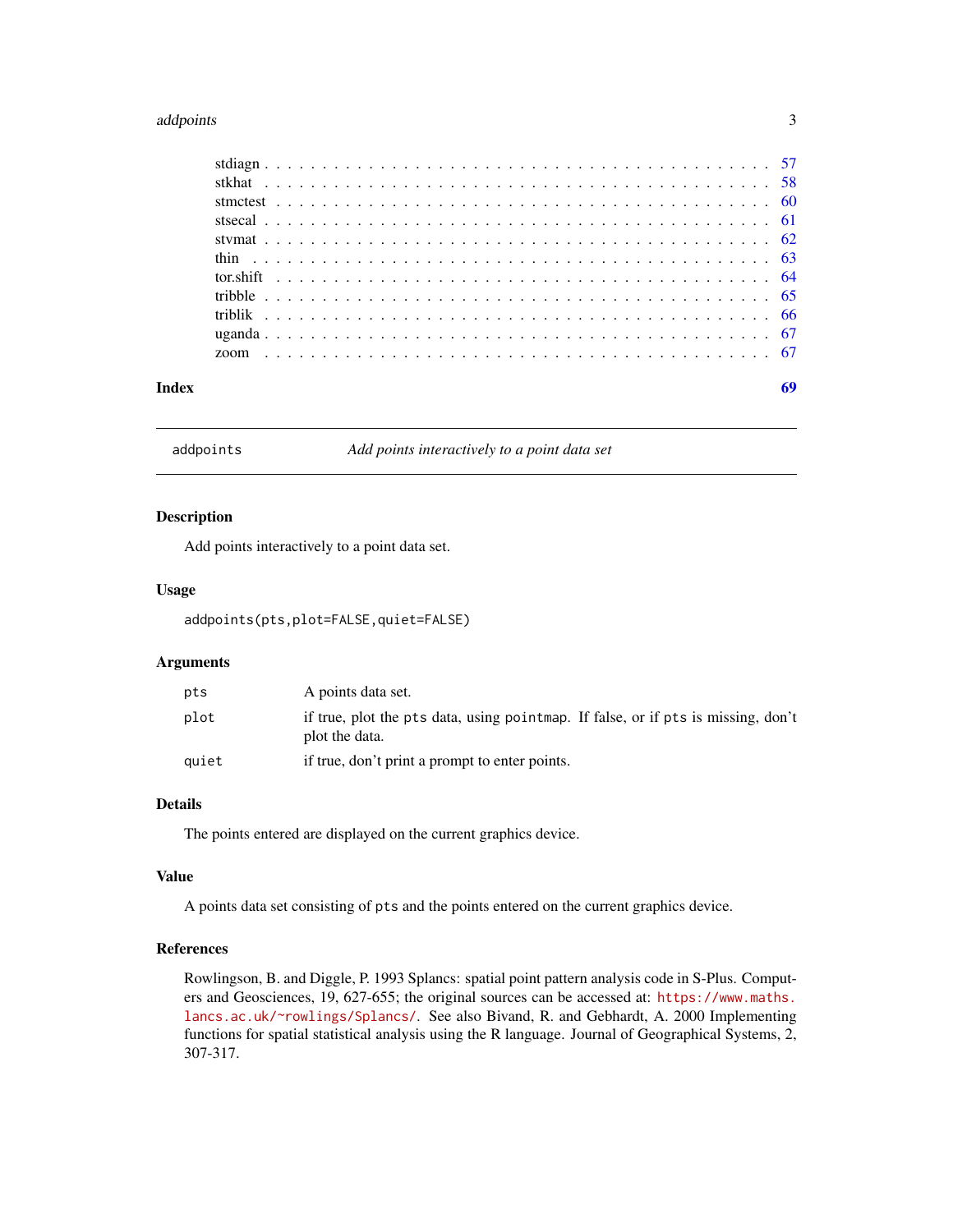<span id="page-3-0"></span>4 area and 2 area and 2 area and 2 area and 2 area and 2 area and 2 area and 2 area and 2 area and 2 area and 2

## See Also

[delpoints](#page-10-1)

amacrines *Amacrines on/off data set*

#### Description

Two two-column matrices of points marked on and off

#### Usage

data(amacrines)

## Format

Two two-column matrices of points marked on and off

#### Source

<https://www.maths.lancs.ac.uk/~diggle/pointpatterns/Datasets/>, Peter J. Diggle, Department of Mathematics and Statistics, Lancaster University, Lancaster LA1 4YF, UK: publicdomain spatial point pattern data-sets.

areapl *Calculate area of polygon*

## Description

Calculate area of polygon. If the polygon is self-intersecting, the area will not be correct.

#### Usage

```
areapl(poly)
```
## Arguments

poly a polygon data set

#### Value

The area of the polygon is returned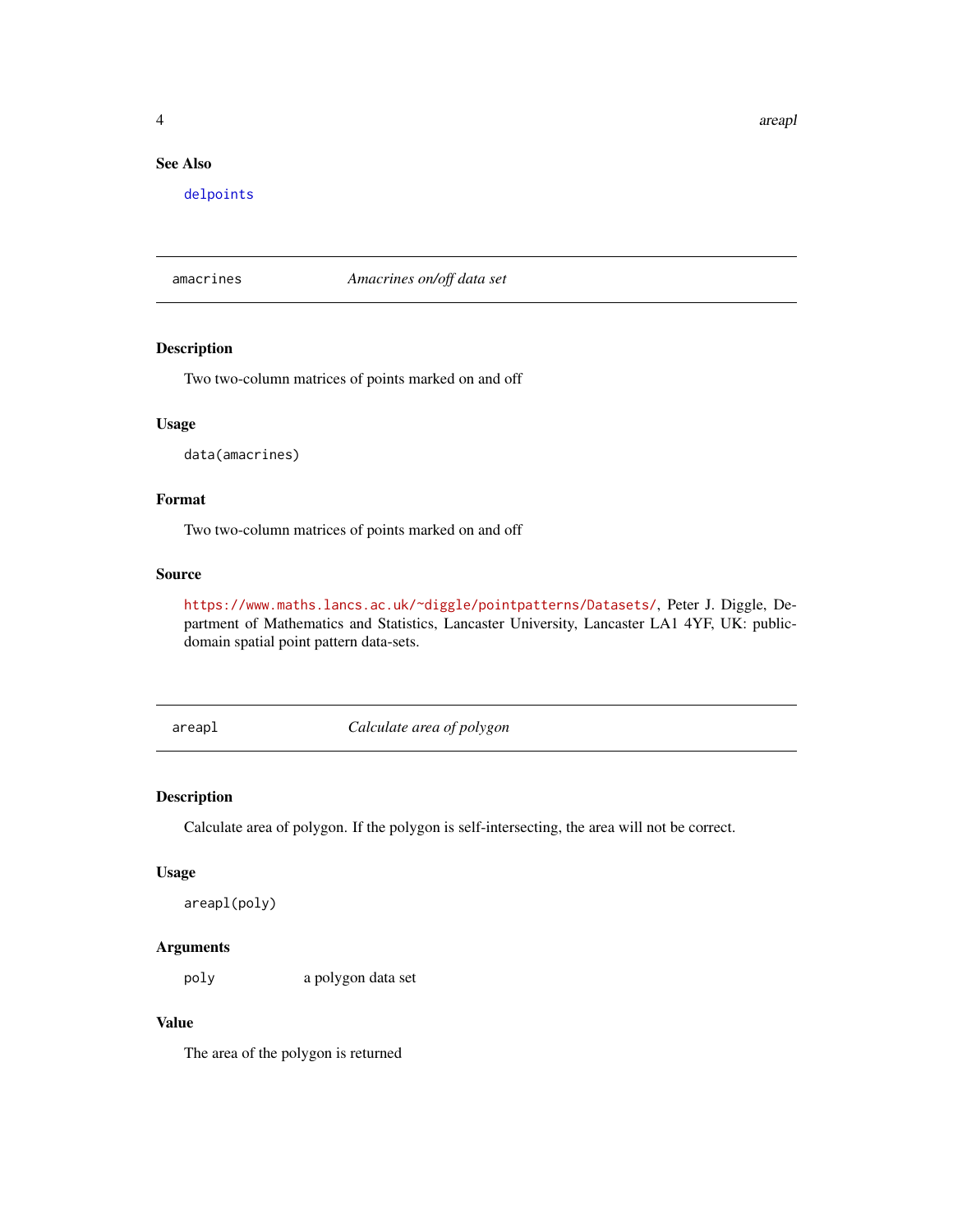#### <span id="page-4-0"></span>as.points 5

#### References

Rowlingson, B. and Diggle, P. 1993 Splancs: spatial point pattern analysis code in S-Plus. Computers and Geosciences, 19, 627-655; the original sources can be accessed at: [https://www.maths.](https://www.maths.lancs.ac.uk/~rowlings/Splancs/) [lancs.ac.uk/~rowlings/Splancs/](https://www.maths.lancs.ac.uk/~rowlings/Splancs/). See also Bivand, R. and Gebhardt, A. 2000 Implementing functions for spatial statistical analysis using the R language. Journal of Geographical Systems, 2, 307-317.

## Examples

```
x \leftarrow c(1, 0, 0, 1, 1, 1, 1, 3, 3, 1)y \leftarrow c(0, 0, 1, 1, 0, 0, -1, -1, 0, 0)m \leftarrow \text{cbind}(x, y)plot(m, type="b")
areapl(m)
areap1(m[1:5,])areapl(m[6:10,])
```
as.points *Creates data in spatial point format*

## Description

Creates data in spatial point format.

#### Usage

as.points(...)

#### Arguments

... any object(s), such as x and y vectors of the same length, or a list or data frame containing x and y vectors. Valid options for ... are: a points object ; returns it unaltered; a list with x and y elements of the same length — returns a points object with the x and y elements as the coordinates of the points; two vectors of equal length ; returns a points object with the first vector as the x coordinates, the second vector as the y-coordinates.

## Value

as.points tries to return the argument(s) as a points object.

#### References

Rowlingson, B. and Diggle, P. 1993 Splancs: spatial point pattern analysis code in S-Plus. Computers and Geosciences, 19, 627-655; the original sources can be accessed at: [https://www.maths.](https://www.maths.lancs.ac.uk/~rowlings/Splancs/) [lancs.ac.uk/~rowlings/Splancs/](https://www.maths.lancs.ac.uk/~rowlings/Splancs/). See also Bivand, R. and Gebhardt, A. 2000 Implementing functions for spatial statistical analysis using the R language. Journal of Geographical Systems, 2, 307-317.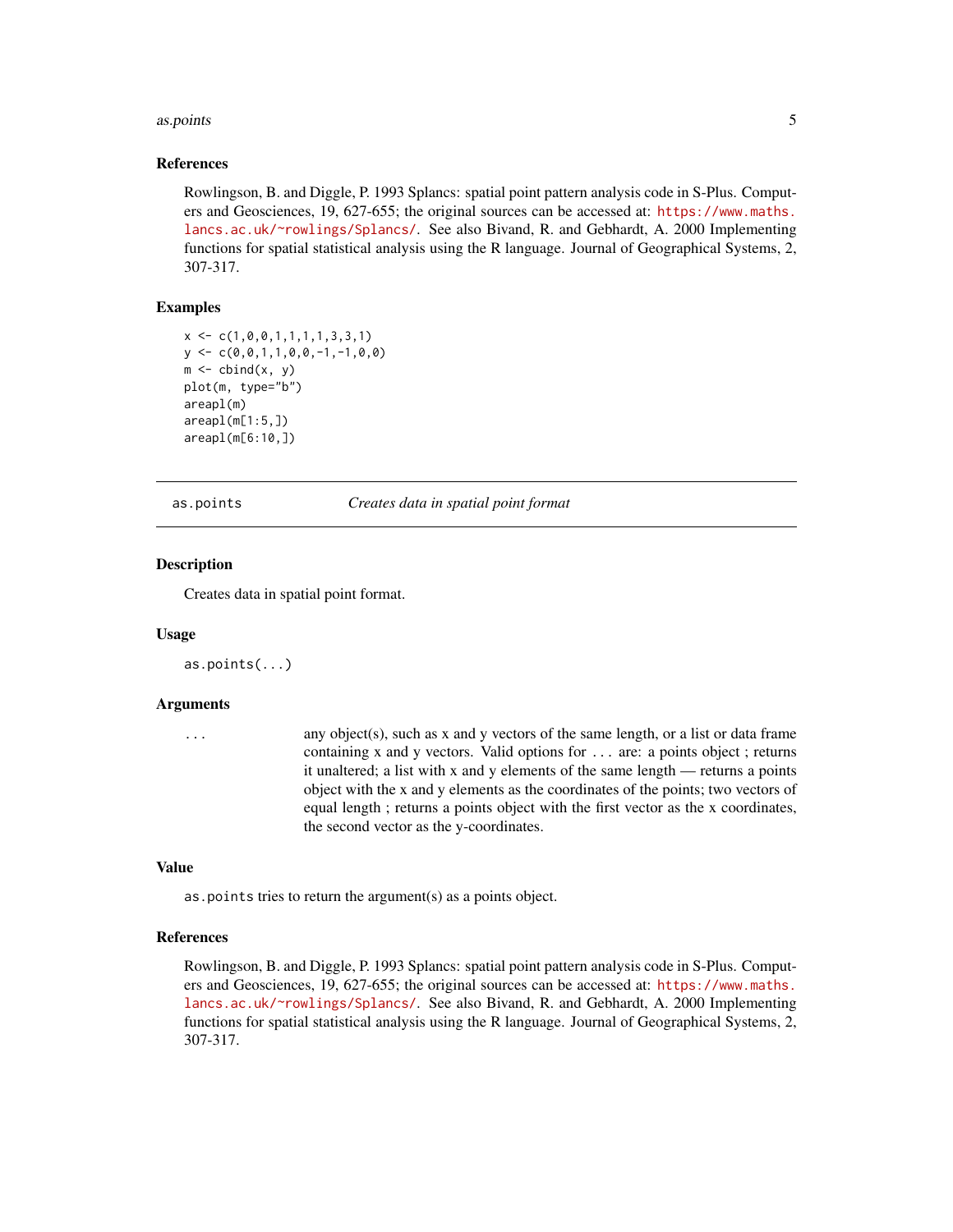<span id="page-5-1"></span><span id="page-5-0"></span>

Generate a non-closed bounding polygon from the bounding box of an object

#### Usage

bboxx(obj)

## Arguments

obj A matrix with two rows and two columns reporting the bounding box of an object

## Details

The object used by bboxx may easily be created by using the sp bbox method on an object of interest, such as a points data set.

#### Value

A points data set of four points giving the non-closed coordinates of the bounding box

#### References

Rowlingson, B. and Diggle, P. 1993 Splancs: spatial point pattern analysis code in S-Plus. Computers and Geosciences, 19, 627-655; the original sources can be accessed at: [https://www.maths.](https://www.maths.lancs.ac.uk/~rowlings/Splancs/) [lancs.ac.uk/~rowlings/Splancs/](https://www.maths.lancs.ac.uk/~rowlings/Splancs/). See also Bivand, R. and Gebhardt, A. 2000 Implementing functions for spatial statistical analysis using the R language. Journal of Geographical Systems, 2, 307-317.

## See Also

[sbox](#page-52-1), [bbox](#page-0-0)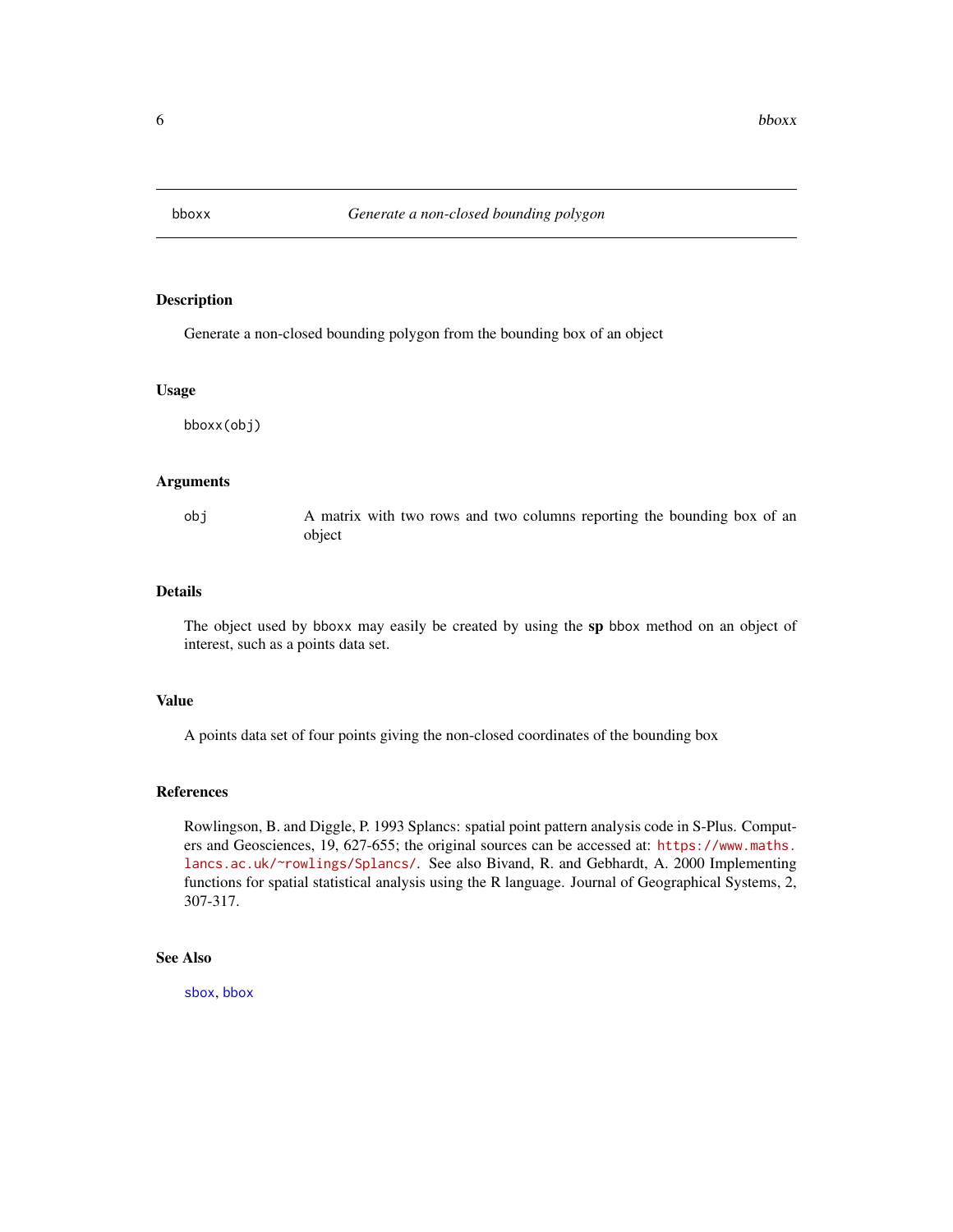<span id="page-6-0"></span>

Locations of 35 granite tors on Bodmin Moor, taken from Infomap data set (northings multiplied by -1 to correspond to Figure 3.2, p. 82, Bailey and Gatrell.

#### Usage

data(bodmin)

## Format

A list corresponding to a Venables and Ripley point object with 35 observations

| X    |            | numeric grid eastings                 |
|------|------------|---------------------------------------|
| V.   |            | numeric grid northings                |
| area | list.      | bounding box with xl, xu, yl, yu      |
|      | poly array | polygon boundary with columns x and y |

#### Source

Pinder and Witherick, 1977 - Bailey and Gatrell 1995, ch. 3.

#### References

Bailey, T. C. and Gatrell, A. C. 1995, Interactive spatial data analysis. Longman, Harlow.

burkitt *Burkitt's lymphoma in Uganda*

## Description

Locations of cases of Burkitt's lymphoma in the Western Nile district of Uganda 1960-1975. The time variable is recorded as the number of days starting from an origin of 1 Jan 1960. The examples given below show how the chron() function and derived time structures may be used to analyse the data in the time dimension.

#### Usage

data(burkitt)

#### Format

The data is provided as a data table: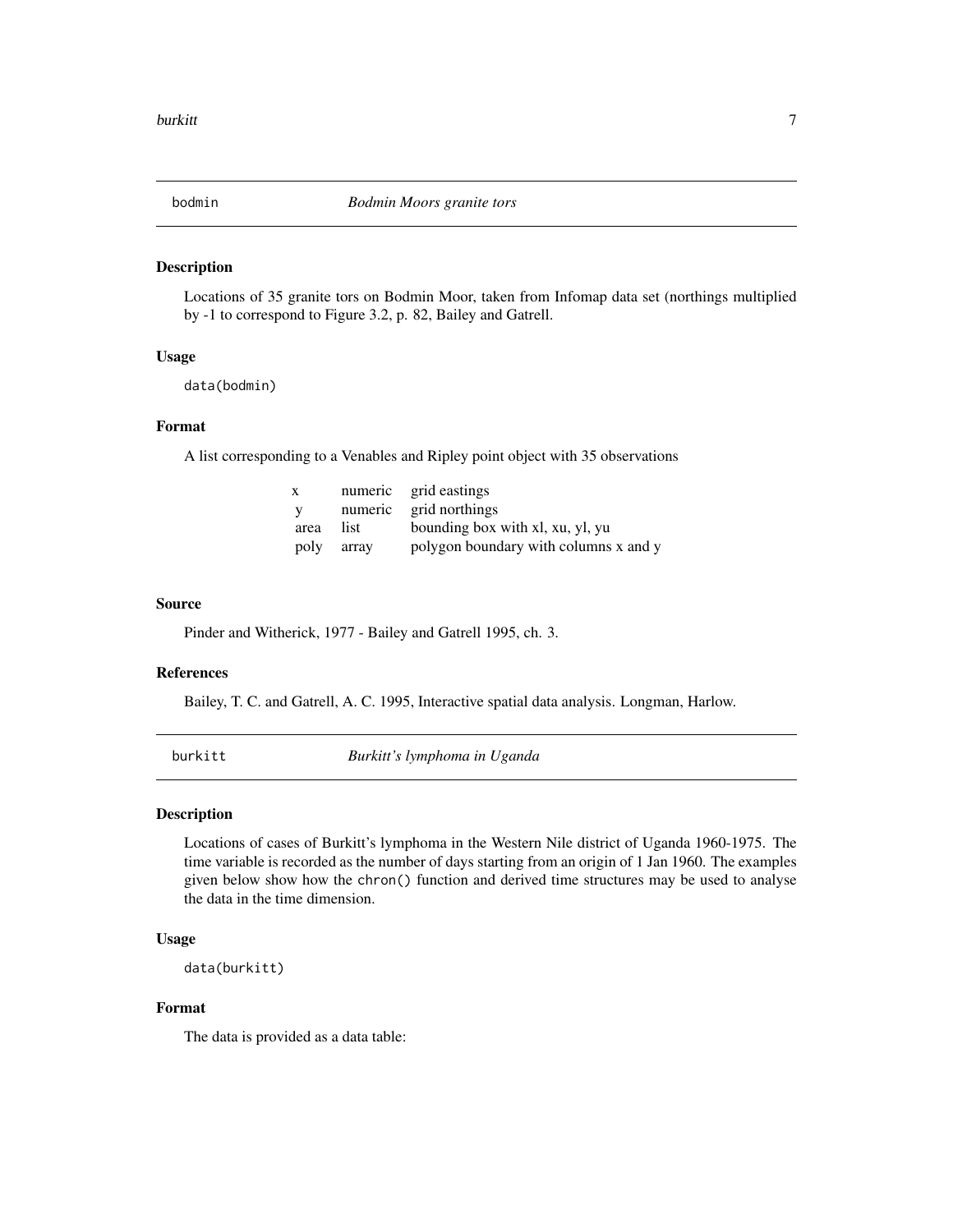| X.           |        | numeric grid eastings                            |
|--------------|--------|--------------------------------------------------|
| <sup>V</sup> |        | numeric grid northings                           |
| $\mathbf{f}$ |        | numeric day number starting at 1/1/1960 of onset |
| age          |        | numeric age of child patient                     |
| dates        | factor | day as string yy-mm-dd                           |
|              |        |                                                  |

as a points object burpts of burkitt\$x and burkitt\$y; and a point object of the area boundary burbdy.

## Source

Williams, E. H. et al. 1978, - Bailey and Gatrell 1995, ch. 3.

## References

Bailey, T. C. and Gatrell, A. C. 1995, Interactive spatial data analysis. Longman, Harlow.

```
data(burkitt)
burDates <- as.Date(as.character(burkitt$dates), "%y-%m-%d")
res <- aggregate(rep(1, length(burDates)), list(quarters(burDates), format(burDates, "%y")), sum)
plot(as.numeric(as.character(res$Group.2)) +
0.25*(as.numeric(substr(as.character(res$Group.1), 2, 2))-1),
 res$x, type="h", lwd=3, col=ifelse(as.character(res$Group.1)=="Q3",
 "grey","red"), xlab="year", ylab="count", xaxt="n")
axis(1, at=seq(61,75,4), labels=format(seq.Date(as.Date("1961/1/1"),
as.Date("1975/1/1"), "4 years")))
title("Plot of Burkitt's lymphoma in West Nile district,\nQ3 grey shaded")
op \leq par(mfrow=c(3,5))
for (i in unique(format(burDates, "%y"))) {
polymap(burbdy)
pointmap(burpts[which(format(burDates, "%y") == i),], add=TRUE, pch=19)
title(main=paste("19", i, sep=""))
}
par(op)
op \leq par(mfrow=c(2,2))
for (i in c("Q1", "Q2", "Q3", "Q4")) {
polymap(burbdy)
pointmap(burpts[which(unclass(quarters(burDates)) == i),], add=TRUE,
pch=19)
title(main=i)
}
par(op)
op \leq par(mfrow=c(3,4))
for (i in months(seq(as.Date("70-01-01", "%y-%m-%d"), len=12, by="1 month"))) {
polymap(burbdy)
pointmap(burpts[which(unclass(months(burDates)) == i),], add=TRUE, pch=19)
title(main=i)
}
par(op)
```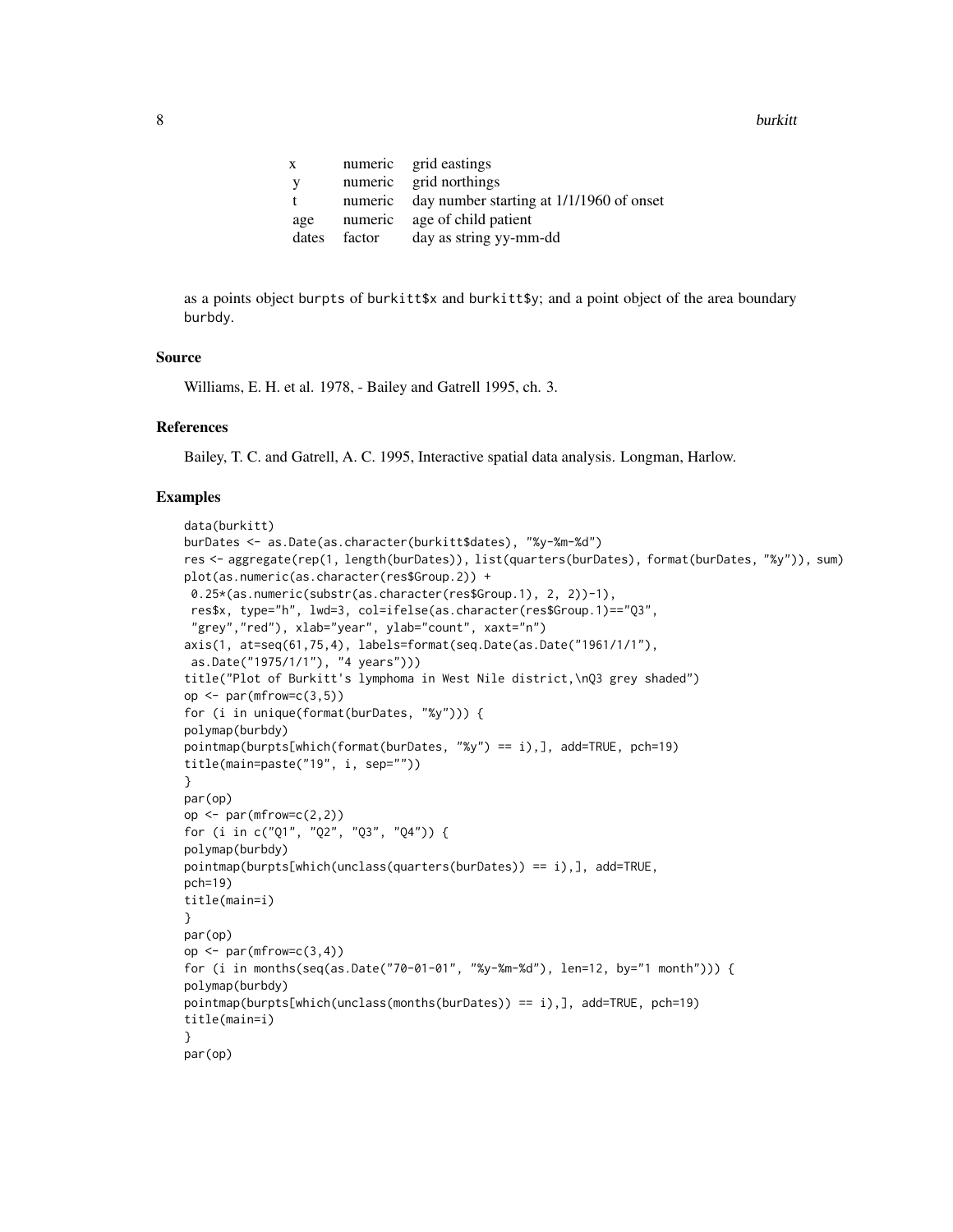<span id="page-8-0"></span>

Locations of homes of 168 juvenile offenders on a Cardiff housing estate

## Usage

```
data(cardiff)
```
## Format

A list corresponding to a Venables and Ripley point object with 168 observations

| $\mathbf{x}$ |       | numeric grid eastings                 |
|--------------|-------|---------------------------------------|
| – V          |       | numeric grid northings                |
| area         | list  | bounding box with xl, xu, yl, yu      |
| poly         | array | polygon boundary with columns x and y |

#### Source

Herbert, 1980, - Bailey and Gatrell 1995, ch. 3.

#### References

Bailey, T. C. and Gatrell, A. C. 1995, Interactive spatial data analysis. Longman, Harlow.

<span id="page-8-1"></span>csr *Generate completely spatially random points on a polygon*

## Description

Generate completely spatially random points on a polygon.

## Usage

```
csr(poly,npoints)
```

| poly    | A polygon data set.               |
|---------|-----------------------------------|
| npoints | The number of points to generate. |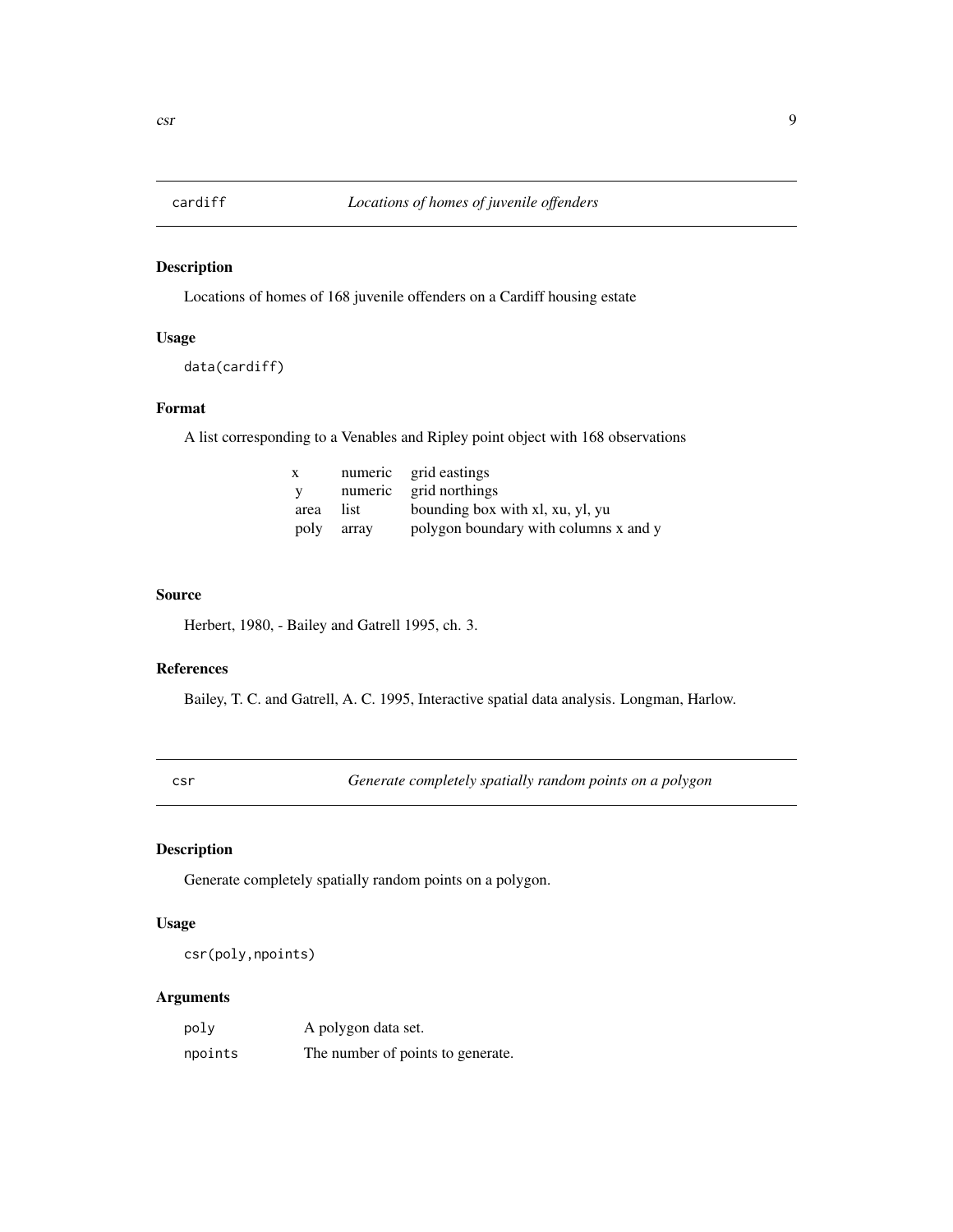csr generates points randomly in the bounding box of poly, then uses pip to extract those in the polygon. If the number of points remaining is less than that required, csr generates some more points in the bounding box until at least npoints remain inside the polygon. If too many points are generated then the list of points is truncated.

Uses runif() to generate random numbers and so updates .Random.seed, the standard S random number generator seed.

## Value

A point data set consisting of npoints points distributed randomly, i.e. as an independent random sample from the uniform distribution in the polygon defined by poly.

## References

Rowlingson, B. and Diggle, P. 1993 Splancs: spatial point pattern analysis code in S-Plus. Computers and Geosciences, 19, 627-655; the original sources can be accessed at: [https://www.maths.](https://www.maths.lancs.ac.uk/~rowlings/Splancs/) [lancs.ac.uk/~rowlings/Splancs/](https://www.maths.lancs.ac.uk/~rowlings/Splancs/). See also Bivand, R. and Gebhardt, A. 2000 Implementing functions for spatial statistical analysis using the R language. Journal of Geographical Systems, 2, 307-317.

```
data(cardiff)
nsim <- 29
emp.Ghat <- Ghat(as.points(cardiff), seq(0,30,1))
av.Ghat <- numeric(length(emp.Ghat))
U.Ghat <- numeric(length(emp.Ghat))
L.Ghat <- numeric(length(emp.Ghat))
U.Ghat <- -99999
L.Ghat <- 99999
for(i in 1:nsim) {
S.Ghat <- Ghat(csr(cardiff$poly, length(cardiff$x)), seq(0,30,1))
av.Ghat <- av.Ghat + S.Ghat
L.Ghat <- pmin(S.Ghat, L.Ghat)
U.Ghat <- pmax(S.Ghat, U.Ghat)
}
av.Ghat <- av.Ghat/nsim
plot(av.Ghat, emp.Ghat, type="l", xlim=c(0,1), ylim=c(0,1),
xlab="Simulated average G", ylab="Empirical G")
lines(c(0,1),c(0,1),lty=2)
lines(U.Ghat,emp.Ghat,lty=3)
lines(L.Ghat,emp.Ghat,lty=3)
```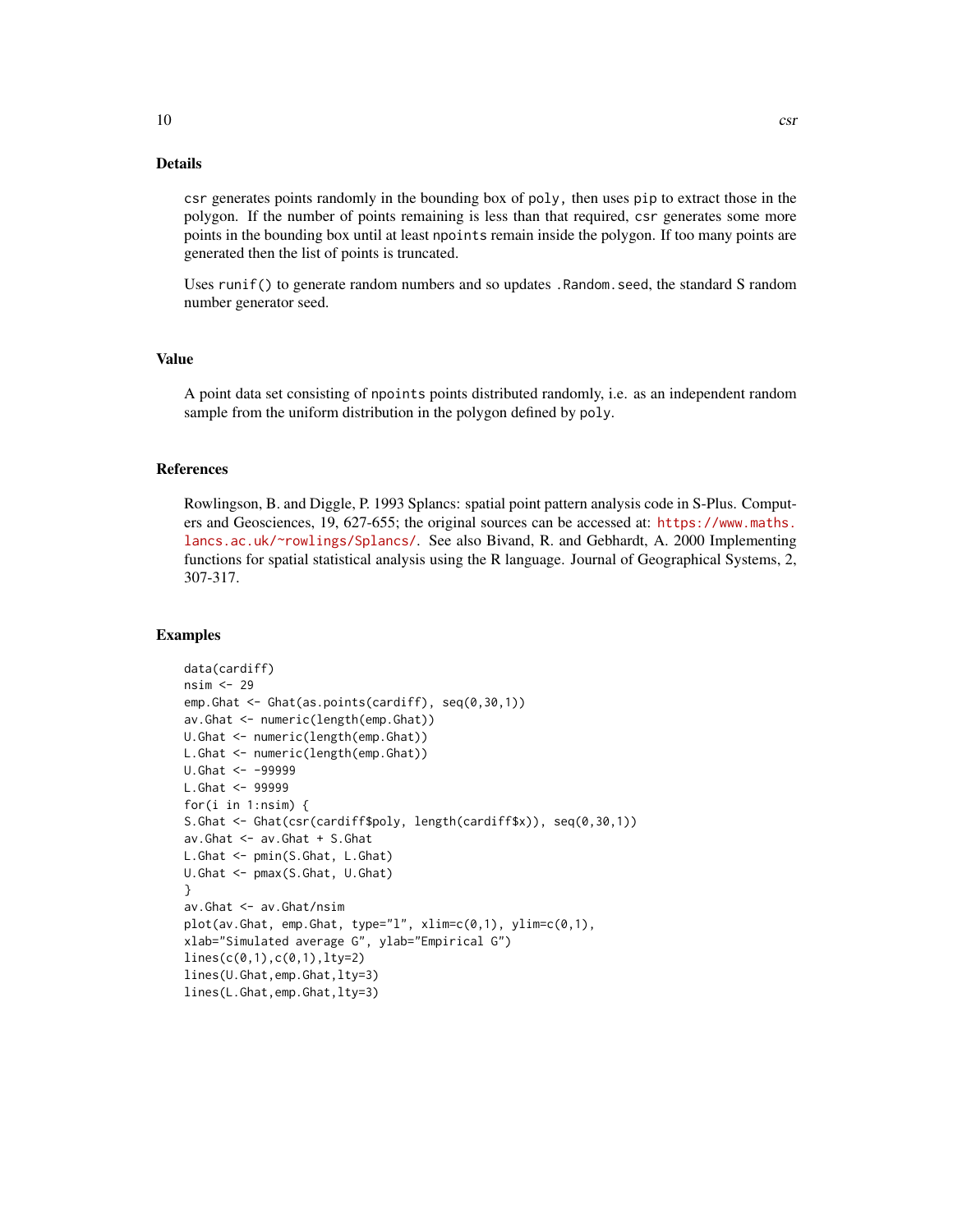<span id="page-10-1"></span><span id="page-10-0"></span>

Select points to delete from a points data set.

#### Usage

```
delpoints(pts,add=FALSE)
```
#### Arguments

| pts | a points data set                          |
|-----|--------------------------------------------|
| add | if false, plot the points using point map. |

#### Details

Using the mouse, the user selects points on the current graphics device. These points are marked on the plot as they are selected. The function returns the remaining points as a points object. If add is false the points are plotted on the current plot device.

#### Value

A points object containing the undeleted points.

## References

Rowlingson, B. and Diggle, P. 1993 Splancs: spatial point pattern analysis code in S-Plus. Computers and Geosciences, 19, 627-655; the original sources can be accessed at: [https://www.maths.](https://www.maths.lancs.ac.uk/~rowlings/Splancs/) [lancs.ac.uk/~rowlings/Splancs/](https://www.maths.lancs.ac.uk/~rowlings/Splancs/). See also Bivand, R. and Gebhardt, A. 2000 Implementing functions for spatial statistical analysis using the R language. Journal of Geographical Systems, 2, 307-317.

<span id="page-10-2"></span>dsquare *Distance-squared from a number of points to a number of sources*

#### Description

Computes the distance-squared from a number of points to a number of sources.

## Usage

```
dsquare(pts, srcs, namepref="d")
```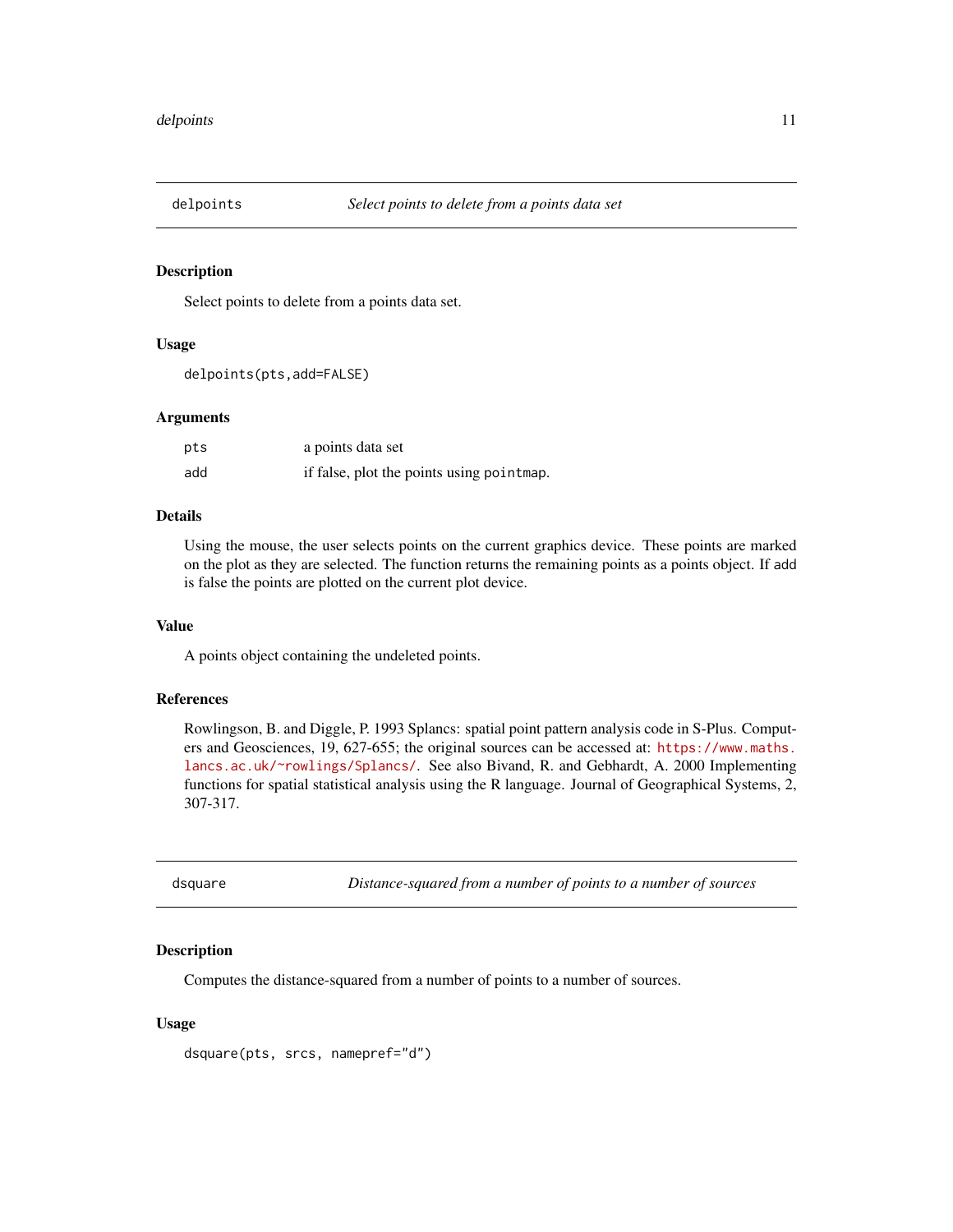#### <span id="page-11-0"></span>**Arguments**

| pts      | A number of points representing the locations of cases and controls. |
|----------|----------------------------------------------------------------------|
| srcs     | A number of points representing source locations                     |
| namepref | A prefix given to the name of the results.                           |

## Value

A data frame with the same number of columns as srcs. The column names will be the value of namepref prefixing the numbers from 1 to the number of sources.

#### References

Rowlingson, B. and Diggle, P. 1993 Splancs: spatial point pattern analysis code in S-Plus. Computers and Geosciences, 19, 627-655; the original sources can be accessed at: [https://www.maths.](https://www.maths.lancs.ac.uk/~rowlings/Splancs/) [lancs.ac.uk/~rowlings/Splancs/](https://www.maths.lancs.ac.uk/~rowlings/Splancs/). See also Bivand, R. and Gebhardt, A. 2000 Implementing functions for spatial statistical analysis using the R language. Journal of Geographical Systems, 2, 307-317.

## See Also

[tribble](#page-64-1), [triblik](#page-65-1)

<span id="page-11-1"></span>

Fhat *F nearest neighbour distribution function*

#### Description

Calculates an estimate of the F nearest neighbour distribution function

#### Usage

Fhat(pts1,pts2,s)

#### Arguments

| pts1 | A points data set                               |
|------|-------------------------------------------------|
| pts2 | A points data set                               |
| S    | A vector of distances at which to evaluate Fhat |

## Details

The function Fhat(pts1,pts2,s) is defined as the proportion of members of a point set pts2 for which the distance to the nearest member of another points set pts1 is less than or equal to s.

## Value

A vector of the same length as s, containing the value of Fhat at the distances in s.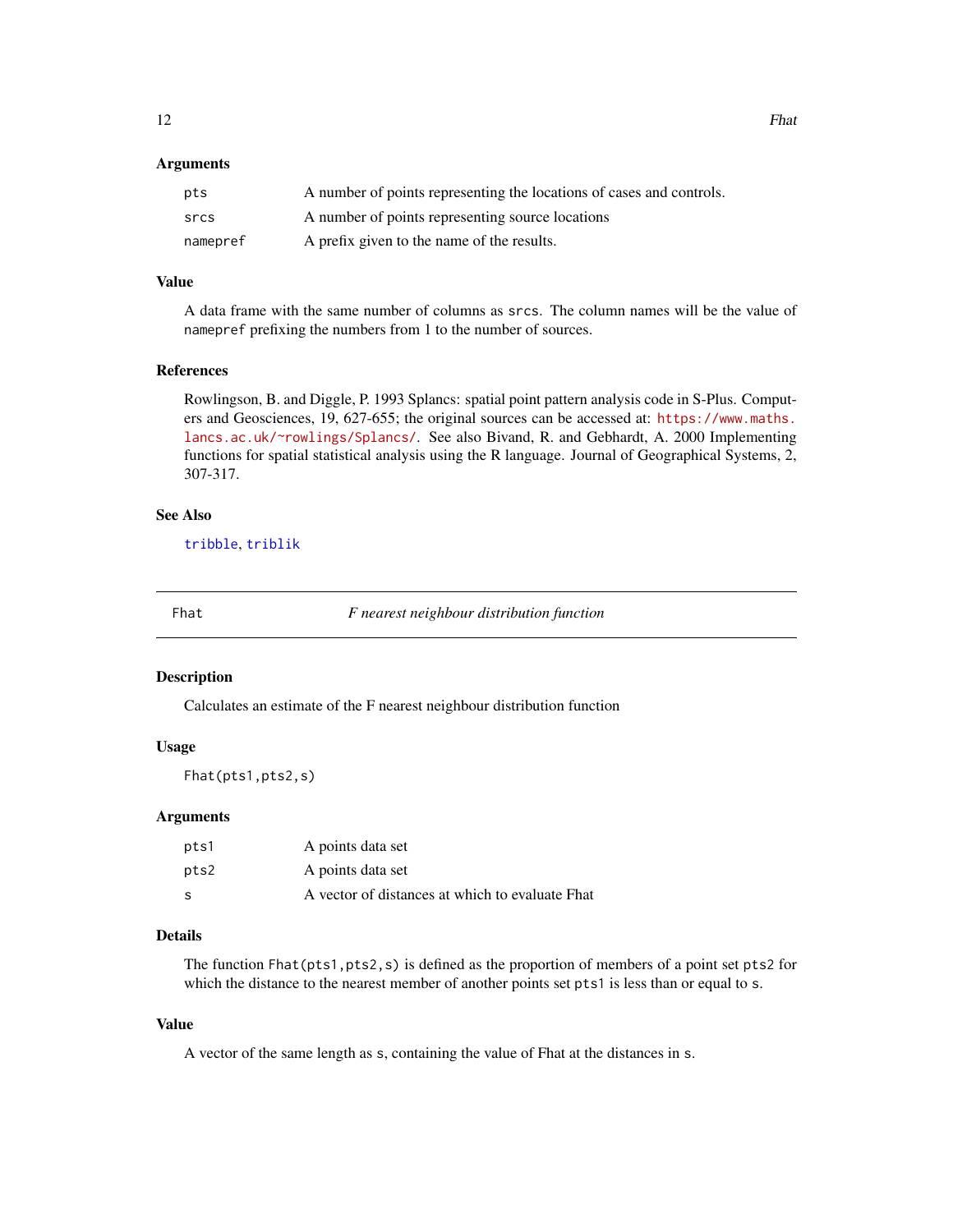#### <span id="page-12-0"></span>Fzero 13

## References

Rowlingson, B. and Diggle, P. 1993 Splancs: spatial point pattern analysis code in S-Plus. Computers and Geosciences, 19, 627-655; the original sources can be accessed at: [https://www.maths.](https://www.maths.lancs.ac.uk/~rowlings/Splancs/) [lancs.ac.uk/~rowlings/Splancs/](https://www.maths.lancs.ac.uk/~rowlings/Splancs/). See also Bivand, R. and Gebhardt, A. 2000 Implementing functions for spatial statistical analysis using the R language. Journal of Geographical Systems, 2, 307-317.

## See Also

[nndistF](#page-38-1),[Fzero](#page-12-1)

#### Examples

```
data(uganda)
plot(seq(20, 500, 20), Fhat(as.points(uganda),
as.points(csr(uganda$poly, length(uganda$x))), seq(20, 500, 20)),
type="l", xlab="distance", ylab="Estimated F")
plot(Ghat(as.points(uganda), seq(20, 500, 20)), Fhat(as.points(uganda),
as.points(csr(uganda$poly, length(uganda$x))), seq(20, 500, 20)),
type="l", xlab="Estimated G", ylab="Estimated F")
lines(c(0,1),c(0,1),lty=2)
```
<span id="page-12-1"></span>

Fzero *Theoretical nearest neighbour distribution function*

## Description

Calculate the theoretical nearest neighbour distribution function.

#### Usage

Fzero(density,s)

#### Arguments

| density | The density of the point pattern, i.e. the number of points per unit area. |
|---------|----------------------------------------------------------------------------|
| -S      | A vector of distances at which to evaluate Fzero                           |

## Details

Fzero returns the nearest neighbour distribution for a homogeneous planar Poisson process. In fortran notation, Fzero(s) is FZERO = 1-EXP(-PI\*DENSITY\*(S\*\*2)).

#### Value

A vector of the same length as s, containing the value of Fzero at the distances in s.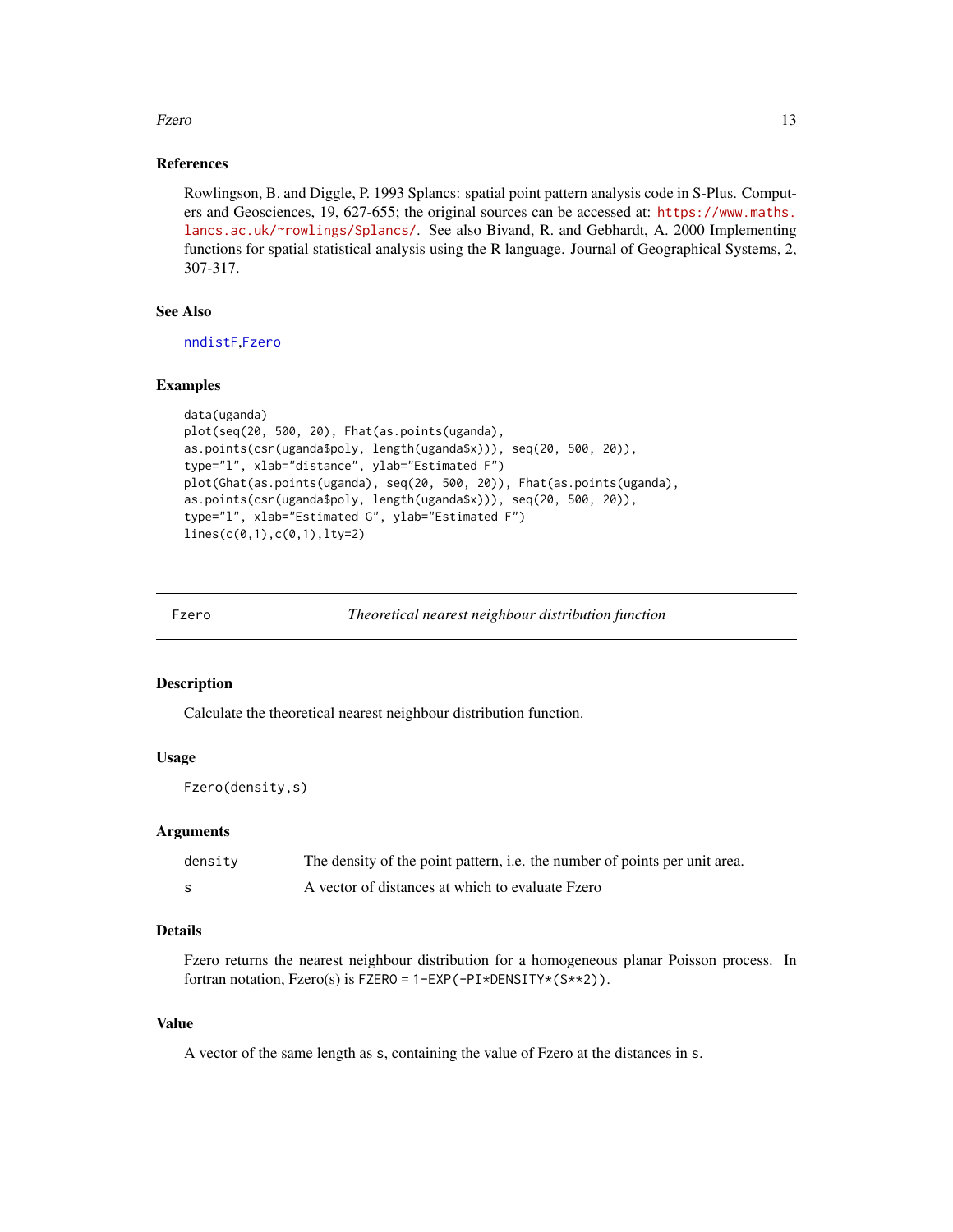#### <span id="page-13-0"></span>References

Rowlingson, B. and Diggle, P. 1993 Splancs: spatial point pattern analysis code in S-Plus. Computers and Geosciences, 19, 627-655; the original sources can be accessed at: [https://www.maths.](https://www.maths.lancs.ac.uk/~rowlings/Splancs/) [lancs.ac.uk/~rowlings/Splancs/](https://www.maths.lancs.ac.uk/~rowlings/Splancs/). See also Bivand, R. and Gebhardt, A. 2000 Implementing functions for spatial statistical analysis using the R language. Journal of Geographical Systems, 2, 307-317.

#### See Also

[Fhat](#page-11-1),[Ghat](#page-15-1),[pdense](#page-44-1)

#### Examples

```
data(uganda)
plot(Ghat(as.points(uganda), seq(20, 500, 20)), Fzero(pdense(as.points(uganda),
uganda$poly), seq(20, 500, 20)), type="l", ylab="Theoretical G",
xlab="Estimated G")
lines(c(0,1),c(0,1),lty=2)
```
gen *generate points in polygon*

#### Description

generates random points within a defined polygon, trying to reach npoints points - used in csr.

#### Usage

gen(poly, npoints)

#### Arguments

| poly    | A polygon data set               |
|---------|----------------------------------|
| npoints | The number of points to generate |

#### Value

returns a point object.

## References

Rowlingson, B. and Diggle, P. 1993 Splancs: spatial point pattern analysis code in S-Plus. Computers and Geosciences, 19, 627-655; the original sources can be accessed at: [https://www.maths.](https://www.maths.lancs.ac.uk/~rowlings/Splancs/) [lancs.ac.uk/~rowlings/Splancs/](https://www.maths.lancs.ac.uk/~rowlings/Splancs/). See also Bivand, R. and Gebhardt, A. 2000 Implementing functions for spatial statistical analysis using the R language. Journal of Geographical Systems, 2, 307-317.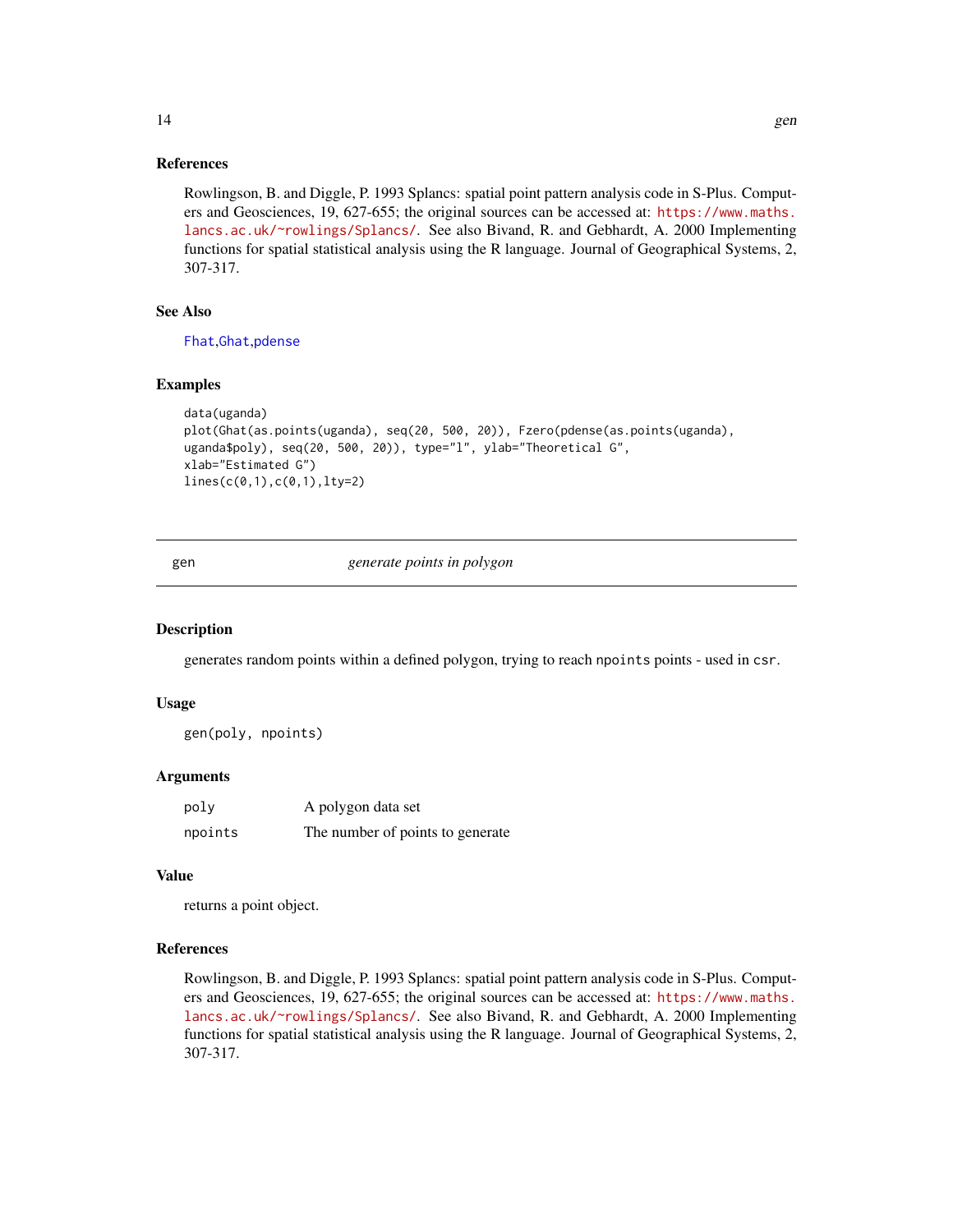#### <span id="page-14-0"></span>getpoly and the set of the set of the set of the set of the set of the set of the set of the set of the set of the set of the set of the set of the set of the set of the set of the set of the set of the set of the set of t

## See Also

[csr](#page-8-1)

## getpoly *Draw a polygon on the current graphics device*

## Description

Draw a polygon on the current graphics device

#### Usage

getpoly(quiet=FALSE)

#### Arguments

quiet if TRUE, don't prompt for input of a polygon.

## Details

The system prompts the user to enter points on the current graphics device using the mouse or other pointing device. The points are joined on the screen with the current line symbol. A polygon of the points entered is drawn on the current graphics device.

## Value

A polygon data set consisting of the points entered. The current coordinate system is used.

## References

Rowlingson, B. and Diggle, P. 1993 Splancs: spatial point pattern analysis code in S-Plus. Computers and Geosciences, 19, 627-655; the original sources can be accessed at: [https://www.maths.](https://www.maths.lancs.ac.uk/~rowlings/Splancs/) [lancs.ac.uk/~rowlings/Splancs/](https://www.maths.lancs.ac.uk/~rowlings/Splancs/). See also Bivand, R. and Gebhardt, A. 2000 Implementing functions for spatial statistical analysis using the R language. Journal of Geographical Systems, 2, 307-317.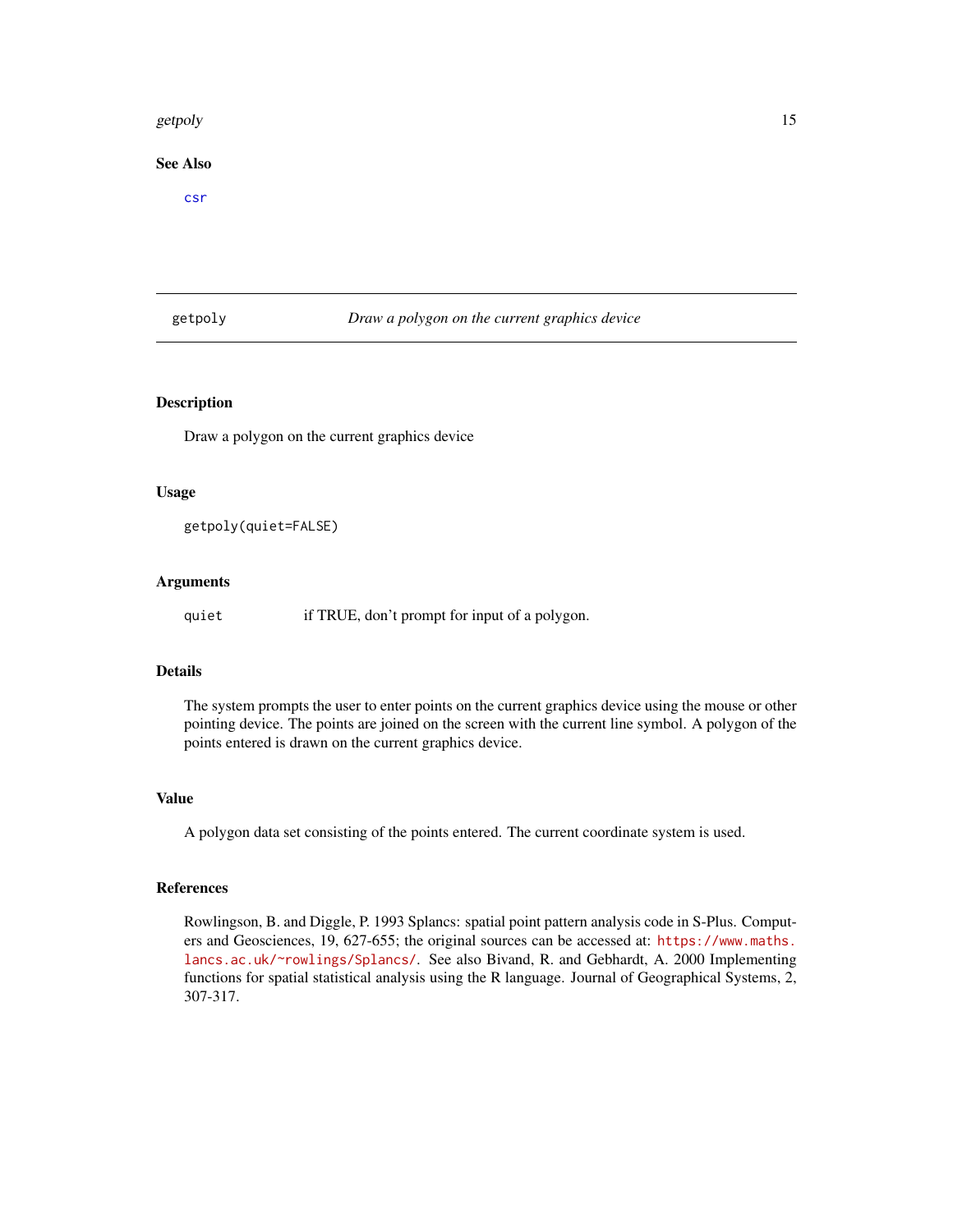<span id="page-15-1"></span><span id="page-15-0"></span>

Calculates an estimate of the G nearest neighbour distribution function.

## Usage

Ghat(pts,s)

#### Arguments

| pts | A points data set                                         |
|-----|-----------------------------------------------------------|
| -S  | A vector of distances at which to evaluate the G function |

## Details

The function Ghat(pts,s) is defined as the proportion of members of a point set for which the distance to the nearest other member of the set is less than or equal to s.

#### Value

A vector of the same length as s, containing the estimate of G at the distances in s.

## References

Rowlingson, B. and Diggle, P. 1993 Splancs: spatial point pattern analysis code in S-Plus. Computers and Geosciences, 19, 627-655; the original sources can be accessed at: [https://www.maths.](https://www.maths.lancs.ac.uk/~rowlings/Splancs/) [lancs.ac.uk/~rowlings/Splancs/](https://www.maths.lancs.ac.uk/~rowlings/Splancs/). See also Bivand, R. and Gebhardt, A. 2000 Implementing functions for spatial statistical analysis using the R language. Journal of Geographical Systems, 2, 307-317.

## See Also

[Fhat](#page-11-1), [nndistG](#page-39-1)

```
data(uganda)
plot(seq(20, 500, 20), Ghat(as.points(uganda), seq(20, 500, 20)),
type="l", xlab="distance", ylab="Estimated G")
```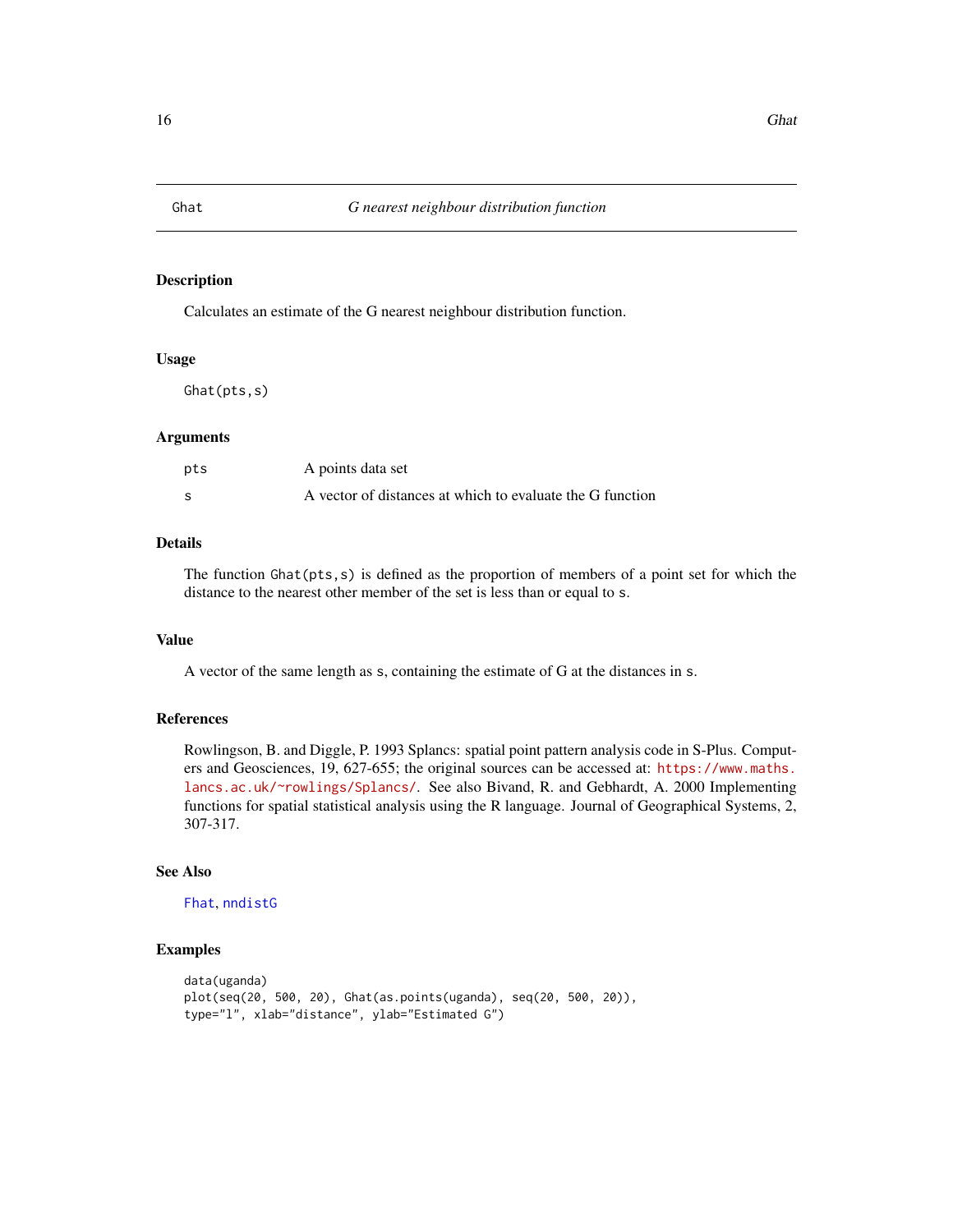<span id="page-16-0"></span>

Generate a grid of points

#### Usage

gridpts(poly,npts,xs,ys)

## Arguments

| poly   | polygon in which to generate the points                                                                                      |
|--------|------------------------------------------------------------------------------------------------------------------------------|
| npts   | approximate number of points to generate                                                                                     |
| XS, yS | grid spacing in x and y<br>Either npts or xs and ys must be specified. If all three are given then xs and ys<br>are ignored. |

## Value

A points object containing a grid of points inside the polygon. If npts is specified, then a grid spacing xs and ys will be calculated to give approximately npts in the polygon. If xs and ys are given then these will be used to generate a number of points in the polygon.

## References

Rowlingson, B. and Diggle, P. 1993 Splancs: spatial point pattern analysis code in S-Plus. Computers and Geosciences, 19, 627-655; the original sources can be accessed at: [https://www.maths.](https://www.maths.lancs.ac.uk/~rowlings/Splancs/) [lancs.ac.uk/~rowlings/Splancs/](https://www.maths.lancs.ac.uk/~rowlings/Splancs/). See also Bivand, R. and Gebhardt, A. 2000 Implementing functions for spatial statistical analysis using the R language. Journal of Geographical Systems, 2, 307-317.

<span id="page-16-1"></span>inout *Test points for inclusion in a polygon*

## Description

Test points for inclusion in a polygon.

## Usage

inout(pts,poly,bound=NULL,quiet=TRUE)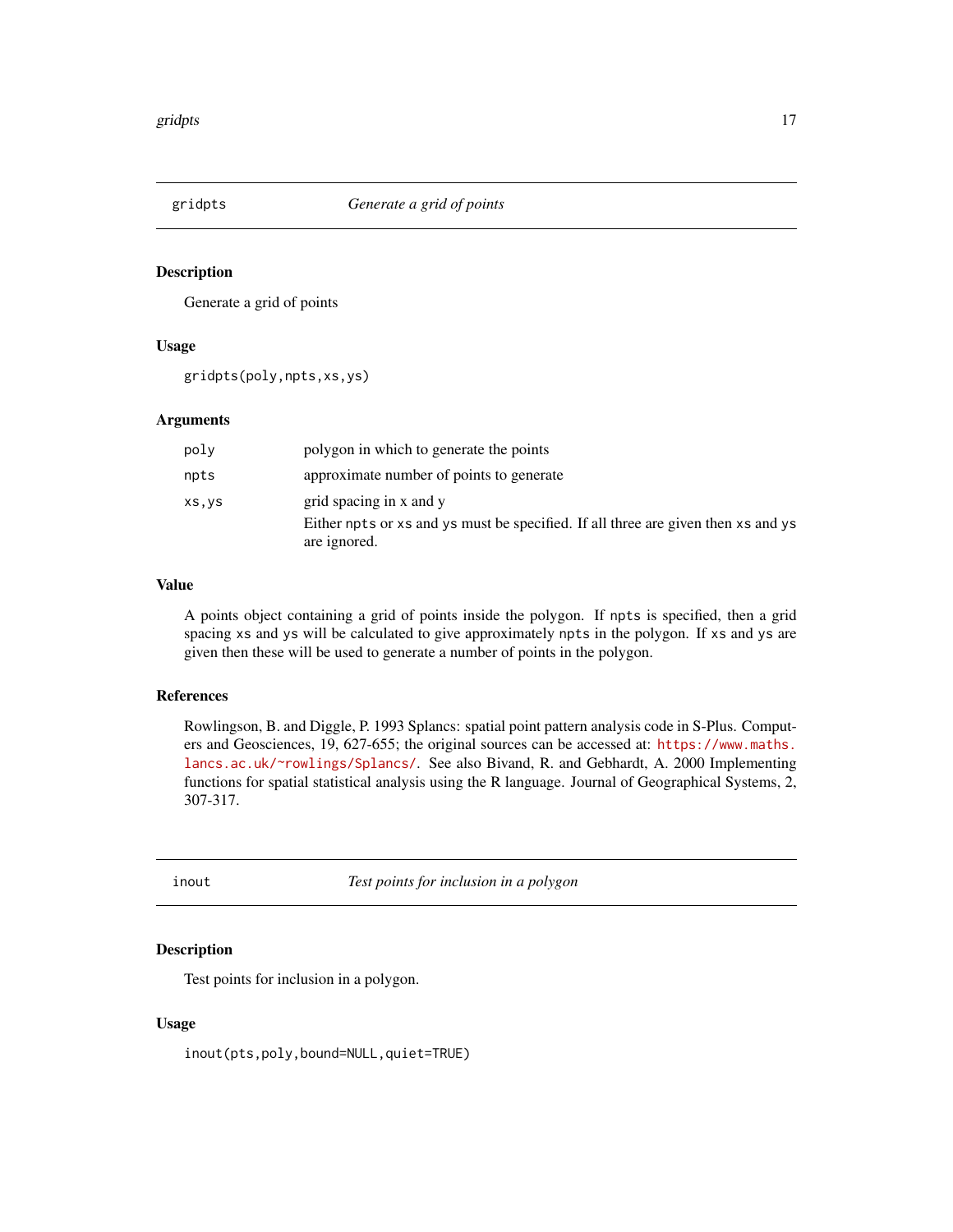#### <span id="page-17-0"></span>Arguments

| pts   | A points data set                                                                                                                                                                            |
|-------|----------------------------------------------------------------------------------------------------------------------------------------------------------------------------------------------|
| poly  | A polygon data set                                                                                                                                                                           |
| bound | If points fall exactly on polygon boundaries, the default NULL gives arbitrary<br>assignments. If TRUE, then all points "on" boundaries are set as within the<br>polygon, if FALSE, outside. |
| quiet | Do not report which points are on boundary for non-NULL bound                                                                                                                                |
|       |                                                                                                                                                                                              |

## Value

A vector of logical values. TRUE means the point was inside the polygon, FALSE means the point was outside. Note that "inside" is an arbitrary concept for points "on" the polygon boundary.

#### References

Rowlingson, B. and Diggle, P. 1993 Splancs: spatial point pattern analysis code in S-Plus. Computers and Geosciences, 19, 627-655; the original sources can be accessed at: [https://www.maths.](https://www.maths.lancs.ac.uk/~rowlings/Splancs/) [lancs.ac.uk/~rowlings/Splancs/](https://www.maths.lancs.ac.uk/~rowlings/Splancs/). See also Bivand, R. and Gebhardt, A. 2000 Implementing functions for spatial statistical analysis using the R language. Journal of Geographical Systems, 2, 307-317.

#### See Also

[inpip](#page-18-1),[pip](#page-45-1)

```
data(uganda)
suganda <- sbox(uganda$poly)
ruganda <- csr(suganda, 1000)
polymap(suganda)
polymap(uganda$poly, add=TRUE)
def <- inout(ruganda, uganda$poly, bound=NULL)
pointmap(as.points(ruganda[def,1], ruganda[def,2]), add=TRUE, col="black")
pointmap(as.points(ruganda[!def,1], ruganda[!def,2]), add=TRUE, col="red")
tru <- inout(ruganda, uganda$poly, bound=TRUE, quiet=FALSE)
which(tru & !def)
ds1 <- as.points(expand.grid(x=seq(-1.5,1.5,0.5), y=seq(-1.5,1.5,0.5)))
ds1.poly \leftarrow ds1[chull(ds1),]ds2 <- as.points(rnorm(300),rnorm(300))
plot(ds2, type="n", asp=1)
polymap(ds1.poly, add=TRUE, border="lightblue", col="lightblue", lwd=1)
points(ds2[inout(ds2,ds1.poly),], col="green", pch=20)
points(ds2[!inout(ds2,ds1.poly),], col="orange", pch=20)
points(ds1[inout(ds1,ds1.poly),], col="black", pch=20)
points(ds1[!inout(ds1,ds1.poly),], col="red", pch=20)
plot(ds2, type="n", asp=1)
polymap(ds1.poly, add=TRUE, border="lightblue", col="lightblue", lwd=1)
points(ds2[inout(ds2,ds1.poly,bound=TRUE),], col="green", pch=20)
points(ds2[!inout(ds2,ds1.poly,bound=TRUE),], col="orange", pch=20)
```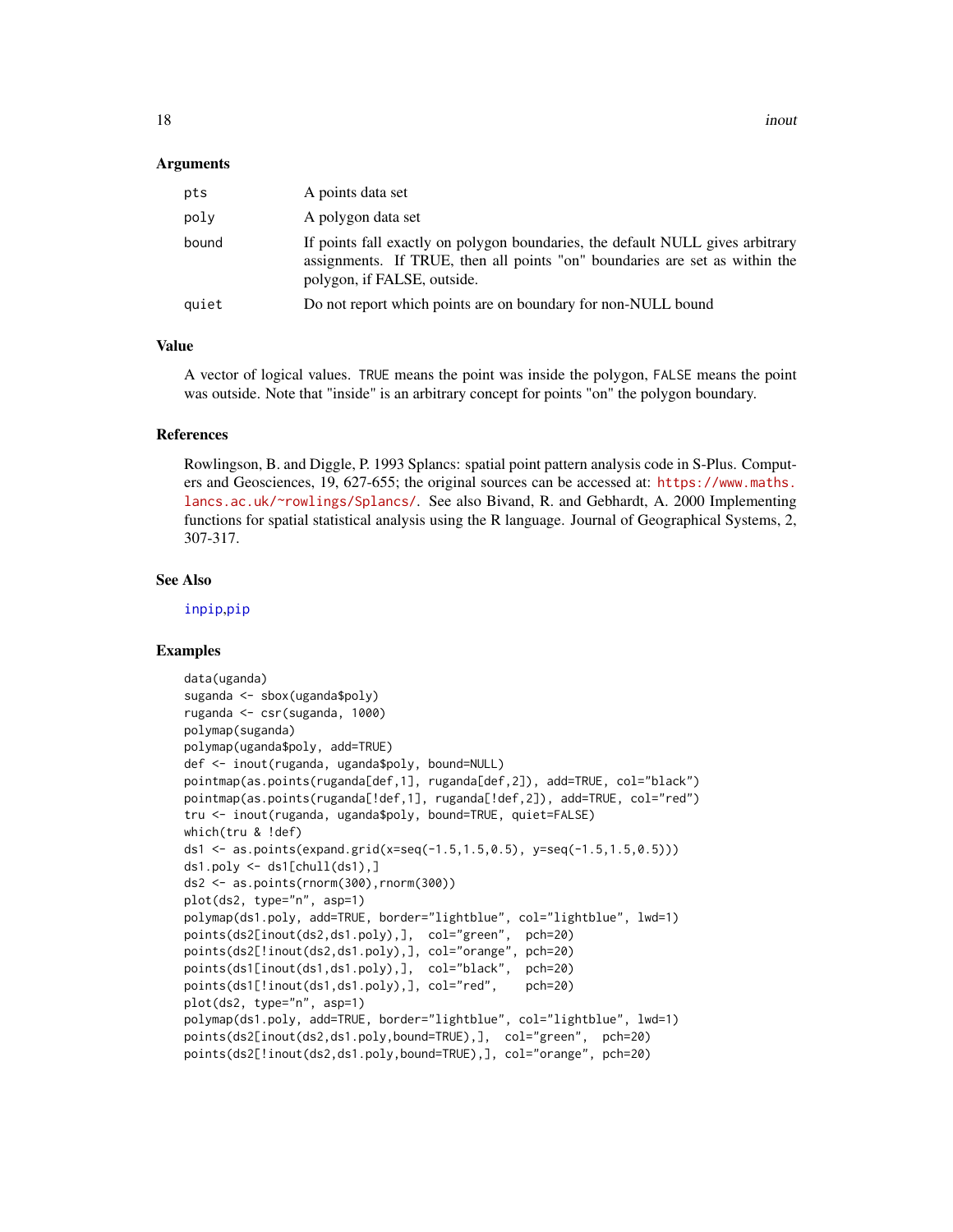#### <span id="page-18-0"></span>inpip 19

```
points(ds1[inout(ds1,ds1.poly,bound=TRUE),], col="black", pch=20)
points(ds1[!inout(ds1,ds1.poly,bound=TRUE),], col="red", pch=20)
plot(ds2, type="n", asp=1)
polymap(ds1.poly, add=TRUE, border="lightblue", col="lightblue", lwd=1)
points(ds2[inout(ds2,ds1.poly,bound=FALSE),], col="green", pch=20)
points(ds2[!inout(ds2,ds1.poly,bound=FALSE),], col="orange", pch=20)
points(ds1[inout(ds1,ds1.poly,bound=FALSE),], col="black", pch=20)
points(ds1[!inout(ds1,ds1.poly,bound=FALSE),], col="red", pch=20)
```
<span id="page-18-1"></span>

inpip *Select points inside a polygon*

## **Description**

Select points inside a polygon

#### Usage

inpip(pts,poly,bound=NULL,quiet=TRUE)

## Arguments

| pts   | A points data set                                                                                                                                                                            |
|-------|----------------------------------------------------------------------------------------------------------------------------------------------------------------------------------------------|
| poly  | A polygon data set                                                                                                                                                                           |
| bound | If points fall exactly on polygon boundaries, the default NULL gives arbitrary<br>assignments. If TRUE, then all points "on" boundaries are set as within the<br>polygon, if FALSE, outside. |
| quiet | Do not report which points are on boundary for non-NULL bound                                                                                                                                |

#### Value

inpip returns a vector of indices of the points in pts that are located in the polygon. Note that "in" is an arbitrary concept for points "on" the polygon boundary.

#### References

Rowlingson, B. and Diggle, P. 1993 Splancs: spatial point pattern analysis code in S-Plus. Computers and Geosciences, 19, 627-655; the original sources can be accessed at: [https://www.maths.](https://www.maths.lancs.ac.uk/~rowlings/Splancs/) [lancs.ac.uk/~rowlings/Splancs/](https://www.maths.lancs.ac.uk/~rowlings/Splancs/). See also Bivand, R. and Gebhardt, A. 2000 Implementing functions for spatial statistical analysis using the R language. Journal of Geographical Systems, 2, 307-317.

## See Also

[pip](#page-45-1)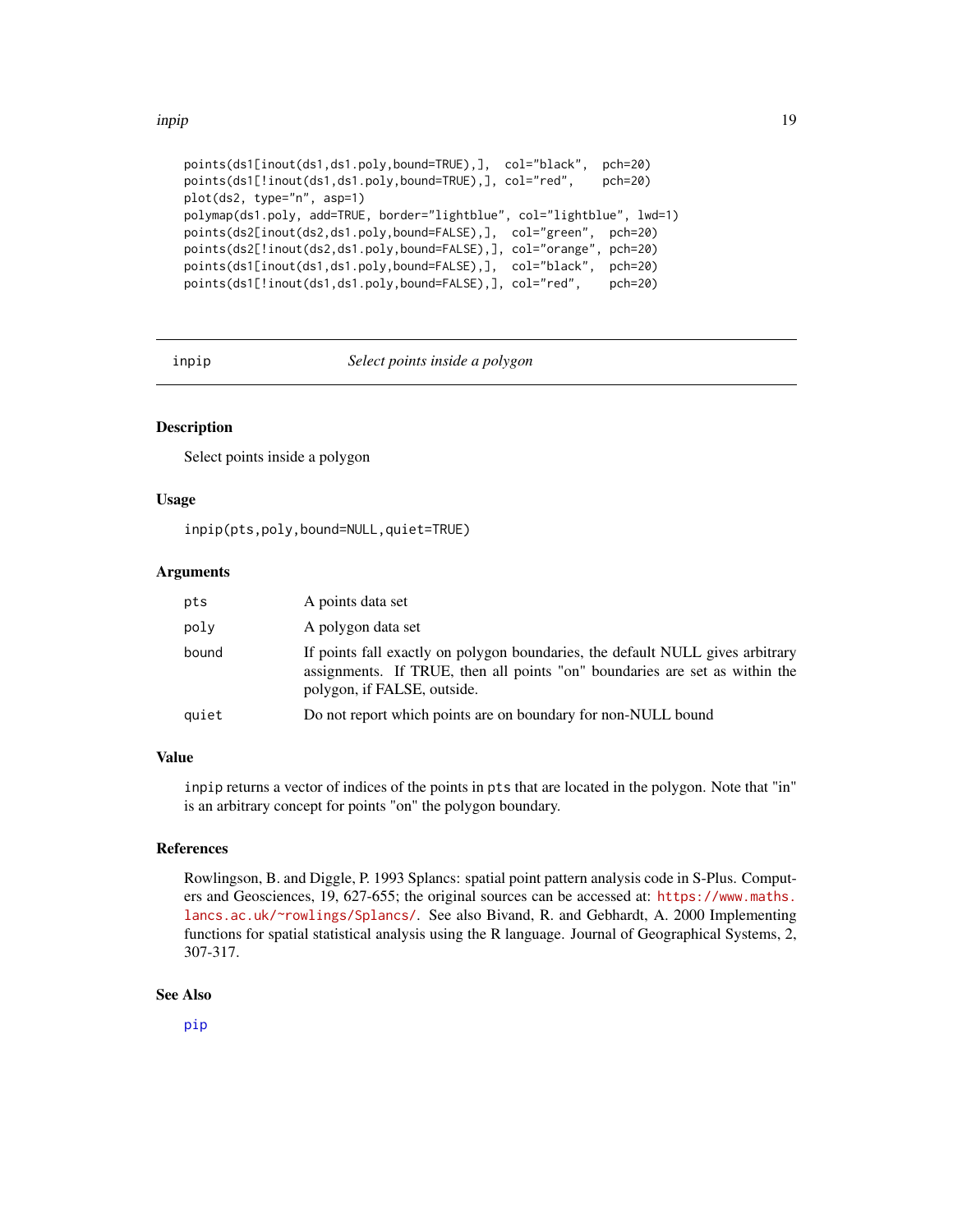<span id="page-19-0"></span>

Tests for data in spatial point format.

## Usage

is.points(p)

## Arguments

p any object.

## Value

is.points returns TRUE if p is a points object, FALSE otherwise.

## References

Rowlingson, B. and Diggle, P. 1993 Splancs: spatial point pattern analysis code in S-Plus. Computers and Geosciences, 19, 627-655; the original sources can be accessed at: [https://www.maths.](https://www.maths.lancs.ac.uk/~rowlings/Splancs/) [lancs.ac.uk/~rowlings/Splancs/](https://www.maths.lancs.ac.uk/~rowlings/Splancs/). See also Bivand, R. and Gebhardt, A. 2000 Implementing functions for spatial statistical analysis using the R language. Journal of Geographical Systems, 2, 307-317.

<span id="page-19-1"></span>k12hat *Bivariate K-function*

## Description

Calculates an estimate of the bivariate K-function

## Usage

k12hat(pts1,pts2,poly,s)

| pts1,pts2 | Two points data sets                                        |
|-----------|-------------------------------------------------------------|
| polv      | A polygon containing the points                             |
| S         | A vector of distances at which to estimate the K12 function |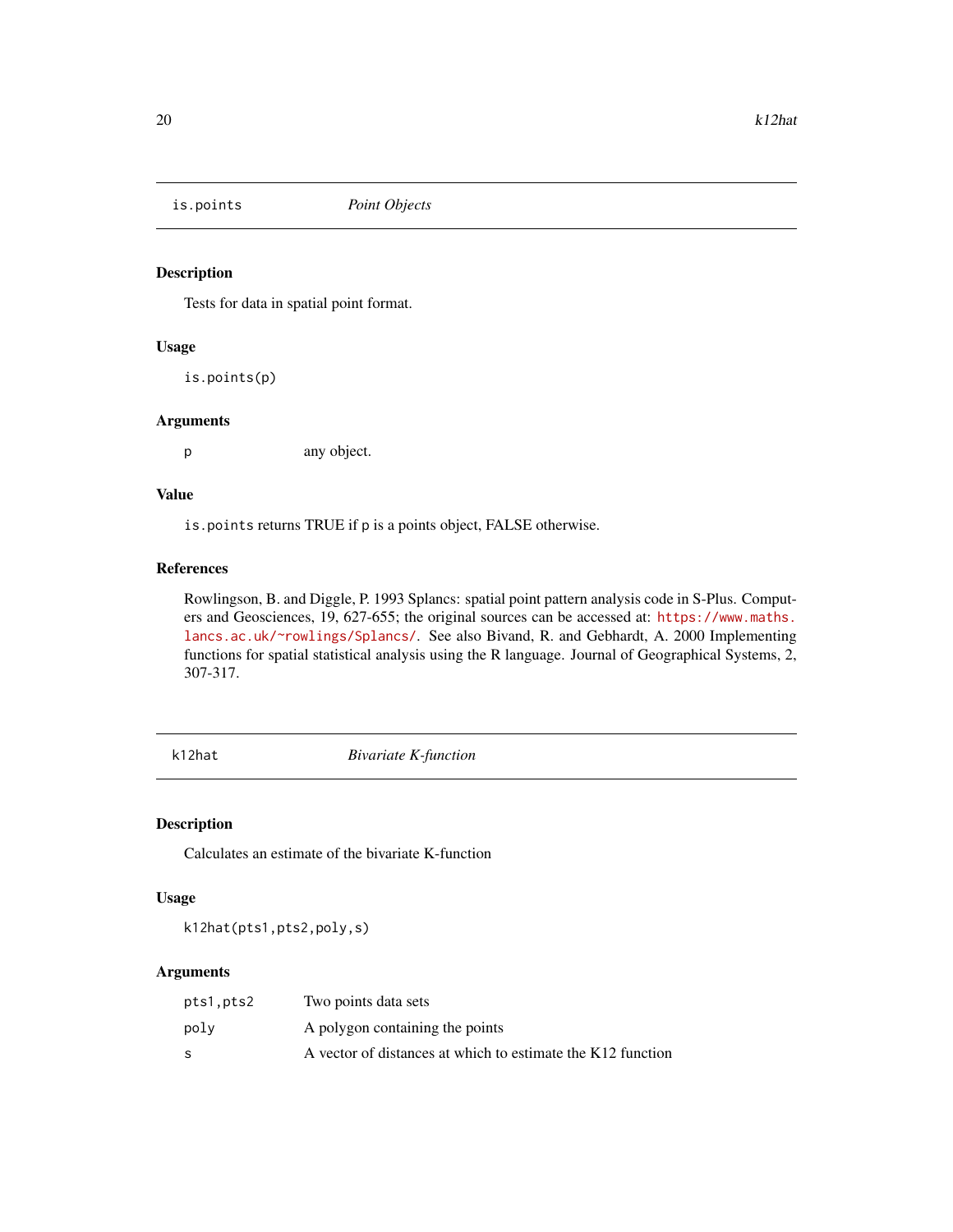#### <span id="page-20-0"></span>Kenv.csr 21

## Details

The bivariate K function is defined as the expected number of points of pattern 1 within a distance s of an arbitrary point of pattern 2, divided by the overall density of the points in pattern 1. To estimate this function, the approximately unbiased estimator given by Lotwick and Silverman (1982) is used.

#### Value

A vector like s containing the value of K12hat at the points in s.

## References

Lotwick, H.W. and Silverman B.W. (1982) Methods for Analysing Spatial Processes of Several types of Points. *J. R. Statist Soc* B44 406-13; Rowlingson, B. and Diggle, P. 1993 Splancs: spatial point pattern analysis code in S-Plus. Computers and Geosciences, 19, 627-655; the original sources can be accessed at: <https://www.maths.lancs.ac.uk/~rowlings/Splancs/>. See also Bivand, R. and Gebhardt, A. 2000 Implementing functions for spatial statistical analysis using the R language. Journal of Geographical Systems, 2, 307-317.

## Examples

```
data(okwhite)
data(okblack)
okpoly <- list(x=c(okwhite$x, okblack$x), y=c(okwhite$y, okblack$y))
plot(seq(5,80,5), sqrt(k12hat(as.points(okwhite), as.points(okblack),
bboxx(bbox(as.points(okpoly))), seq(5,80,5))/pi) - seq(5,80,5), xlab="distance",
ylab=expression(hat(L)[12]), ylim=c(-20,20), type="l")
```
<span id="page-20-1"></span>

Kenv.csr *Envelope of Khat from simulations of complete spatial randomness*

## **Description**

Compute envelope of Khat from simulations of complete spatial randomness.

#### Usage

```
Kenv.csr(nptg,poly,nsim,s,quiet=FALSE)
```

| nptg  | Number of points to generate in each simulation.                                                         |
|-------|----------------------------------------------------------------------------------------------------------|
| poly  | Polygon in which to generate the points.                                                                 |
| nsim  | Number of simulations to do.                                                                             |
| S     | Vector of distances at which to calculate the envelope.                                                  |
| quiet | If FALSE, print a message after every simulation for progress monitoring. If<br>TRUE, print no messages. |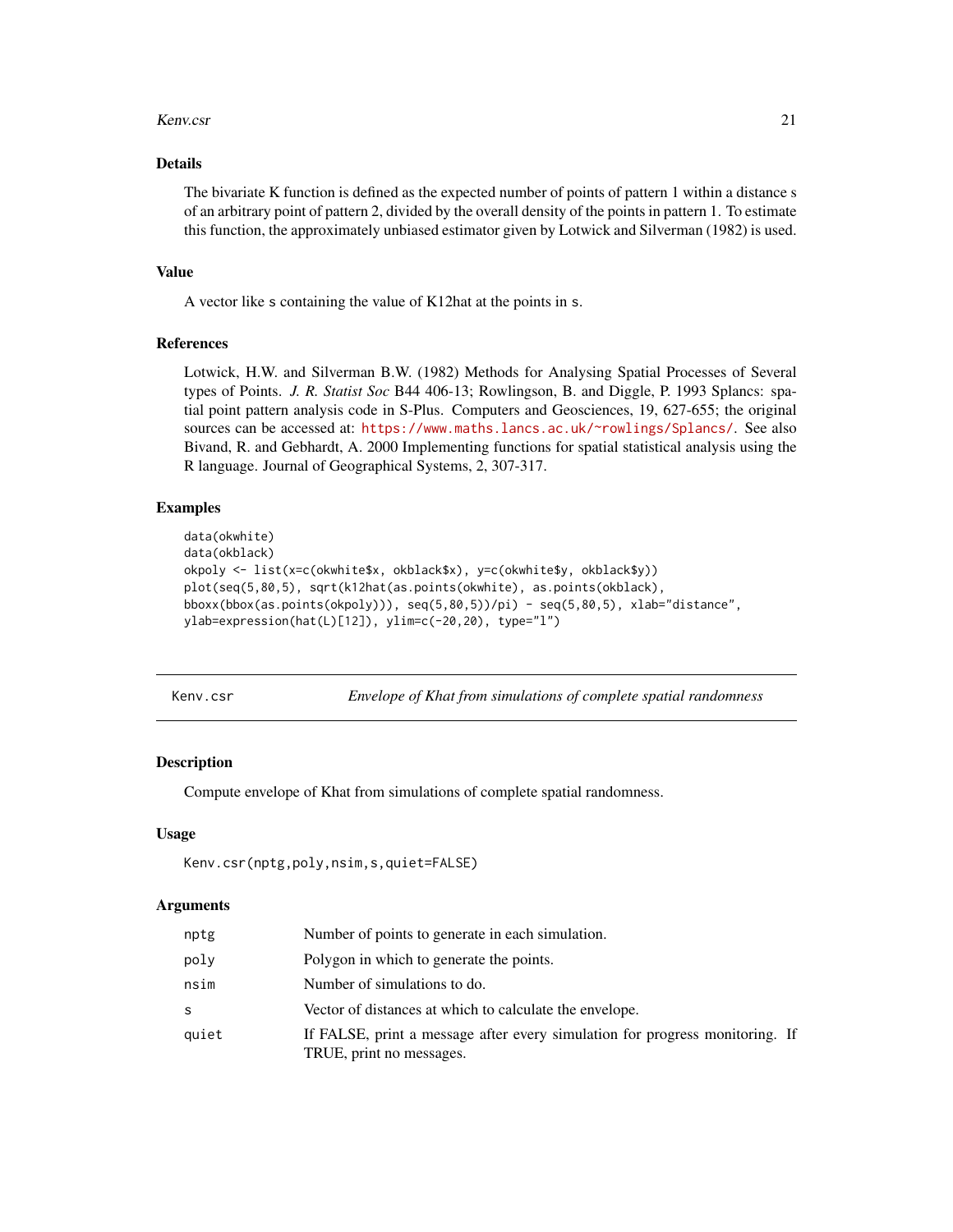## <span id="page-21-0"></span>Value

A list with two components, called \$upper and \$lower. Each component is a vector like s. The two components contain the upper and lower bound of the Khat envelope.

## References

Rowlingson, B. and Diggle, P. 1993 Splancs: spatial point pattern analysis code in S-Plus. Computers and Geosciences, 19, 627-655; the original sources can be accessed at: [https://www.maths.](https://www.maths.lancs.ac.uk/~rowlings/Splancs/) [lancs.ac.uk/~rowlings/Splancs/](https://www.maths.lancs.ac.uk/~rowlings/Splancs/). See also Bivand, R. and Gebhardt, A. 2000 Implementing functions for spatial statistical analysis using the R language. Journal of Geographical Systems, 2, 307-317.

## See Also

[csr](#page-8-1), [khat](#page-31-1)

#### Examples

```
data(cardiff)
UL.khat <- Kenv.csr(length(cardiff$x), cardiff$poly, nsim=29, seq(2,30,2))
plot(seq(2,30,2), sqrt(khat(as.points(cardiff), cardiff$poly,
seq(2,30,2)/pi)-seq(2,30,2), type="l", xlab="Splancs - polygon boundary",
ylab="Estimated L", ylim=c(-1,1.5))
lines(seq(2,30,2), sqrt(UL.khat$upper/pi)-seq(2,30,2), lty=2)
lines(seq(2,30,2), sqrt(UL.khat$lower/pi)-seq(2,30,2), lty=2)
```

| Envelope of K1hat-K2hat from random labelling of two point patterns<br>Kenv.label |
|-----------------------------------------------------------------------------------|
|-----------------------------------------------------------------------------------|

#### Description

Compute envelope of K1hat-K2hat from random labelling of two point patterns

#### Usage

```
Kenv.label(pts1,pts2,poly,nsim,s,quiet=FALSE)
```

| pts1  | First point data set.                                                                                    |
|-------|----------------------------------------------------------------------------------------------------------|
| pts2  | Second point data set.                                                                                   |
| poly  | Polygon containing the points.                                                                           |
| nsim  | Number of random labellings to do.                                                                       |
| S     | Vector of distances at which to calculate the envelope.                                                  |
| quiet | If FALSE, print a message after every simulation for progress monitoring. If<br>TRUE, print no messages. |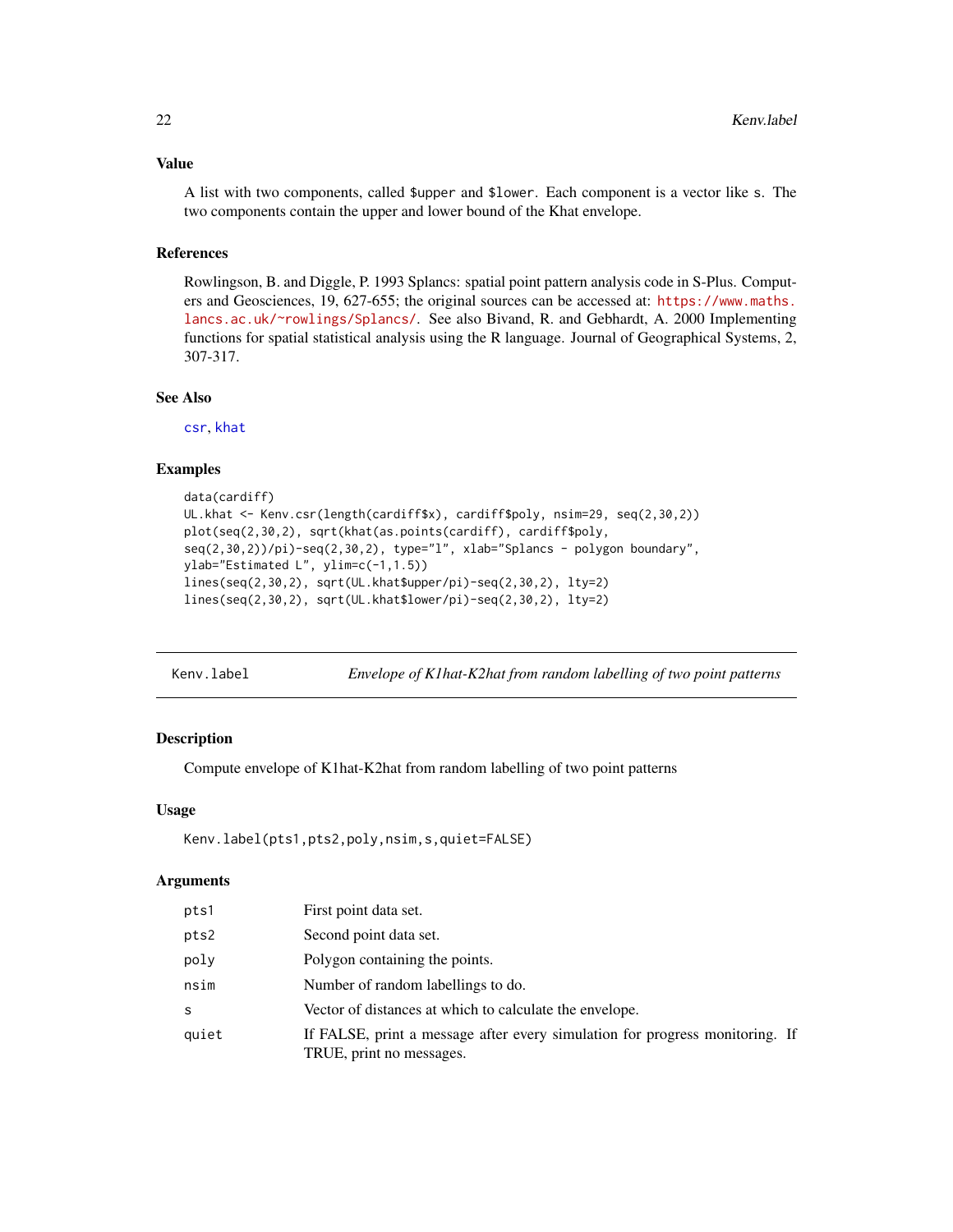#### <span id="page-22-0"></span>Kenv.pcp 23

#### Details

The two point data sets are randomly labelled using rLabel, then Khat is called to estimate the K-function for each resulting set at the distances in s. The difference between these two estimates is then calculated. The maximum and minimum values of this difference at each distance,over the nlab labellings is returned.

#### Value

A list with two components, called \$upper and \$lower. Each component is a vector like s.

#### References

Rowlingson, B. and Diggle, P. 1993 Splancs: spatial point pattern analysis code in S-Plus. Computers and Geosciences, 19, 627-655; the original sources can be accessed at: [https://www.maths.](https://www.maths.lancs.ac.uk/~rowlings/Splancs/) [lancs.ac.uk/~rowlings/Splancs/](https://www.maths.lancs.ac.uk/~rowlings/Splancs/). See also Bivand, R. and Gebhardt, A. 2000 Implementing functions for spatial statistical analysis using the R language. Journal of Geographical Systems, 2, 307-317.

## See Also

[rLabel](#page-50-1),[ikhat](#page-31-1)

#### Examples

```
data(okwhite)
data(okblack)
okpoly <- list(x=c(okwhite$x, okblack$x), y=c(okwhite$y, okblack$y))
K1.hat <- khat(as.points(okwhite), bboxx(bbox(as.points(okpoly))), seq(5,80,5))
K2.hat <- khat(as.points(okblack), bboxx(bbox(as.points(okpoly))), seq(5,80,5))
K.diff <- K1.hat-K2.hat
plot(seq(5,80,5), K.diff, xlab="distance", ylab=expression(hat(K)[1]-hat(K)[2]),
ylim=c(-11000,7000), type="l", main="Simulation envelopes, random labelling")
env.lab <- Kenv.label(as.points(okwhite), as.points(okblack),
bboxx(bbox(as.points(okpoly))), nsim=29, s=seq(5,80,5))
lines(seq(5,80,5), env.lab$upper, lty=2)
lines(seq(5,80,5), env.lab$lower, lty=2)
```
<span id="page-22-1"></span>Kenv.pcp *Calculate simulation envelope for a Poisson Cluster Process*

#### **Description**

This function computes the envelope of Khat from simulations of a Poisson Cluster Process for a given polygon

## Usage

Kenv.pcp(rho, m, s2, region.poly, larger.region=NULL, nsim, r, vectorise.loop=TRUE)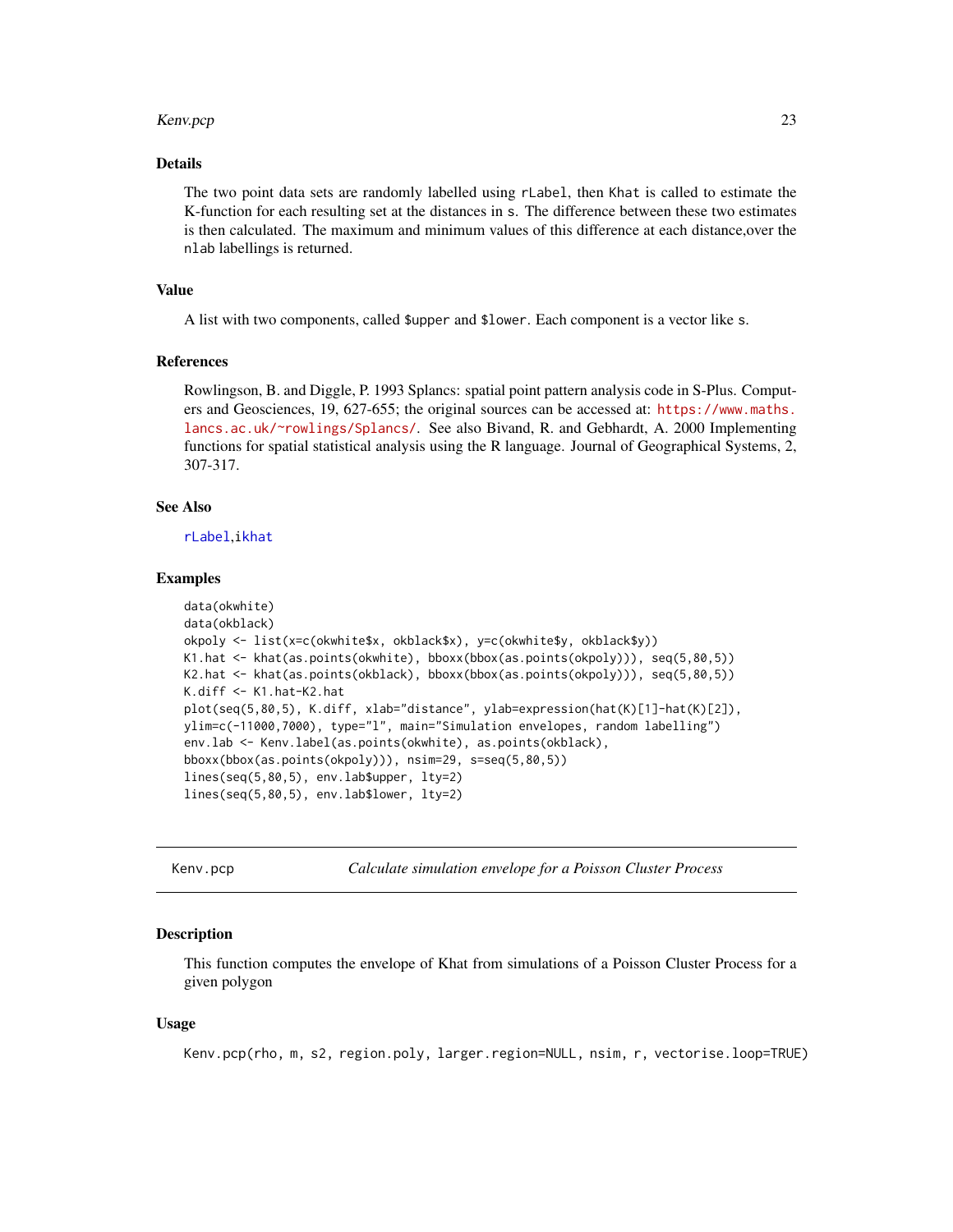#### <span id="page-23-0"></span>**Arguments**

| rho            | intensity of the parent process                                                                                           |
|----------------|---------------------------------------------------------------------------------------------------------------------------|
| m              | average number of offsprings per parent                                                                                   |
| s <sub>2</sub> | variance of location of offsprings relative to their parent                                                               |
| region.poly    | a polygon defining the region in which the process is to be generated                                                     |
| larger.region  | a rectangle containing the region of interest given in the form (xl,xu,yl,yu), de-<br>faults to sbox() around region.poly |
| nsim           | number of simulations required                                                                                            |
| r              | vector of distances at which the K function has to be estimated                                                           |
|                | vectorise. loop if TRUE, use new vectorised code, if FALSE, use loop as before                                            |

#### Value

| ave   | mean of simulations     |
|-------|-------------------------|
| upper | upper bound of envelope |
| lower | lower bound of envelope |

#### Author(s)

Giovanni Petris <GPetris@uark.edu>, Roger.Bivand@nhh.no

## References

Diggle, P. J. (1983) *Statistical analysis of spatial point patterns*, London: Academic Press, pp. 55- 57 and 78-81; Bailey, T. C. and Gatrell, A. C. (1995) *Interactive spatial data analysis*, Harlow: Longman, pp. 106-109.

## See Also

[pcp](#page-41-1), [pcp.sim](#page-43-1), [khat](#page-31-1)

```
data(cardiff)
polymap(cardiff$poly)
pointmap(as.points(cardiff), add=TRUE)
title("Locations of homes of 168 juvenile offenders")
pcp.fit <- pcp(as.points(cardiff), cardiff$poly, h0=30, n.int=30)
pcp.fit
m <- npts(as.points(cardiff))/(areapl(cardiff$poly)*pcp.fit$par[2])
r < - seq(2,30,by=2)
K.env <- Kenv.pcp(pcp.fit$par[2], m, pcp.fit$par[1], cardiff$poly,
           nsim=20, r=r)
L.env <- lapply(K.env, FUN=function(x) sqrt(x/pi)-r)
limits <- range(unlist(L.env))
plot(r, sqrt(khat(as.points(cardiff),cardiff$poly,r)/pi)-r, ylim=limits,
     main="L function with simulation envelopes and average", type="l",
```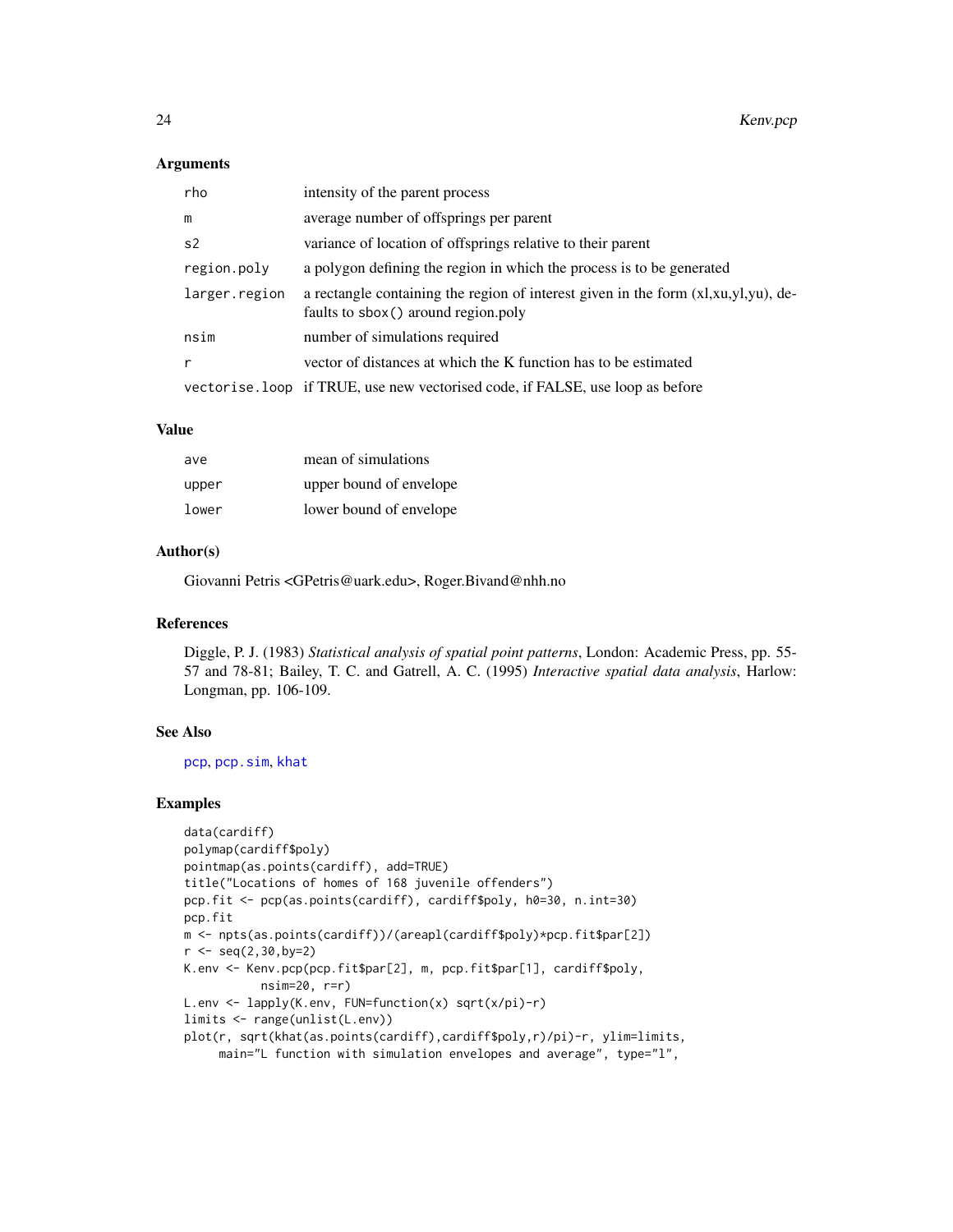#### <span id="page-24-0"></span>Kenv.tor 25

```
xlab="distance", ylab="")
lines(r, L.env$lower, lty=5)
lines(r, L.env$upper, lty=5)
lines(r, L.env$ave, lty=6)
abline(h=0)
```
<span id="page-24-1"></span>Kenv.tor *Envelope of K12hat from random toroidal shifts of two point patterns*

## **Description**

Compute envelope of K12hat from random toroidal shifts of two point patterns.

#### Usage

Kenv.tor(pts1,pts2,poly,nsim,s,quiet=FALSE)

#### Arguments

| pts1  | First point data set.                                                        |
|-------|------------------------------------------------------------------------------|
| pts2  | Second point data set.                                                       |
| poly  | Polygon containing the points.                                               |
| nsim  | Number of random toroidal shifts to do.                                      |
| S     | Vector of distances at which to calculate the envelope.                      |
| quiet | If FALSE, print a message after every simulation for progress monitoring. If |
|       | true, print no messages.                                                     |

## Details

The second point data set is randomly shifted using rtor.shift in the rectangle defined by poly. Then k12hat is called to compute K12hat for the two patterns. The upper and lower values of K12hat over the ntor toroidal shifts are returned.

#### Value

A list with two components, called \$upper and \$lower. Each component is a vector like s.

## References

Rowlingson, B. and Diggle, P. 1993 Splancs: spatial point pattern analysis code in S-Plus. Computers and Geosciences, 19, 627-655; the original sources can be accessed at: [https://www.maths.](https://www.maths.lancs.ac.uk/~rowlings/Splancs/) [lancs.ac.uk/~rowlings/Splancs/](https://www.maths.lancs.ac.uk/~rowlings/Splancs/). See also Bivand, R. and Gebhardt, A. 2000 Implementing functions for spatial statistical analysis using the R language. Journal of Geographical Systems, 2, 307-317.

#### See Also

[rtor.shift](#page-51-1),[k12hat](#page-19-1)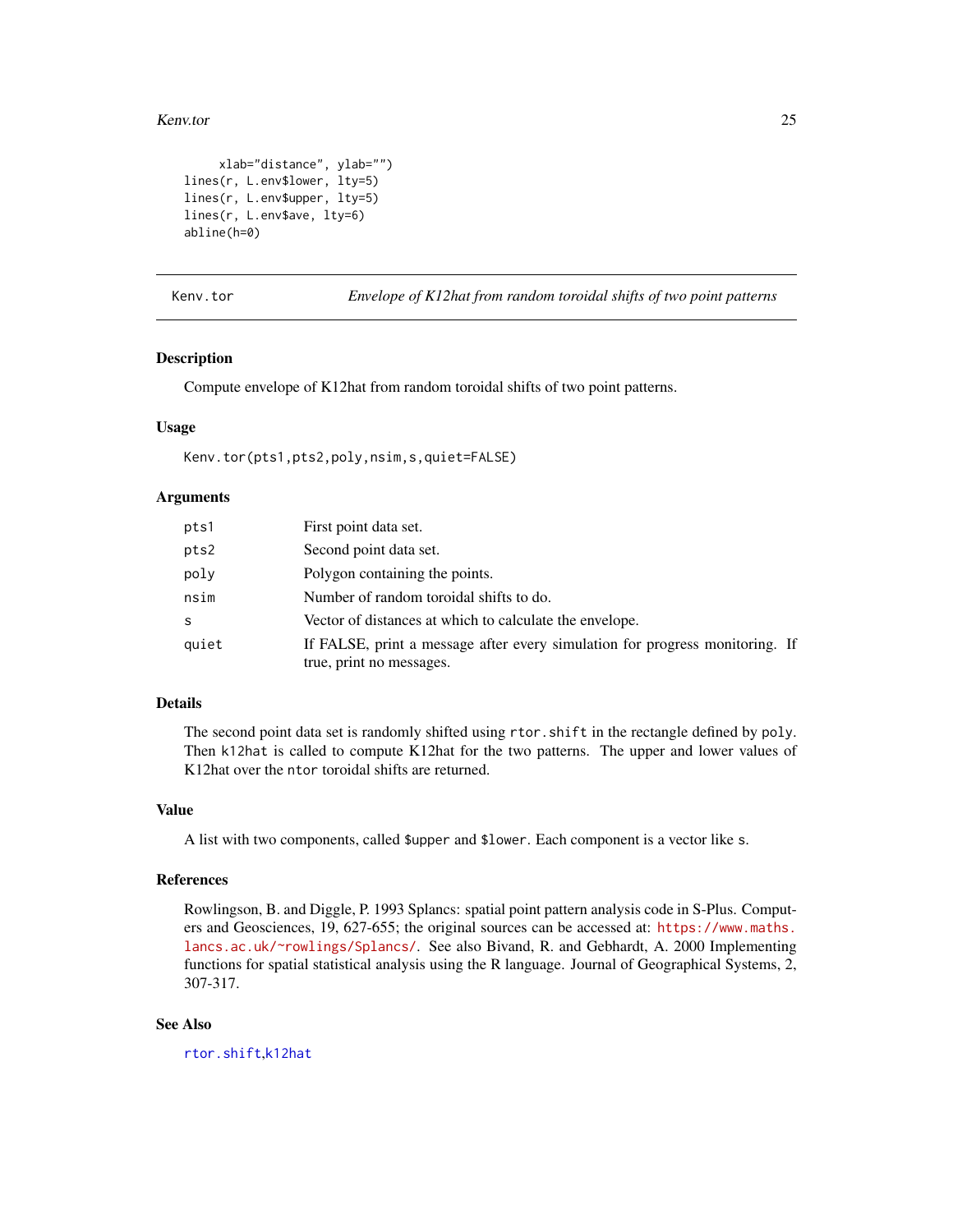## <span id="page-25-0"></span>Examples

```
data(okwhite)
data(okblack)
okpoly <- list(x=c(okwhite$x, okblack$x), y=c(okwhite$y, okblack$y))
plot(seq(5,80,5), sqrt(k12hat(as.points(okwhite), as.points(okblack),
bboxx(bbox(as.points(okpoly))), seq(5,80,5))/pi) - seq(5,80,5), xlab="distance",
ylab=expression(hat(L)[12]), ylim=c(-35,35), type="l",
main="Simulation envelopes, random toroidal shifts")
env.ok <- Kenv.tor(as.points(okwhite), as.points(okblack),
bboxx(bbox(as.points(okpoly))), nsim=29, s=seq(5,80,5))
lines(seq(5,80,5), sqrt(env.ok$upper/pi)-seq(5,80,5), lty=2)
lines(seq(5,80,5), sqrt(env.ok$lower/pi)-seq(5,80,5), lty=2)
```

| Kenv.tor1 | Modified envelope of K12hat from random toroidal shifts of two point |
|-----------|----------------------------------------------------------------------|
|           | patterns                                                             |

#### Description

Modification of Kenv.tor() to allow the assignment of a p value to the goodness of fit, following the method outlined in Peter Diggle's 1986 paper (J Neurosci methods 18:115-125) and in his 2002 book.

#### Usage

```
Kenv.tor1(pts1, pts2, poly, nsim, s, quiet = FALSE)
```
#### Arguments

| pts1  | First point data set                                                                                    |
|-------|---------------------------------------------------------------------------------------------------------|
| pts2  | Second point data set                                                                                   |
| poly  | Polygon containing the points                                                                           |
| nsim  | Number of random toroidal shifts to do                                                                  |
| S     | Vector of distances at which to calculate the envelope                                                  |
| quiet | If FALSE, print a message after every simulation for progress monitoring. If<br>TRUE, print no messages |

#### Value

A list with components: \$upper, \$lower, real, u, ksim, and rank. The first three components are vectors like s, the next two contain results passed back from the simulations, and the final is a one-element vector with the rank of the observed data set.

## Author(s)

Stephen Eglen <stephen@inf.ed.ac.uk>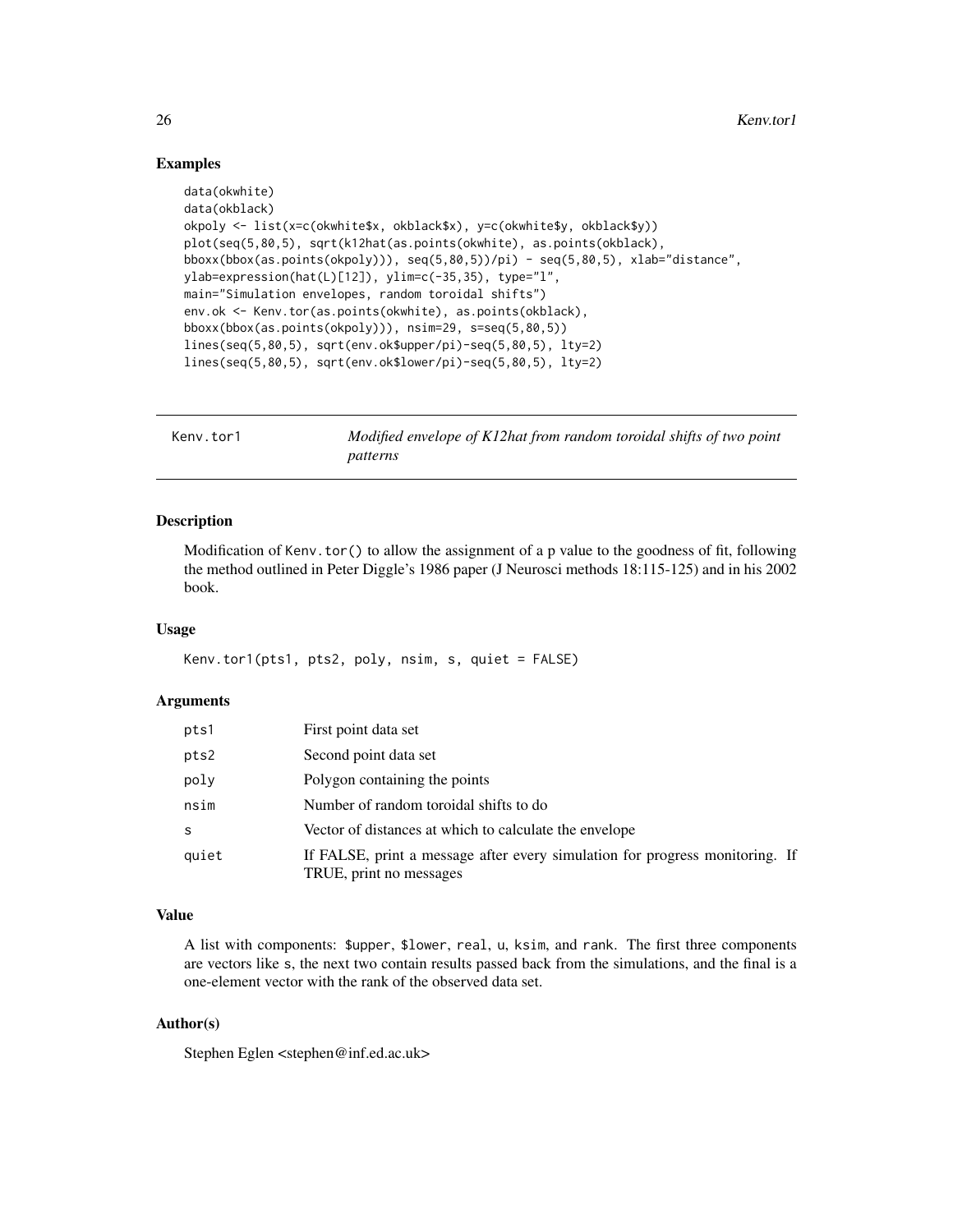#### <span id="page-26-0"></span>kernel2d 27

#### See Also

[Kenv.tor](#page-24-1)

#### Examples

```
data(amacrines)
ama.a <- rbind(amacrines.on, amacrines.off)
ama.bb <- bboxx(bbox(as.points(ama.a)))
ama.t <- seq(from = 0.002, to=.250, by=0.002)
nsim=999
plot(amacrines.on, asp=1, pch=19,
main="Data set, match figure 1.4 of Diggle(2002)?")
points(amacrines.off, pch=1)
#
k12 <- k12hat(amacrines.on, amacrines.off, ama.bb, ama.t)
#
k11 <- khat(amacrines.on, ama.bb, ama.t)
k22 <- khat(amacrines.off, ama.bb, ama.t)
k00 <- khat(ama.a, ama.bb, ama.t)
theor \leq -pi * (ama.t^2)
#
plot(ama.t, k12-theor, ylim=c(min( c(k12, k11, k22, k00) - theor),
max( c(k12, k11, k22, k00) - theor)),
main="2nd order properties, match figure 4.8 of Diggle (2002)", type="l")
lines(ama.t, -theor)
lines(ama.t, k11-theor, lty=2)
lines(ama.t, k22-theor, lty=3)
lines(ama.t, k00-theor, lty=5)
#
k12.tor <- Kenv.tor(amacrines.on, amacrines.off, ama.bb,
nsim, ama.t, quiet=TRUE)
plot(ama.t, k12-theor, type="l", main="Output from Kenv.tor")
lines(ama.t, k12.tor$upper-theor, type="l", col="red")
lines(ama.t, k12.tor$lower-theor, type="l", col="red")
#
k12.sims <- Kenv.tor1(amacrines.on, amacrines.off, ama.bb,
nsim, ama.t, quiet=TRUE)
plot(ama.t, sqrt(k12.sims$real/pi), type="l", asp=1, bty="n",
 main=paste("K12 versus toroidal sims; rank ", k12.sims$rank, "of",
 length(k12.sims$u)))
lines(ama.t, sqrt(k12.sims$upper/pi), col="red")
lines(ama.t, sqrt(k12.sims$lower/pi), col="red")
```
<span id="page-26-1"></span>kernel2d *Kernel smoothing of a point pattern*

#### Description

Perform kernel smoothing of a point pattern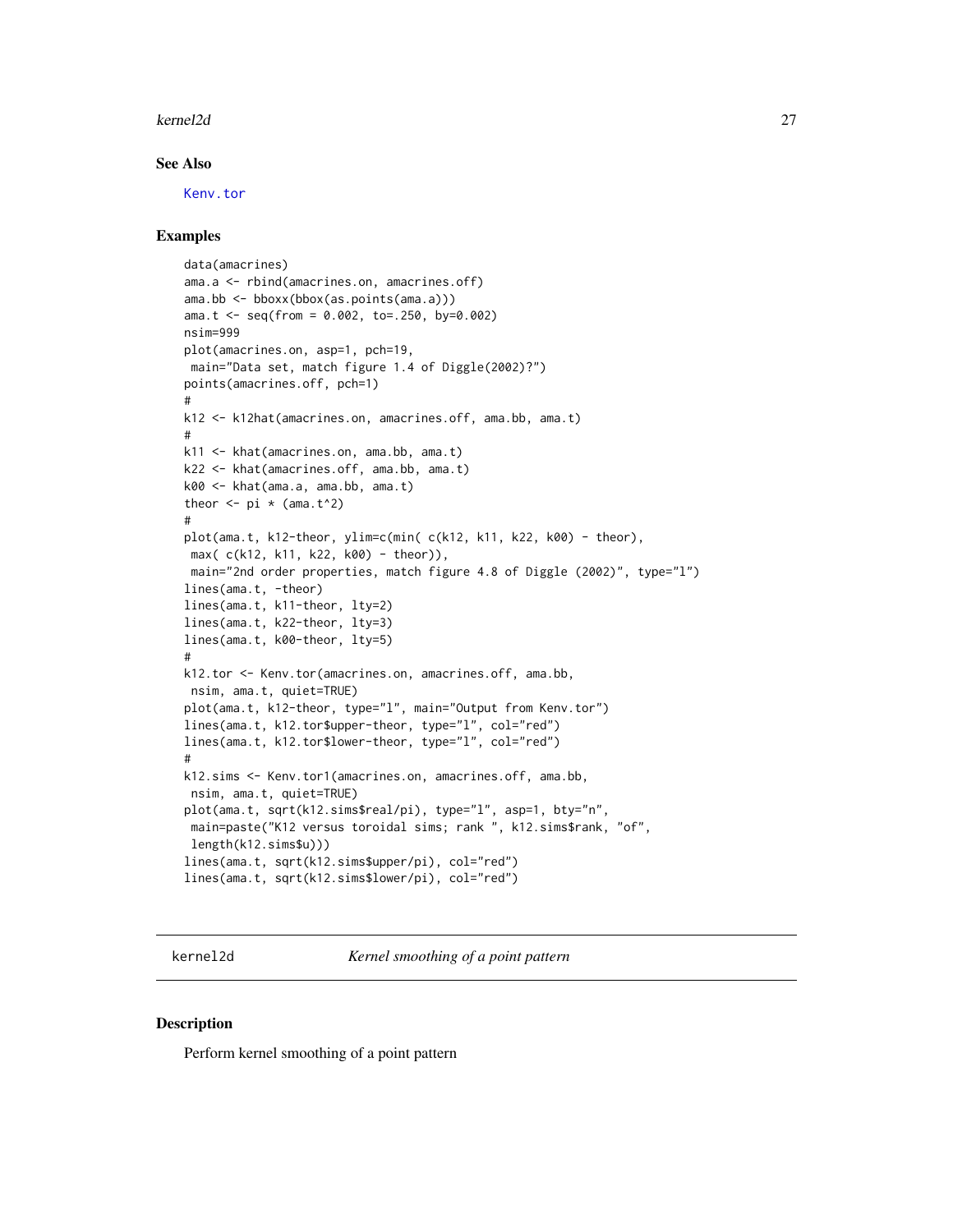#### Usage

```
kernel2d(pts,poly,h0,nx=20,ny=20,kernel='quartic',quiet=FALSE)
spkernel2d(pts, poly, h0, grd, kernel = "quartic")
```
## Arguments

| pts    | A points data set, or in function spkernel 2d an object with a coordinates method<br>from the sp package |
|--------|----------------------------------------------------------------------------------------------------------|
| poly   | A splancs polygon data set                                                                               |
| hØ     | The kernel width parameter                                                                               |
| nx     | Number of points along the x-axis of the returned grid.                                                  |
| ny     | Number of points along the y-axis of the returned grid.                                                  |
| kernel | Type of kernel function to use. Currently only the quartic kernel is implemented.                        |
| quiet  | If TRUE, no debugging output is printed.                                                                 |
| grd    | a GridTopology object from the sp package                                                                |

## Details

The kernel estimate, with a correction for edge effects, is computed for a grid of points that span the input polygon. The kernel function for points in the grid that are outside the polygon are returned as NA's. The output list is in a format that can be read into image() directly, for display and superposition onto other plots.

#### Value

kernel2d returns a list with the following components:

| x          | List of x-coordinates at which the kernel function has been evaluated.      |
|------------|-----------------------------------------------------------------------------|
| ۷          | List of y-coordinates at which the kernel function has been evaluated.      |
| z          | A matrix of dimension nx by ny containing the value of the kernel function. |
| h0. kernel | containing the values input to kernel 2d                                    |

spkernel2d returns a numeric vector with the value of the kernel function stored in the order required by sp package SpatialGridDataFrame objects

## References

Berman M. and Diggle P.J. (1989) Estimating Weighted Integrals of the Second-Order Intensity of Spatial Point Patterns. *J. R. Statist Soc* B51 81-92; Rowlingson, B. and Diggle, P. 1993 Splancs: spatial point pattern analysis code in S-Plus. Computers and Geosciences, 19, 627-655, (Barry Rowlingson ); the original sources can be accessed at: [https://www.maths.lancs.ac.uk/~rowlings/](https://www.maths.lancs.ac.uk/~rowlings/Splancs/) [Splancs/](https://www.maths.lancs.ac.uk/~rowlings/Splancs/). See also Bivand, R. and Gebhardt, A. 2000 Implementing functions for spatial statistical analysis using the R language. Journal of Geographical Systems, 2, 307-317.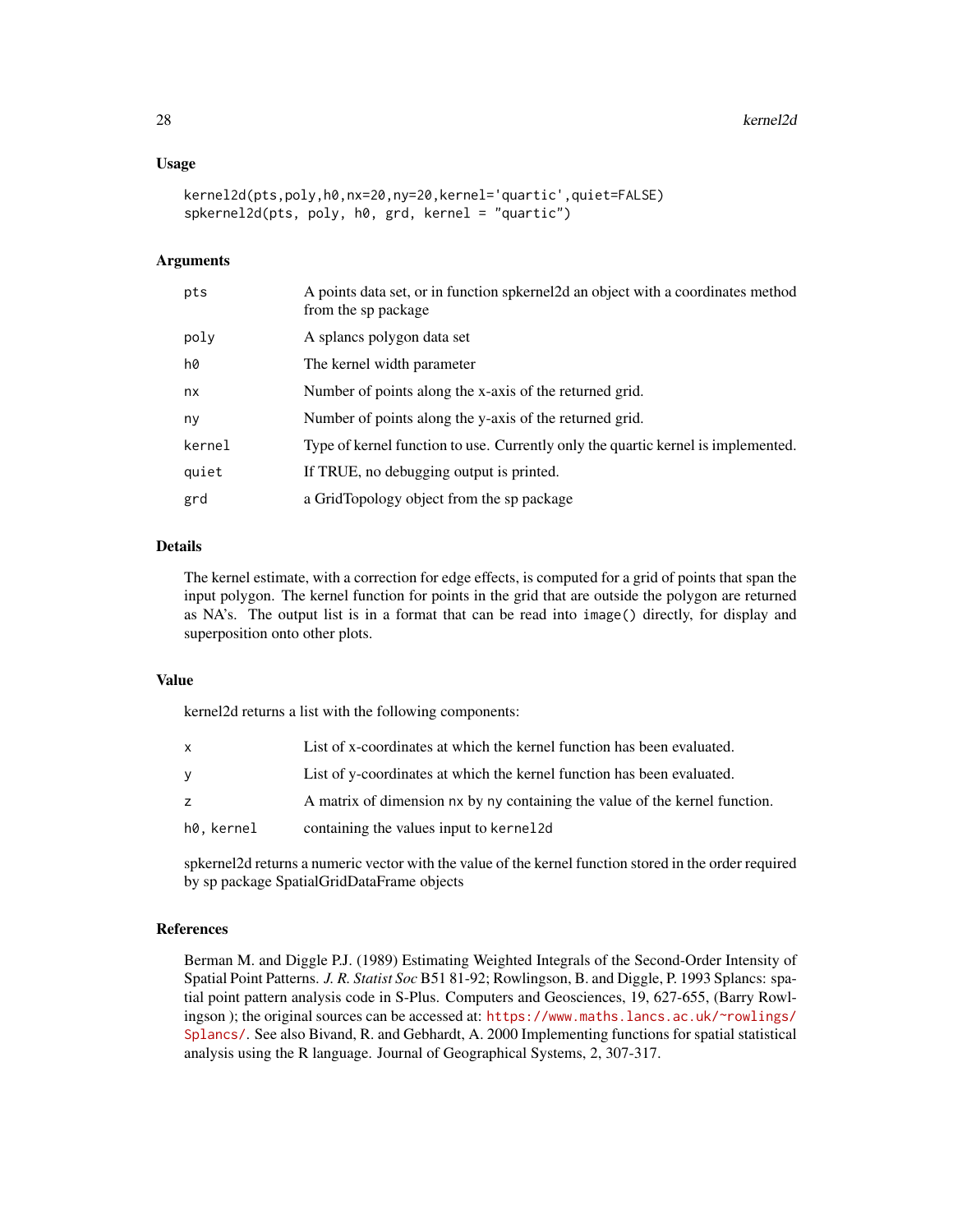#### <span id="page-28-0"></span>kernel3d 29

## Examples

```
data(bodmin)
plot(bodmin$poly, asp=1, type="n")
image(kernel2d(as.points(bodmin), bodmin$poly, h0=2, nx=100, ny=100),
add=TRUE, col=terrain.colors(20))
pointmap(as.points(bodmin), add=TRUE)
polymap(bodmin$poly, add=TRUE)
bodmin.xy <- coordinates(bodmin[1:2])
apply(bodmin$poly, 2, range)
grd1 <- GridTopology(cellcentre.offset=c(-5.2, -11.5), cellsize=c(0.2, 0.2), cells.dim=c(75,100))
k100 <- spkernel2d(bodmin.xy, bodmin$poly, h0=1, grd1)
k150 <- spkernel2d(bodmin.xy, bodmin$poly, h0=1.5, grd1)
k200 <- spkernel2d(bodmin.xy, bodmin$poly, h0=2, grd1)
k250 <- spkernel2d(bodmin.xy, bodmin$poly, h0=2.5, grd1)
df <- data.frame(k100=k100, k150=k150, k200=k200, k250=k250)
kernels <- SpatialGridDataFrame(grd1, data=df)
spplot(kernels, checkEmptyRC=FALSE, col.regions=terrain.colors(16), cuts=15)
```
<span id="page-28-1"></span>

kernel3d *Space-time kernel*

#### Description

Compute the space-time kernel

#### Usage

```
kernel3d(pts, times, xgr, ygr, zgr, hxy, hz)
```
#### **Arguments**

| pts   | A matrix of event coodinates x,y.                           |
|-------|-------------------------------------------------------------|
| times | A vector of event times, t.                                 |
| xgr   | The values of x at which to compute the kernel function.    |
| ygr   | The values of y at which to compute the kernel function.    |
| zgr   | The values of time at which to compute the kernel function. |
| hxy   | The quartic kernel width in the x and y direction.          |
| hz    | The quartic kernel width in the temporal direction.         |

#### Value

A list is returned. Most of the components are just copies of the input parameters, except for the \$v parameter. This is a three dimensional array containing the kernel-smoothed values. Its dimension is [length(xgr),length(ygr),length(tgr)].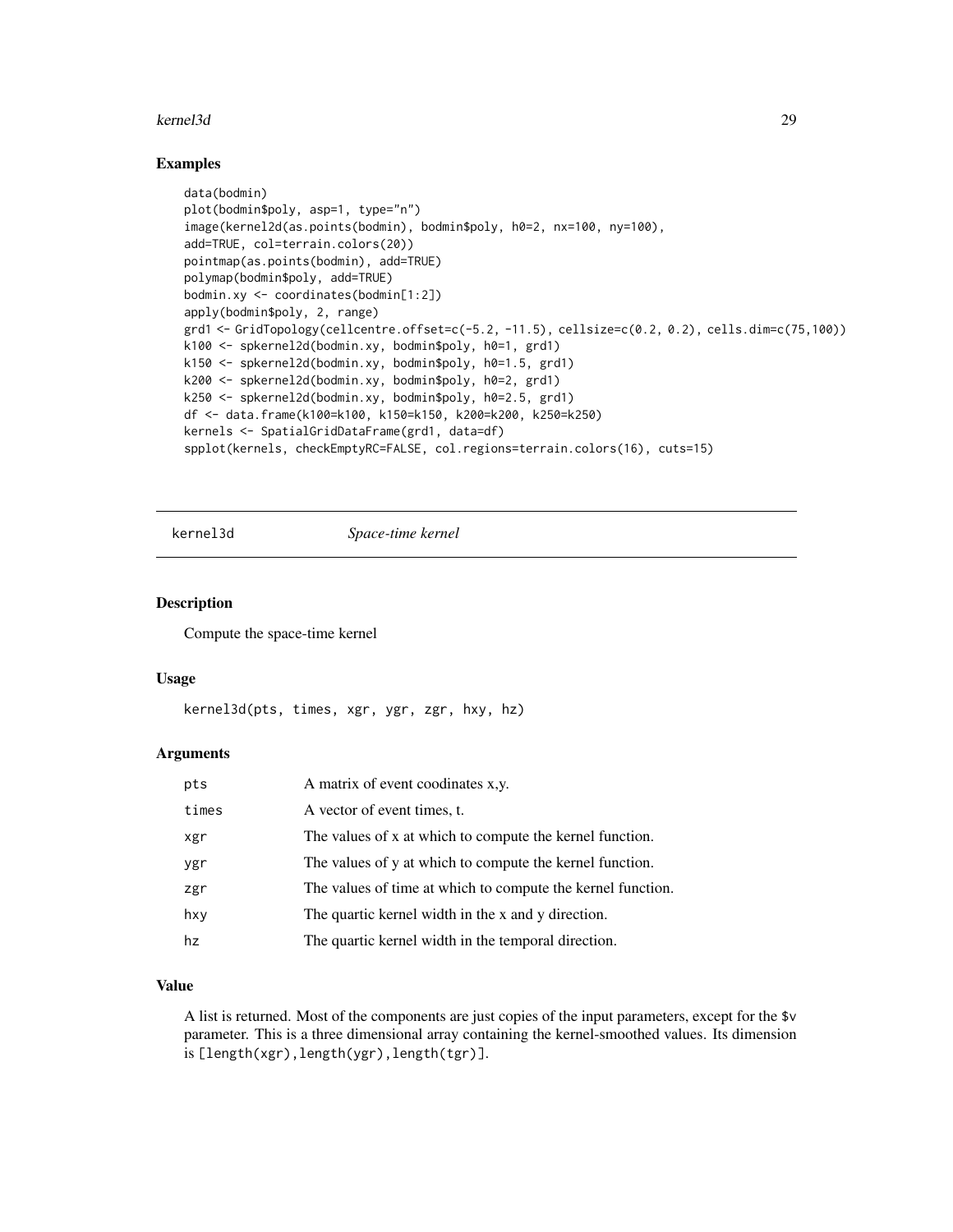## References

Rowlingson, B. and Diggle, P. 1993 Splancs: spatial point pattern analysis code in S-Plus. Computers and Geosciences, 19, 627-655; the original sources can be accessed at: [https://www.maths.](https://www.maths.lancs.ac.uk/~rowlings/Splancs/) [lancs.ac.uk/~rowlings/Splancs/](https://www.maths.lancs.ac.uk/~rowlings/Splancs/). See also Bivand, R. and Gebhardt, A. 2000 Implementing functions for spatial statistical analysis using the R language. Journal of Geographical Systems, 2, 307-317.

## See Also

[kerview](#page-30-1)

## Examples

```
data(burkitt)
b3d <- kernel3d(burpts, burkitt$t, seq(250,350,10), seq(250, 400, 10),
  seq(365,5800,365), 30, 200)
brks <- quantile(b3d$v, seq(0,1,0.05))
cols <- heat.colors(length(brks)-1)
oldpar <- par(mfrow=c(3,5))
for (i in 1:15) image(seq(250,350,10), seq(250, 400, 10), b3d$v[,,i],
  asp=1, xlab="", ylab="", main=1960+i, breaks=brks, col=cols)
par(oldpar)
```
kernrat *Ratio of two kernel smoothings*

## Description

Return the ratio of two kernel smoothings

#### Usage

```
kernrat(pts1,pts2,poly,h1,h2,nx=20,ny=20,kernel='quartic')
```

| pts1, pts2 | Point data sets                                                                                            |
|------------|------------------------------------------------------------------------------------------------------------|
| poly       | A polygon data set                                                                                         |
| h1,h2      | The kernel width parameters, h <sub>1</sub> for pts <sub>1</sub> , and h <sub>2</sub> for pts <sub>2</sub> |
| nx         | Number of points along the x-axis of the returned grid.                                                    |
| ny         | Number of points along the y-axis of the returned grid.                                                    |
| kernel     | Type of kernel function to use. Currently only the quartic kernel is implemented.                          |
|            |                                                                                                            |

<span id="page-29-0"></span>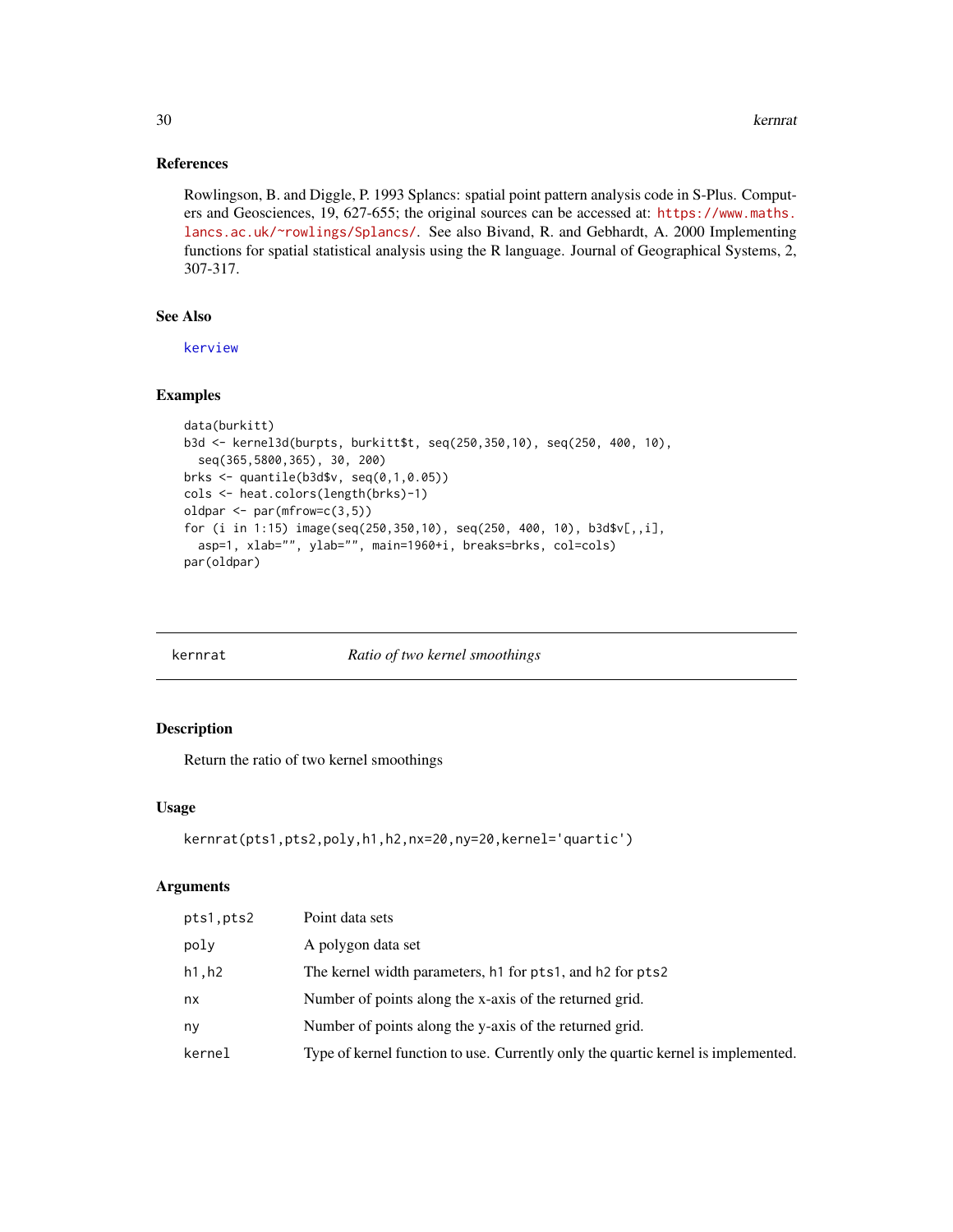#### <span id="page-30-0"></span>kerview 31

## Value

A list with the following components:

| x      | List of x-coordinates at which the kernel function has been evaluated.       |
|--------|------------------------------------------------------------------------------|
| У      | List of y-coordinates at which the kernel function has been evaluated.       |
| z      | A matrix of dimension nx by ny containing the ratio of the kernel functions. |
| h.     | A vector of length 2 containing h <sub>1</sub> and h <sub>2</sub>            |
| kernel | a character string containing the kernel name.                               |

## References

Berman M. and Diggle P.J. (1989) Estimating Weighted Integrals of the Second-Order Intensity of Spatial Point Patterns. *J. R. Statist Soc* B51 81-92; Rowlingson, B. and Diggle, P. 1993 Splancs: spatial point pattern analysis code in S-Plus. Computers and Geosciences, 19, 627-655; the original sources can be accessed at: <https://www.maths.lancs.ac.uk/~rowlings/Splancs/>. See also Bivand, R. and Gebhardt, A. 2000 Implementing functions for spatial statistical analysis using the R language. Journal of Geographical Systems, 2, 307-317.

## See Also

[kernel2d](#page-26-1), [mse2d](#page-36-1)

#### Examples

```
data(okwhite)
data(okblack)
okpoly <- list(x=c(okwhite$x, okblack$x), y=c(okwhite$y, okblack$y))
kr <- kernrat(as.points(okwhite), as.points(okblack), bboxx(bbox(as.points(okpoly))),
h1=50, h2=50)
image(kr, asp=1)
brks <- quantile(c(kr$z), seq(0,1,1/10), na.rm=TRUE)
lbrks <- formatC(brks, 3, 6, "g", " ")
cols <- heat.colors(length(brks)-1)
def.par <- par(no.readonly = TRUE)
layout(matrix(c(1,0,1,2), 2, 2, byrow = TRUE), c(2.5,1.5), c(1,3), TRUE)
image(kr, breaks=brks, col=cols, asp=1)
plot.new()
legend(c(0,1), c(0,1), legend=paste(lbrks[-length(lbrks)], lbrks[-1], sep=":"), fill=cols, bty="n")
par(def.par)
```
<span id="page-30-1"></span>kerview *A linked-window system for browsing space-time data*

#### Description

A linked-window system for browsing space-time data.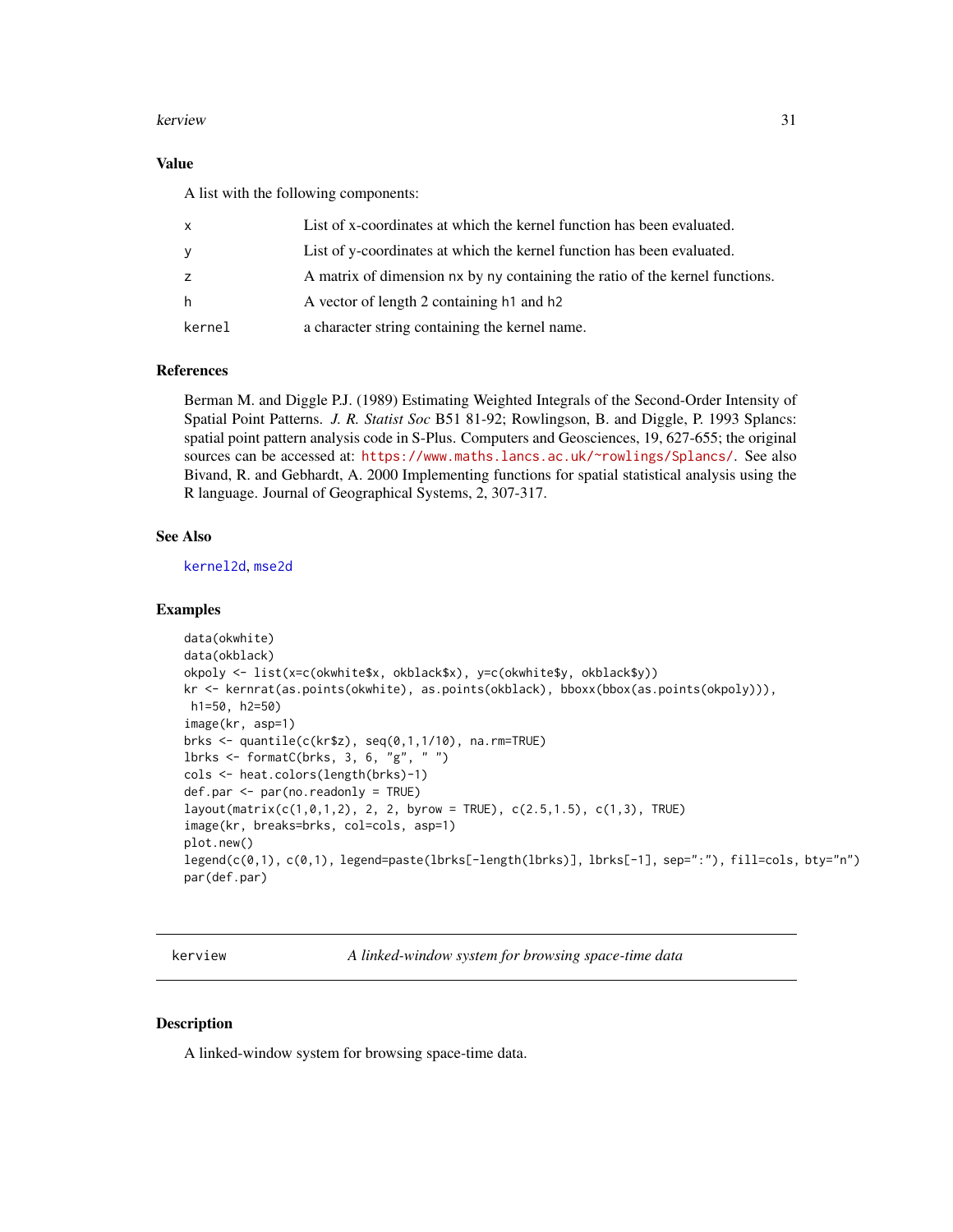#### <span id="page-31-0"></span>Usage

kerview(pts, times, k3, map=TRUE, addimg=TRUE, ncol=1)

#### Arguments

| pts            | A matrix of event x, y coordinates.                                                                   |
|----------------|-------------------------------------------------------------------------------------------------------|
| times          | A vector of event times.                                                                              |
| k <sub>3</sub> | An object returned from kernel 3d, the space-time kernel smoothing function                           |
| map            | If false, don't plot the map display.                                                                 |
| addimg         | If true, overwrite successive images in the image display, else make a fresh<br>image plot each time. |
| ncol           | Number of columns and rows for multiple images and maps.                                              |

#### Details

This function displays three linked views of the data. In the current graphics window a temporal slice from the kernel smoothing is displayed. Another graphics device is started to display a map of the data that contributed to that time-slice. A third graphics device shows a histogram of the times of the events. Clicking with the mouse in this window with button 1 sets the time for the other displays to the time on the x-axis of the histogram at the clicked point.

In this way the 3-dimensional kernel smoothed function can be browsed, and the corresponding map of the data compared.

#### References

Rowlingson, B. and Diggle, P. 1993 Splancs: spatial point pattern analysis code in S-Plus. Computers and Geosciences, 19, 627-655; the original sources can be accessed at: [https://www.maths.](https://www.maths.lancs.ac.uk/~rowlings/Splancs/) [lancs.ac.uk/~rowlings/Splancs/](https://www.maths.lancs.ac.uk/~rowlings/Splancs/). See also Bivand, R. and Gebhardt, A. 2000 Implementing functions for spatial statistical analysis using the R language. Journal of Geographical Systems, 2, 307-317.

#### See Also

[kernel3d](#page-28-1)

<span id="page-31-1"></span>khat *K-function*

#### Description

Calculates an estimate of the K-function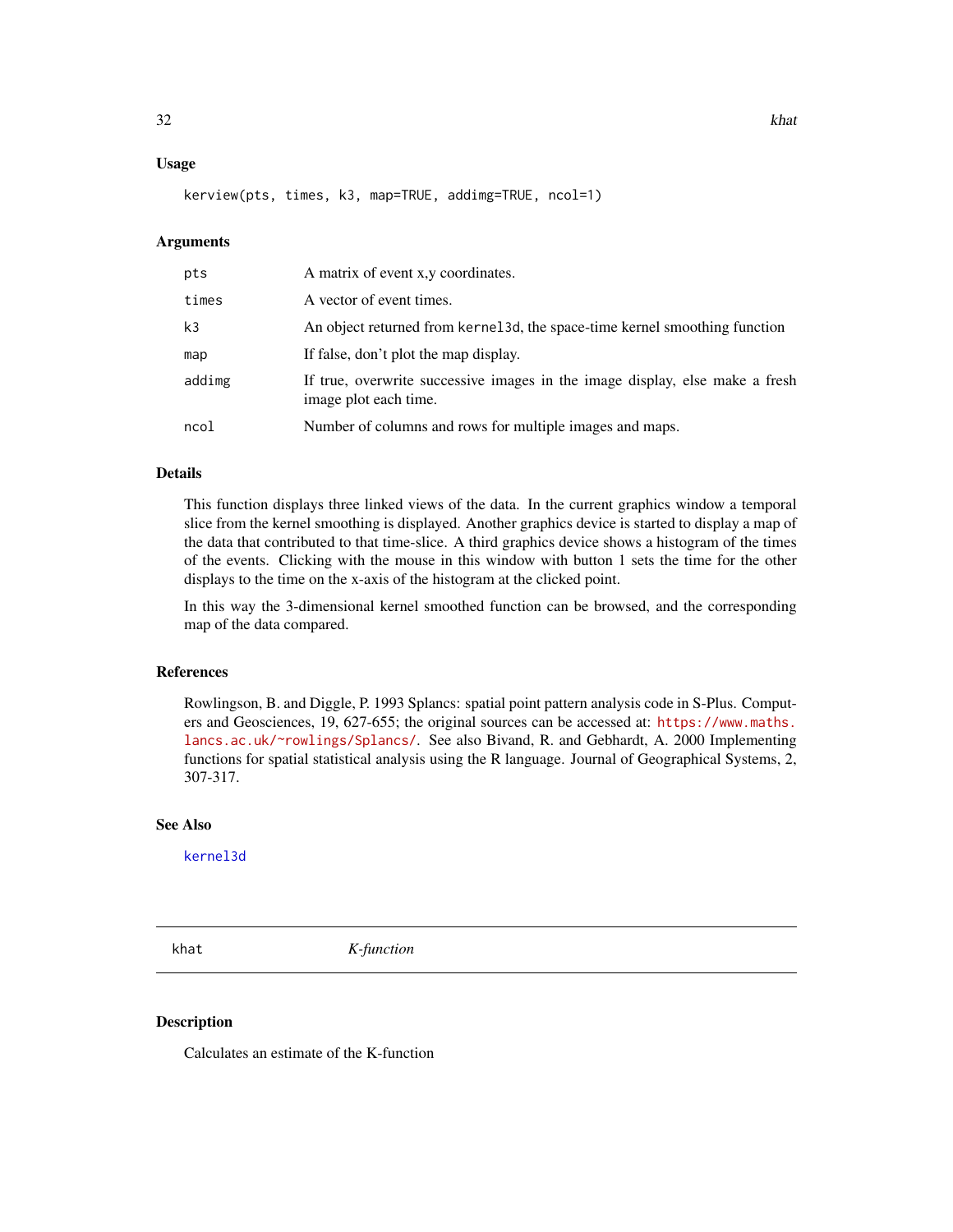khat 33

## Usage

```
khat(pts,poly,s,newstyle=FALSE,checkpoly=TRUE)
## S3 method for class 'khat'
print(x, \ldots)## S3 method for class 'khat'
plot(x, \ldots)
```
## Arguments

| pts       | A points data set                                                                                                                                                                                    |
|-----------|------------------------------------------------------------------------------------------------------------------------------------------------------------------------------------------------------|
| poly      | A polygon containing the points - must be a perimeter ring of points                                                                                                                                 |
| S         | A vector of distances at which to calculate the K function                                                                                                                                           |
| newstyle  | if TRUE, the function returns a khat object                                                                                                                                                          |
| checkpoly | if TRUE compare polygon area and polygon bounding box and convex hull areas<br>to see whether the polygon object is malformed; may be set to FALSE if the<br>polygon is known to be a ring of points |
| X         | a khat object                                                                                                                                                                                        |
| $\ddotsc$ | other arguments passed to plot and print functions                                                                                                                                                   |
|           |                                                                                                                                                                                                      |

## Details

The K function is defined as the expected number of further points within a distance s of an arbitrary point, divided by the overall density of the points. In practice an edge-correction is required to avoid biasing the estimation due to non-recording of points outside the polygon.

The newstyle argument and khat object were introduced in collaboration with Thomas de Cornulier to permit the mapping of counts or khats for chosen distance values, as in [http://pbil.](http://pbil.univ-lyon1.fr/R/pdf/Thema81.pdf) [univ-lyon1.fr/R/pdf/Thema81.pdf](http://pbil.univ-lyon1.fr/R/pdf/Thema81.pdf), p.18.

## Value

If newstyle is FALSE, a vector like s containing the value of K at the points in s. else a khat object list with:

| khat         | the value of K at the points in s                                                  |
|--------------|------------------------------------------------------------------------------------|
| counts       | integer matrix of counts of points within the vector of distances s for each point |
| khats        | matrix of values of K within the vector of distances s for each point              |
| <sub>S</sub> |                                                                                    |

## References

Ripley, B.D. 1976 The second-order analysis of stationary point processes, *J. Appl. Prob, 13* 255-266; Rowlingson, B. and Diggle, P. 1993 Splancs: spatial point pattern analysis code in SPlus. Computers and Geosciences, 19, 627-655; the original sources can be accessed at: [https:](https://www.maths.lancs.ac.uk/~rowlings/Splancs/) [//www.maths.lancs.ac.uk/~rowlings/Splancs/](https://www.maths.lancs.ac.uk/~rowlings/Splancs/). See also Bivand, R. and Gebhardt, A. 2000 Implementing functions for spatial statistical analysis using the R language. Journal of Geographical Systems, 2, 307-317.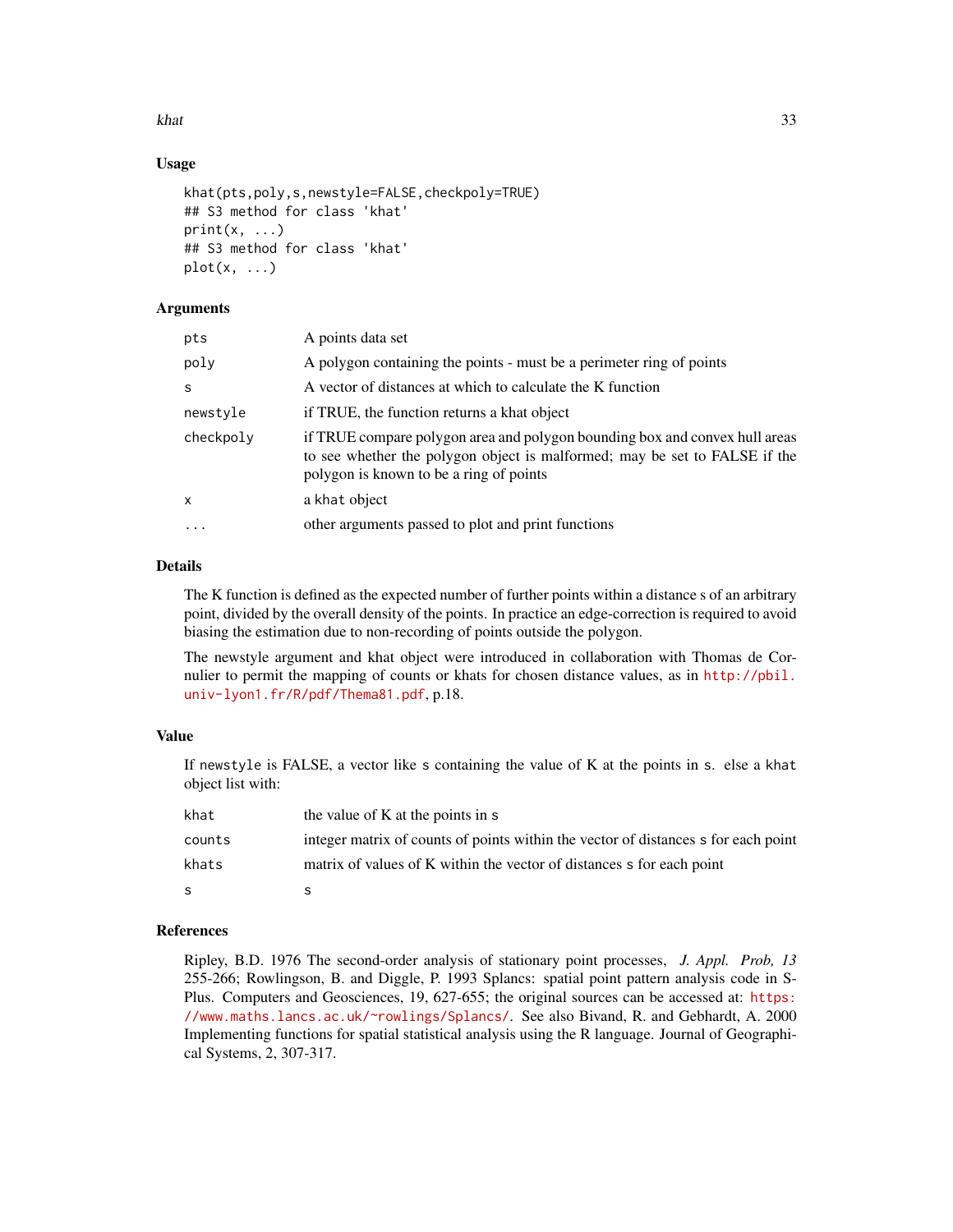34 khvc

## See Also

[Kenv.csr](#page-20-1)

#### Examples

```
data(cardiff)
s < -seq(2, 30, 2)plot(s, sqrt(khat(as.points(cardiff), cardiff$poly, s)/pi) - s,
type="l", xlab="Splancs - polygon boundary", ylab="Estimated L",
ylim=c(-1,1.5))
newstyle <- khat(as.points(cardiff), cardiff$poly, s, newstyle=TRUE)
str(newstyle)
newstyle
apply(newstyle$khats, 2, sum)
plot(newstyle)
```
khvc *Covariance matrix for the difference between two K-functions*

## Description

Calculate the covariance matrix for the difference between two K-functions. Also return the contribution to the variance for each of the two point patterns,

## Usage

khvc(pts1, pts2, poly, s)

## Arguments

| pts1 | An object containing the case locations.                      |
|------|---------------------------------------------------------------|
| pts2 | An object containing the control locations.                   |
| poly | A polygon enclosing the locations in pts1 and pts2            |
| -S   | A vector of distances at which the calculation is to be made. |

## Value

A list with four components:

| varmat | The upper triangle of the covariance matrix.                |
|--------|-------------------------------------------------------------|
| k11    | The variance of Khat for the cases                          |
| k22    | The variance of Khat for the controls                       |
| k12    | The covariance of Khat for the cases and Khat for controls. |

## Note

Note that the diagonal of the covariance matrix is  $k11 - 2 \times k12 + k22$ 

<span id="page-33-0"></span>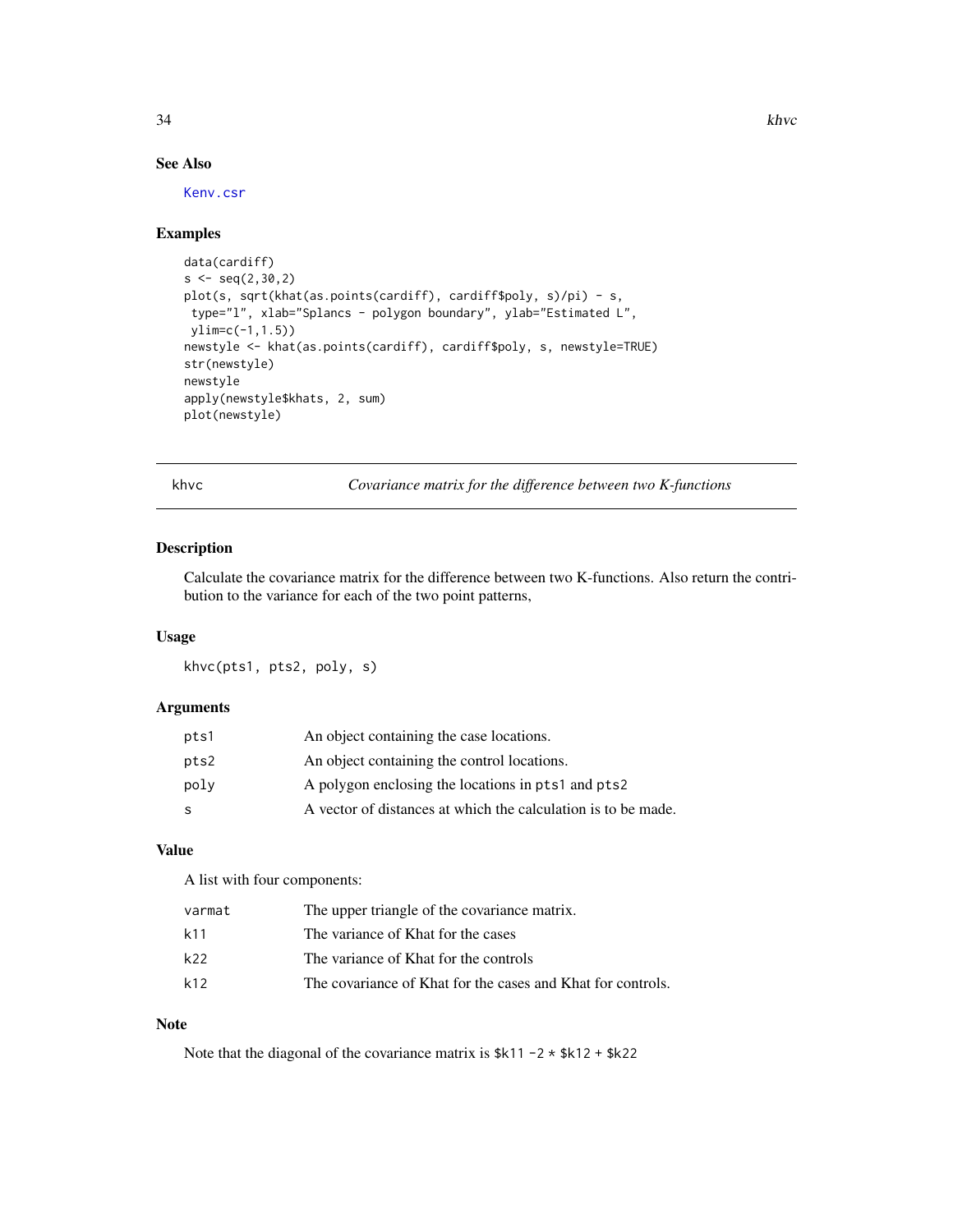#### <span id="page-34-0"></span>khvmat 35

#### References

Rowlingson, B. and Diggle, P. 1993 Splancs: spatial point pattern analysis code in S-Plus. Computers and Geosciences, 19, 627-655; the original sources can be accessed at: [https://www.maths.](https://www.maths.lancs.ac.uk/~rowlings/Splancs/) [lancs.ac.uk/~rowlings/Splancs/](https://www.maths.lancs.ac.uk/~rowlings/Splancs/). See also Bivand, R. and Gebhardt, A. 2000 Implementing functions for spatial statistical analysis using the R language. Journal of Geographical Systems, 2, 307-317.

## See Also

[khat](#page-31-1), [khvmat](#page-34-1), [secal](#page-52-2)

<span id="page-34-1"></span>

khvmat *Covariance matrix for the difference between two K-functions*

#### Description

Calculate the covariance matrix for the difference between two K-functions under random labelling of the corresponding two sets of points.

## Usage

khvmat(pts1, pts2, poly, s)

## Arguments

| pts1 | An object containing the case locations.                      |
|------|---------------------------------------------------------------|
| pts2 | An object containing the control locations.                   |
| poly | Polygon enclosing the points in pts1 and pts2.                |
| -S   | A vector of distances at which the calculation is to be made. |

#### Value

A matrix containing the covariances, with the variances on the diagonal.

#### References

Diggle P.J and Chetwynd A.C (1991) Second order analysis of spatial clustering Biometrics 47 1155-63; Rowlingson, B. and Diggle, P. 1993 Splancs: spatial point pattern analysis code in S-Plus. Computers and Geosciences, 19, 627-655; the original sources can be accessed at: [https:](https://www.maths.lancs.ac.uk/~rowlings/Splancs/) [//www.maths.lancs.ac.uk/~rowlings/Splancs/](https://www.maths.lancs.ac.uk/~rowlings/Splancs/). See also Bivand, R. and Gebhardt, A. 2000 Implementing functions for spatial statistical analysis using the R language. Journal of Geographical Systems, 2, 307-317.

#### See Also

[secal](#page-52-2)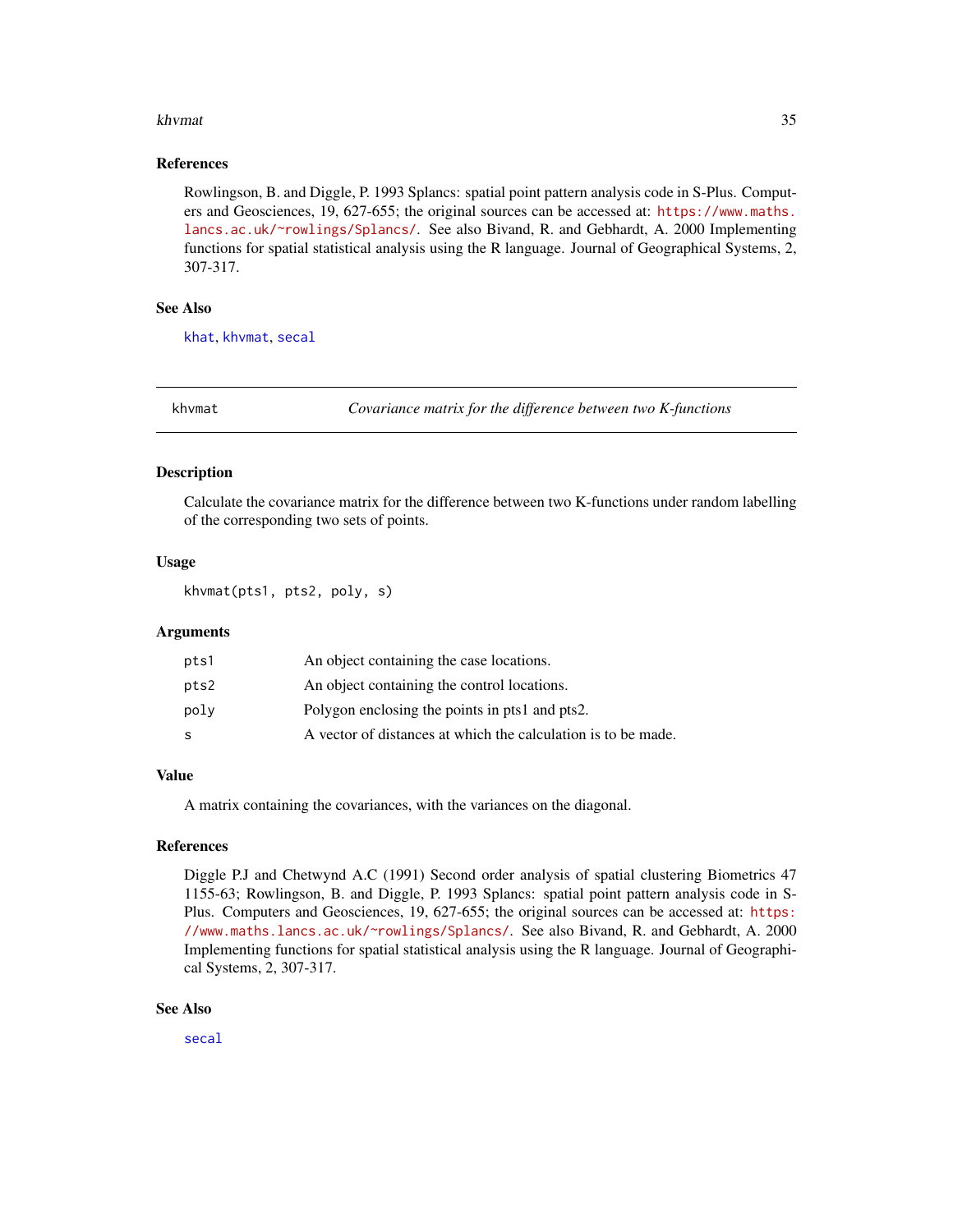<span id="page-35-1"></span><span id="page-35-0"></span>

Overlay a number of point patterns.

#### Usage

```
mpoint(...,cpch,add=FALSE,type="p")
```
## Arguments

| $\cdots$ | At least one argument consisting of a points data set must be specified. |
|----------|--------------------------------------------------------------------------|
| cpch     | A vector of characters for plotting symbols                              |
| add      | if add is TRUE then overlay on an existing plot                          |
| type     | plot data as points if type="p", lines if type="1"                       |

## Details

mpoint enables several point or polygon datasets to be overlayed. The plot region is calculated so that all the specified datasets fit in the region. The parameter cpch specifies the characters to use for each set of points. The default cpch consists of the numbers 1 to 9 followed by the uppercase letters A to Z. If cpch is shorter than the number of point sets to plot, then it is repeated.

## References

Rowlingson, B. and Diggle, P. 1993 Splancs: spatial point pattern analysis code in S-Plus. Computers and Geosciences, 19, 627-655; the original sources can be accessed at: [https://www.maths.](https://www.maths.lancs.ac.uk/~rowlings/Splancs/) [lancs.ac.uk/~rowlings/Splancs/](https://www.maths.lancs.ac.uk/~rowlings/Splancs/). See also Bivand, R. and Gebhardt, A. 2000 Implementing functions for spatial statistical analysis using the R language. Journal of Geographical Systems, 2, 307-317.

## See Also

[pointmap](#page-46-1)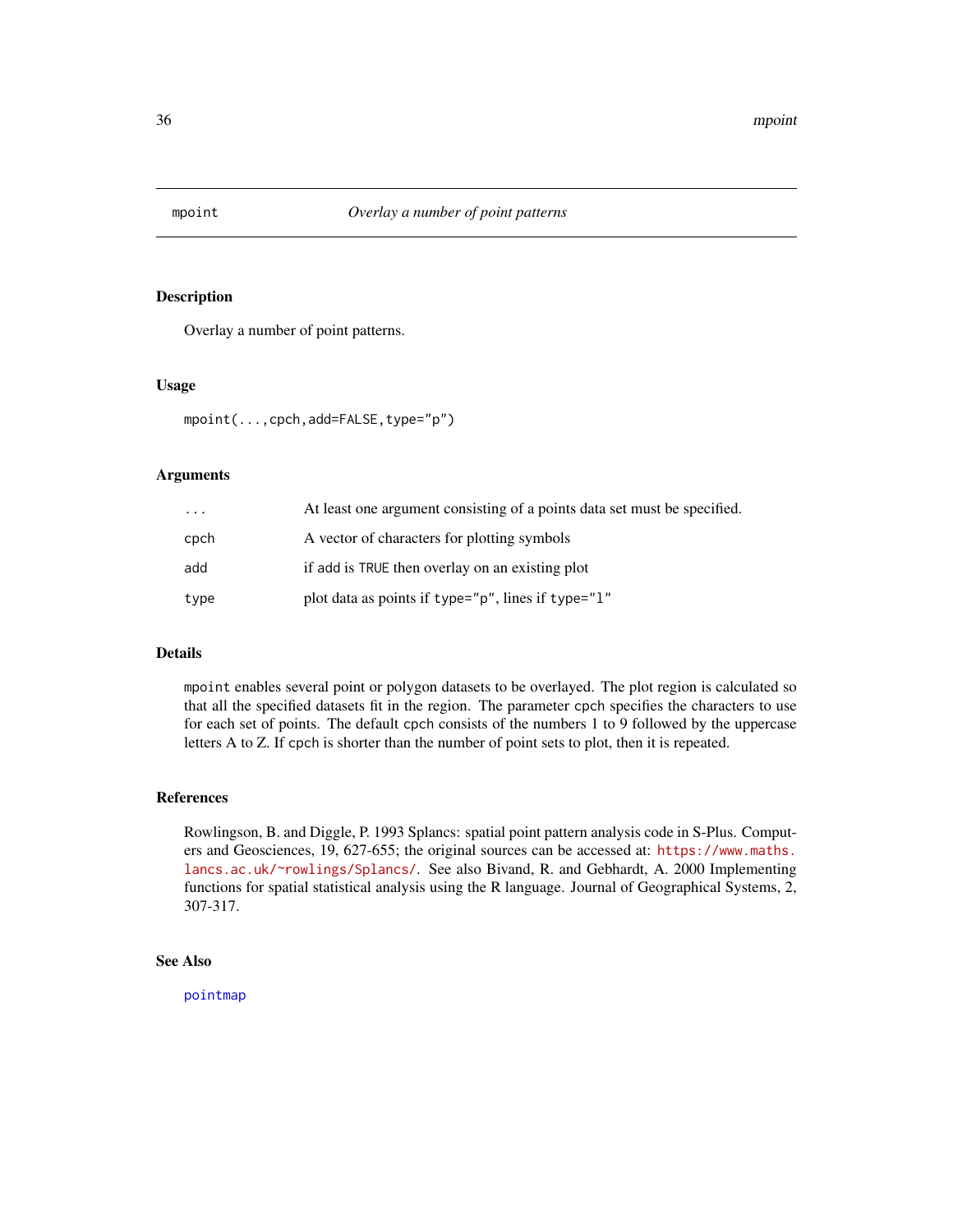<span id="page-36-1"></span><span id="page-36-0"></span>

Estimate the Mean Square Error for a Kernel Smoothing.

#### Usage

mse2d(pts,poly,nsmse, range)

## Arguments

| pts   | A set of points.                                                  |
|-------|-------------------------------------------------------------------|
| poly  | A polygon containing the points.                                  |
| nsmse | Number of steps of h at which to calculate the mean square error. |
| range | Maximum value of h for calculating the mean square error.         |

## Value

A list with two components, \$h and \$mse. These vectors store corresponding values of the mean square error at values of the kernel smoothing parameter, h. The value of h corresponding to the minimum value of \$mse can be passed to kernel2d as the optimum smoothing parameter.

#### References

Berman M. & Diggle P.J. (1989) Estimating Weighted Integrals of the Second-Order Intensity of a Spatial Point Pattern. *J. R. Statist Soc* B 51 81–92; Rowlingson, B. and Diggle, P. 1993 Splancs: spatial point pattern analysis code in S-Plus. Computers and Geosciences, 19, 627-655; the original sources can be accessed at: <https://www.maths.lancs.ac.uk/~rowlings/Splancs/>. See also Bivand, R. and Gebhardt, A. 2000 Implementing functions for spatial statistical analysis using the R language. Journal of Geographical Systems, 2, 307-317.

#### See Also

[kernel2d](#page-26-1)

```
data(bodmin)
Mse2d <- mse2d(as.points(bodmin), bodmin$poly, nsmse=50, range=8)
plot(Mse2d$h[5:50],Mse2d$mse[5:50], type="l")
```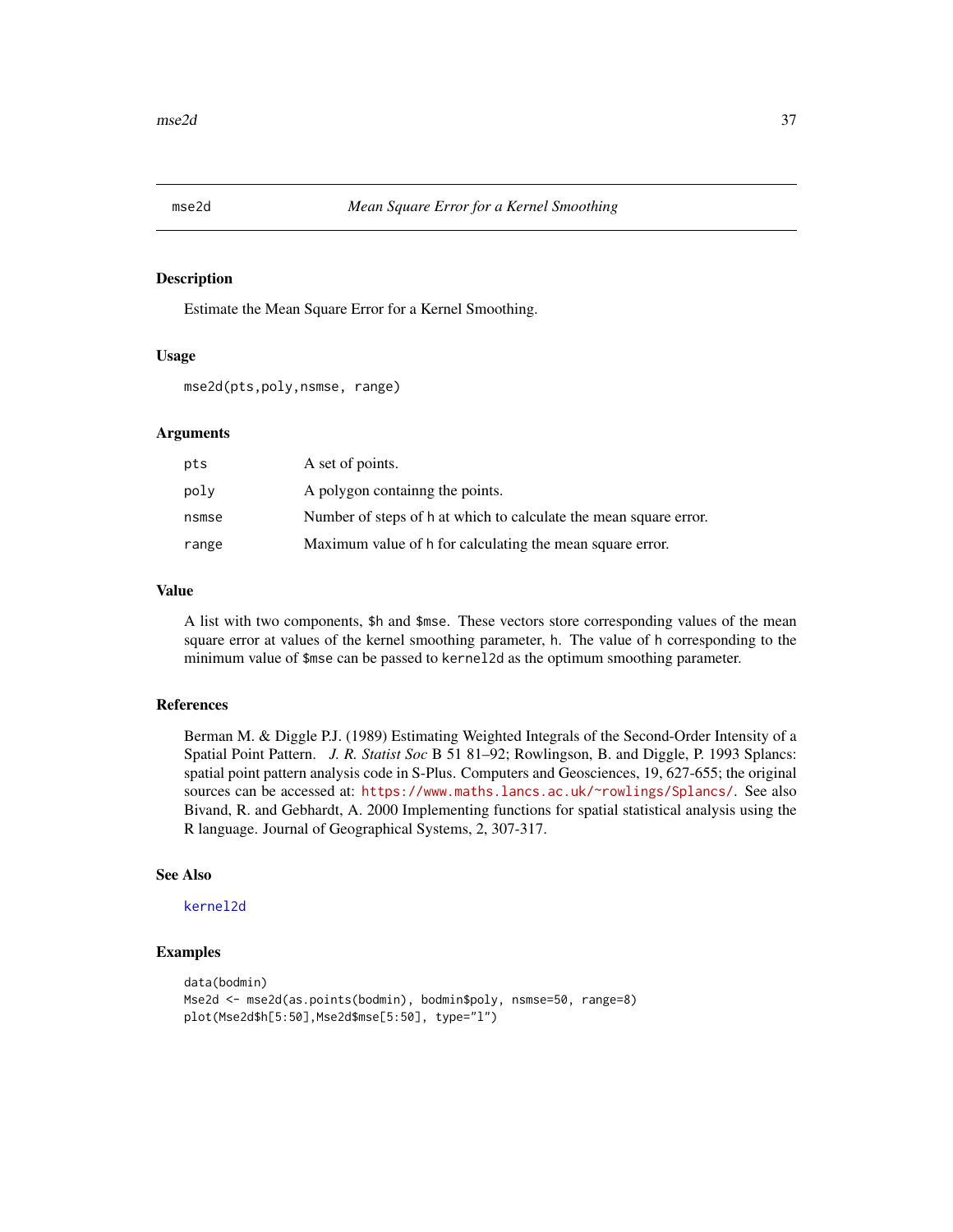<span id="page-37-0"></span>

Calculate nearest neighbours for two point patterns

#### Usage

n2dist(pts1,pts2)

#### Arguments

pts1,pts2 Point data sets

## Value

Returns a list with components \$dists and \$neighs. \$dists[i] is the distance of the nearest neighbour of point pts2[i,] in pts1 and \$neighs[i] is the index in pts1 of the point nearest to pts2[i,]. Documentation and example by Alun Pope, 2007-08-23.

## References

Rowlingson, B. and Diggle, P. 1993 Splancs: spatial point pattern analysis code in S-Plus. Computers and Geosciences, 19, 627-655; the original sources can be accessed at: [https://www.maths.](https://www.maths.lancs.ac.uk/~rowlings/Splancs/) [lancs.ac.uk/~rowlings/Splancs/](https://www.maths.lancs.ac.uk/~rowlings/Splancs/). See also Bivand, R. and Gebhardt, A. 2000 Implementing functions for spatial statistical analysis using the R language. Journal of Geographical Systems, 2, 307-317.

#### See Also

[nndistF](#page-38-1), [Fhat](#page-11-1), [Ghat](#page-15-1), [Fzero](#page-12-1)

```
(test1 <- matrix(c(151.1791, -33.86056, 151.1599, -33.88729, 151.1528,
-33.90685, 151.1811, -33.85937),nrow=4,byrow=TRUE))
(test2 <- as.points(151.15, -33.9))
n2dist(test1,test2)
n2dist(test2,test1)
```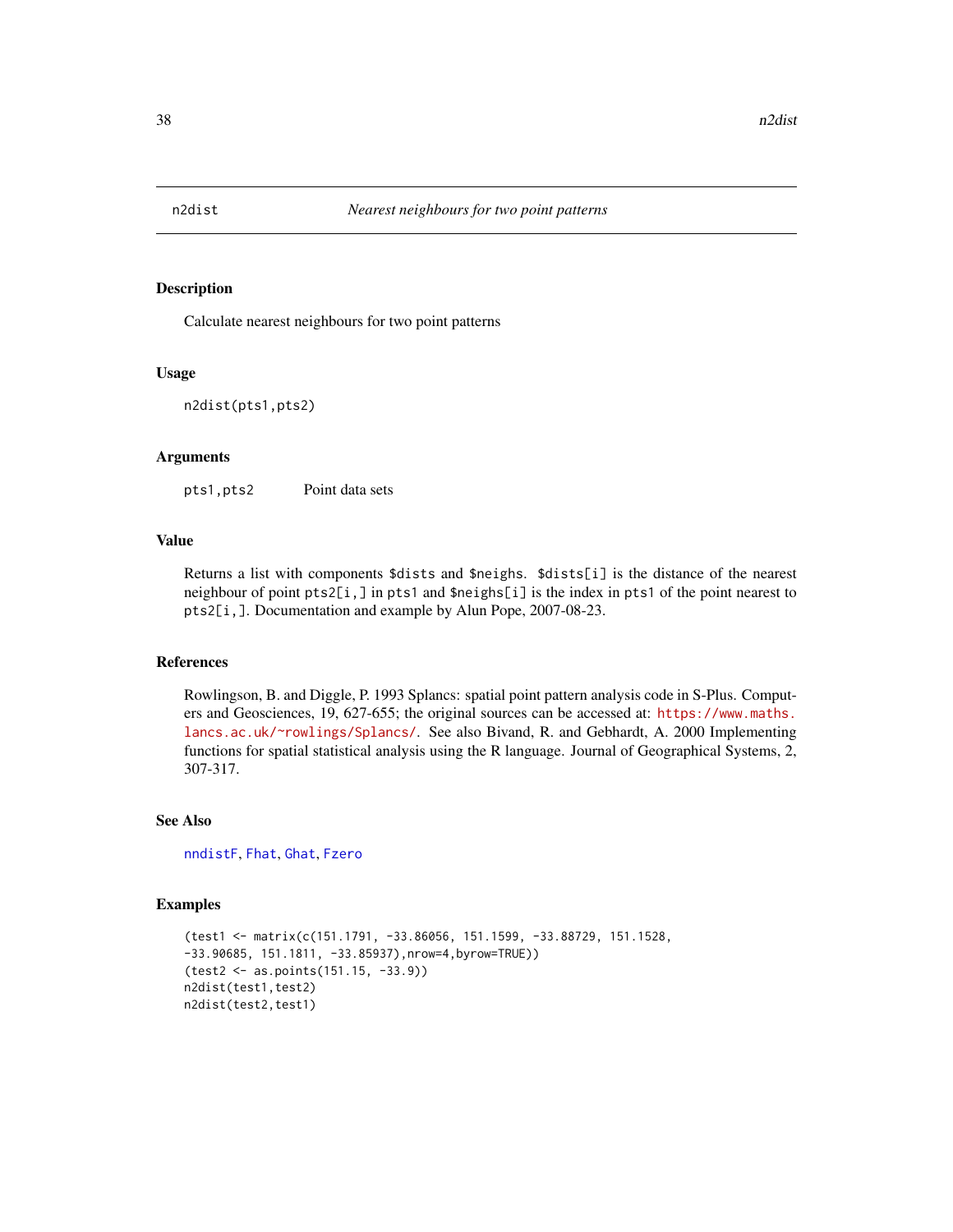<span id="page-38-1"></span><span id="page-38-0"></span>

Calculate nearest neighbour distances as used by Fhat()

#### Usage

```
nndistF(pts1,pts2)
```
## Arguments

| pts1 | A points data set |
|------|-------------------|
| pts2 | A points data set |

## Value

The set of distances from each of the points in pts2 to the nearest point in pts1 is returned as a vector.

## References

Rowlingson, B. and Diggle, P. 1993 Splancs: spatial point pattern analysis code in S-Plus. Computers and Geosciences, 19, 627-655; the original sources can be accessed at: [https://www.maths.](https://www.maths.lancs.ac.uk/~rowlings/Splancs/) [lancs.ac.uk/~rowlings/Splancs/](https://www.maths.lancs.ac.uk/~rowlings/Splancs/). See also Bivand, R. and Gebhardt, A. 2000 Implementing functions for spatial statistical analysis using the R language. Journal of Geographical Systems, 2, 307-317.

#### See Also

[nndistG](#page-39-1), [Fhat](#page-11-1), [Ghat](#page-15-1), [Fzero](#page-12-1)

```
data(uganda)
boxplot(nndistF(as.points(uganda), as.points(csr(uganda$poly, length(uganda$x)))))
plot(ecdf(nndistF(as.points(uganda),
as.points(csr(uganda$poly, length(uganda$x))))),
main="Fhat ecdf Uganda volcano data")
```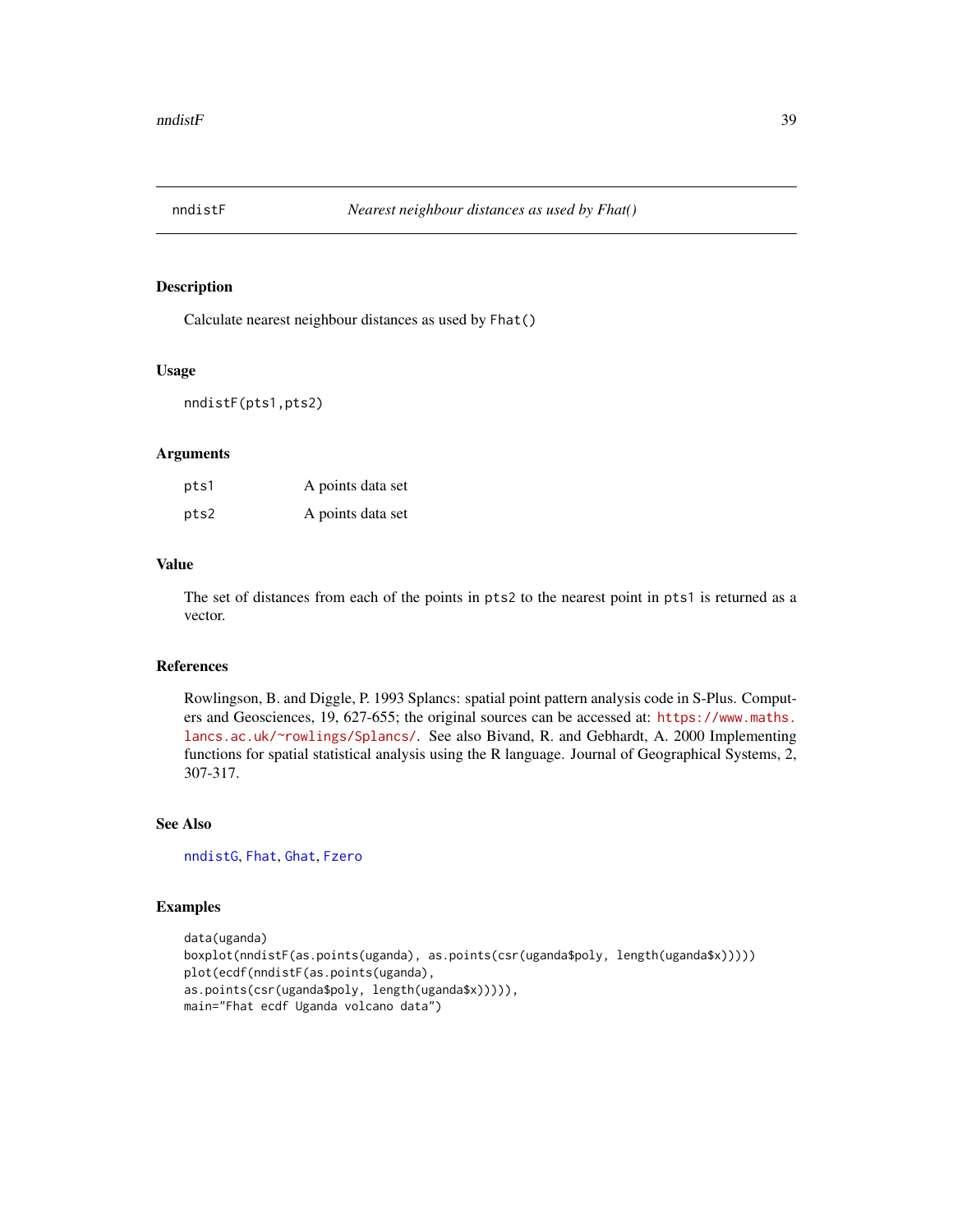<span id="page-39-1"></span><span id="page-39-0"></span>

Calculate nearest neighbour distances as used by Ghat().

#### Usage

nndistG(pts)

#### Arguments

pts A points data set

## Value

Returns a list with components \$dists and \$neighs. \$dists[i] is the distance to the nearest neighbour of point i in pts, and \$neighs[i] is the index of the neighbour of point i.

#### References

Rowlingson, B. and Diggle, P. 1993 Splancs: spatial point pattern analysis code in S-Plus. Computers and Geosciences, 19, 627-655; the original sources can be accessed at: [https://www.maths.](https://www.maths.lancs.ac.uk/~rowlings/Splancs/) [lancs.ac.uk/~rowlings/Splancs/](https://www.maths.lancs.ac.uk/~rowlings/Splancs/). See also Bivand, R. and Gebhardt, A. 2000 Implementing functions for spatial statistical analysis using the R language. Journal of Geographical Systems, 2, 307-317.

## See Also

[nndistF](#page-38-1), [Fhat](#page-11-1), [Ghat](#page-15-1), [Fzero](#page-12-1)

```
data(uganda)
boxplot(nndistG(as.points(uganda))$dists)
plot(ecdf(nndistG(as.points(uganda))$dists))
```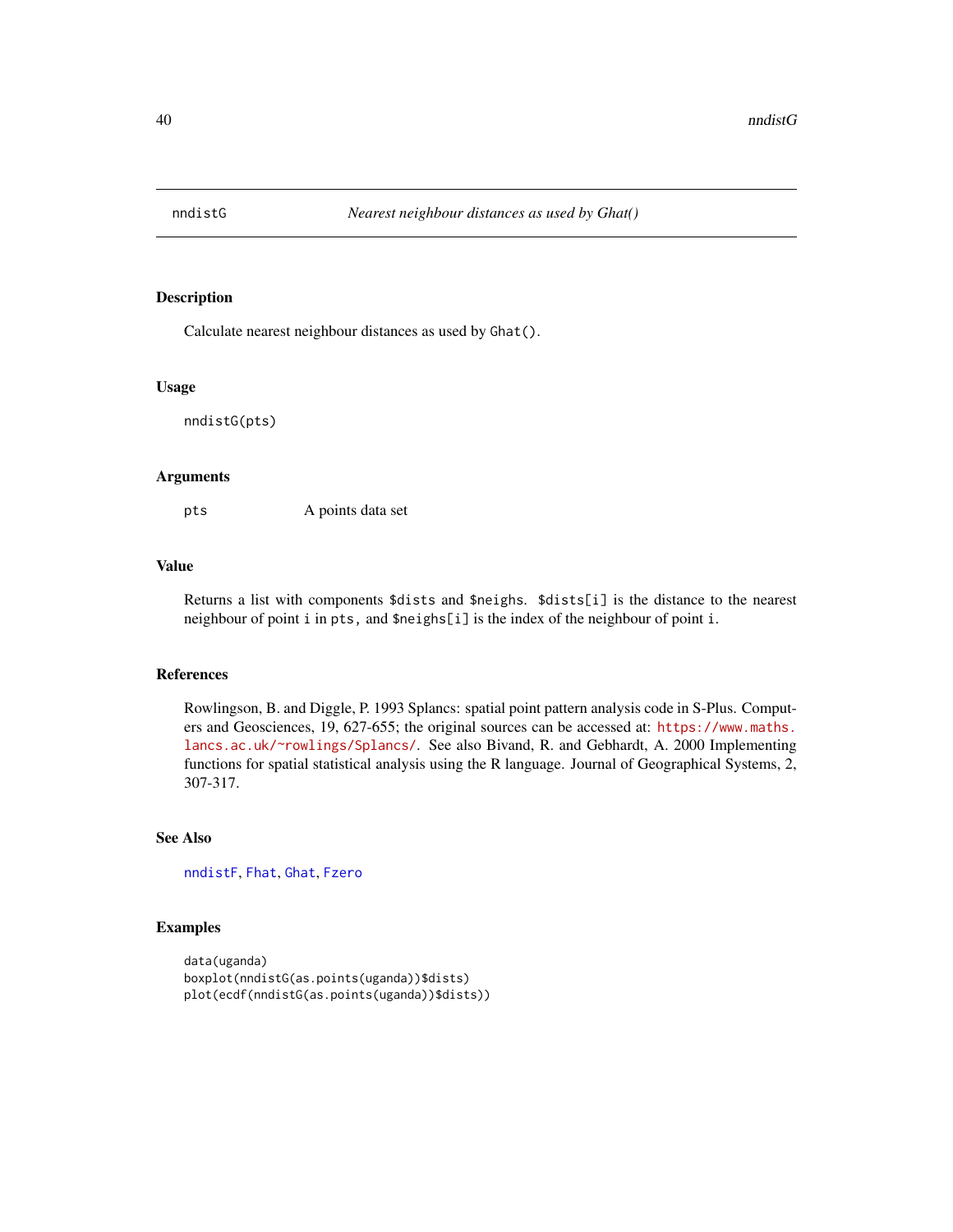<span id="page-40-1"></span><span id="page-40-0"></span>

return number of points in data set

#### Usage

npts(pts)

#### Arguments

pts A points data set

## Value

The number of points in the data set.

#### References

Rowlingson, B. and Diggle, P. 1993 Splancs: spatial point pattern analysis code in S-Plus. Computers and Geosciences, 19, 627-655; the original sources can be accessed at: [https://www.maths.](https://www.maths.lancs.ac.uk/~rowlings/Splancs/) [lancs.ac.uk/~rowlings/Splancs/](https://www.maths.lancs.ac.uk/~rowlings/Splancs/). See also Bivand, R. and Gebhardt, A. 2000 Implementing functions for spatial statistical analysis using the R language. Journal of Geographical Systems, 2, 307-317.

okblack *Oklahoma black offenders*

#### Description

Locations of theft from property offences committed by black offenders in Oklahoma City

## Usage

data(okblack)

## Format

A list corresponding to a Venables and Ripley point object with 147 observations

| $\mathbf{X}$ | numeric grid eastings            |
|--------------|----------------------------------|
| <b>V</b>     | numeric grid northings           |
| area list    | bounding box with xl, xu, yl, yu |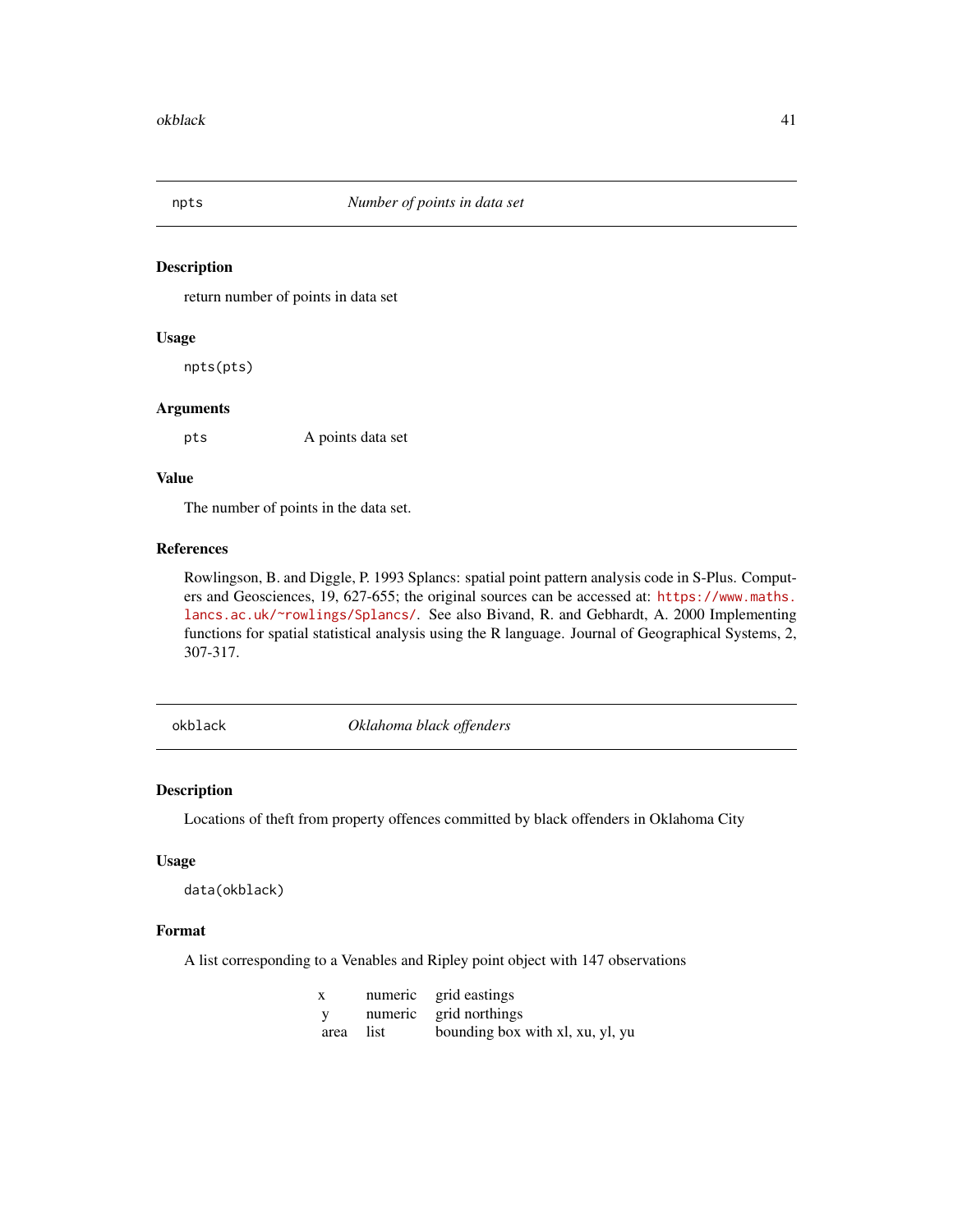## <span id="page-41-0"></span>Source

Carter and Hill, 1979, - Bailey and Gatrell 1995, ch. 3.

#### References

Bailey, T. C. and Gatrell, A. C. 1995, Interactive spatial data analysis. Longman, Harlow.

|  | okwhite |
|--|---------|
|  |         |

**Oklahoma** white offenders

## Description

Locations of theft from property offences committed by white offenders in Oklahoma City

## Usage

data(okwhite)

## Format

A list corresponding to a Venables and Ripley point object with 104 observations

| X            | numeric grid eastings            |
|--------------|----------------------------------|
| $\mathbf{V}$ | numeric grid northings           |
| area list    | bounding box with xl, xu, yl, yu |

#### Source

Carter and Hill, 1979, - Bailey and Gatrell 1995, ch. 3.

#### References

Bailey, T. C. and Gatrell, A. C. 1995, Interactive spatial data analysis. Longman, Harlow.

<span id="page-41-1"></span>

pcp *Fit a Poisson cluster process*

## Description

The function fits a Poisson cluster process to point data for a given enclosing polygon and fit parameters

## Usage

```
pcp(point.data, poly.data, h0=NULL, expo=0.25, n.int=20)
```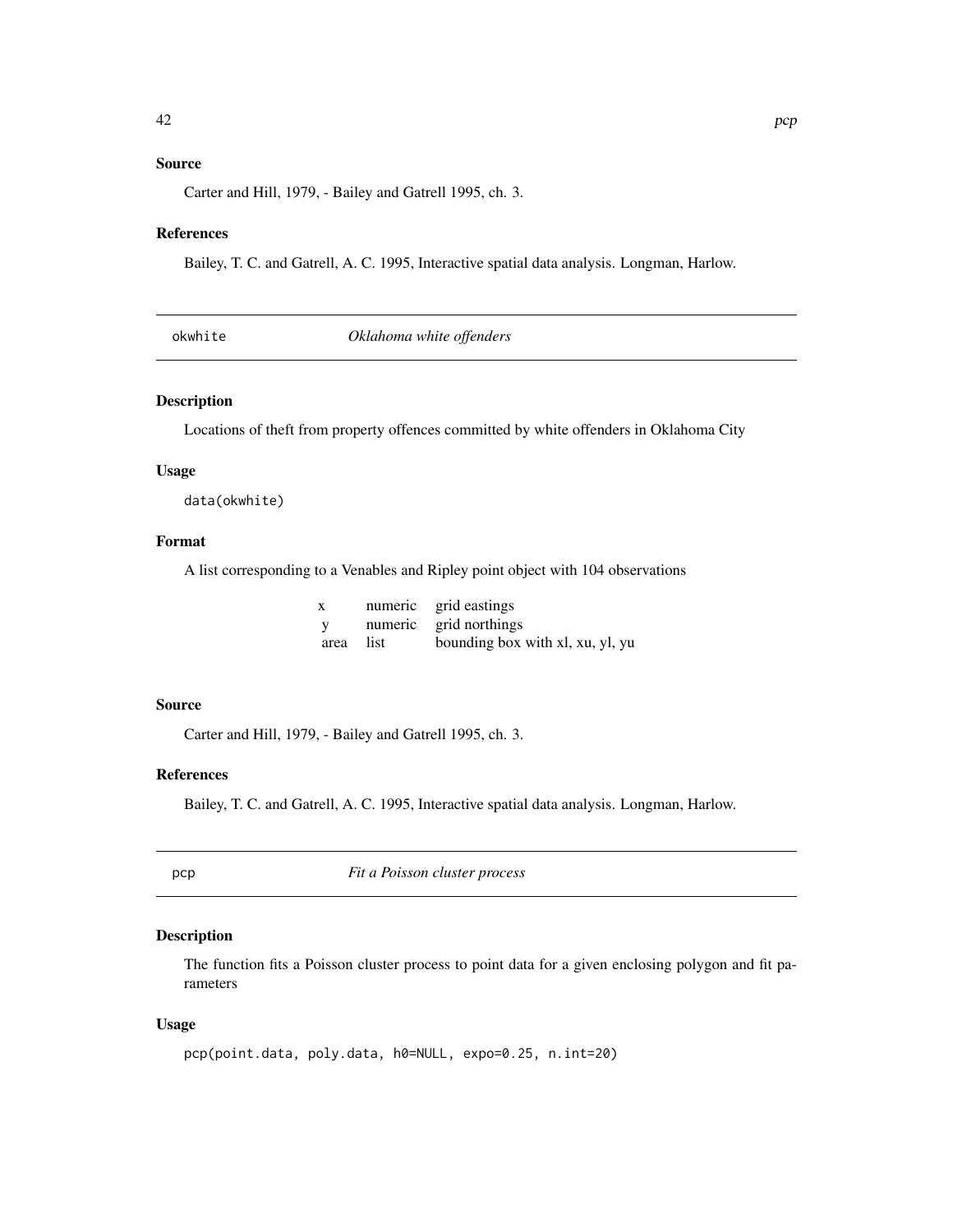## <span id="page-42-0"></span> $pcp$  and the set of the set of the set of the set of the set of the set of the set of the set of the set of the set of the set of the set of the set of the set of the set of the set of the set of the set of the set of the

## Arguments

| point.data | a points object                                                                              |
|------------|----------------------------------------------------------------------------------------------|
| poly.data  | a polygon enclosing the study region                                                         |
| h0         | upper bound of integration in the criterion function                                         |
| expo       | exponent in the criterion function                                                           |
| n.int      | number of intervals used to approximate the integral in the criterion function<br>with a sum |

## Value

The function returns an object as returned by optim, including:

| par         | The best set of parameters s2 and rho found |
|-------------|---------------------------------------------|
| value       | The value of the fit corresponding to 'par' |
| convergence | '0' indicates successful convergence        |

## Author(s)

Giovanni Petris <GPetris@uark.edu>, Roger.Bivand@nhh.no

## References

Diggle, P. J. (1983) *Statistical analysis of spatial point patterns*, London: Academic Press, pp. 55- 57 and 78-81; Bailey, T. C. and Gatrell, A. C. (1995) *Interactive spatial data analysis*, Harlow: Longman, pp. 106-109.

## See Also

[optim](#page-0-0), [pcp.sim](#page-43-1), [Kenv.pcp](#page-22-1), [khat](#page-31-1)

```
data(cardiff)
polymap(cardiff$poly)
pointmap(as.points(cardiff), add=TRUE)
title("Locations of homes of 168 juvenile offenders")
pcp.fit <- pcp(as.points(cardiff), cardiff$poly, h0=30, n.int=30)
pcp.fit
```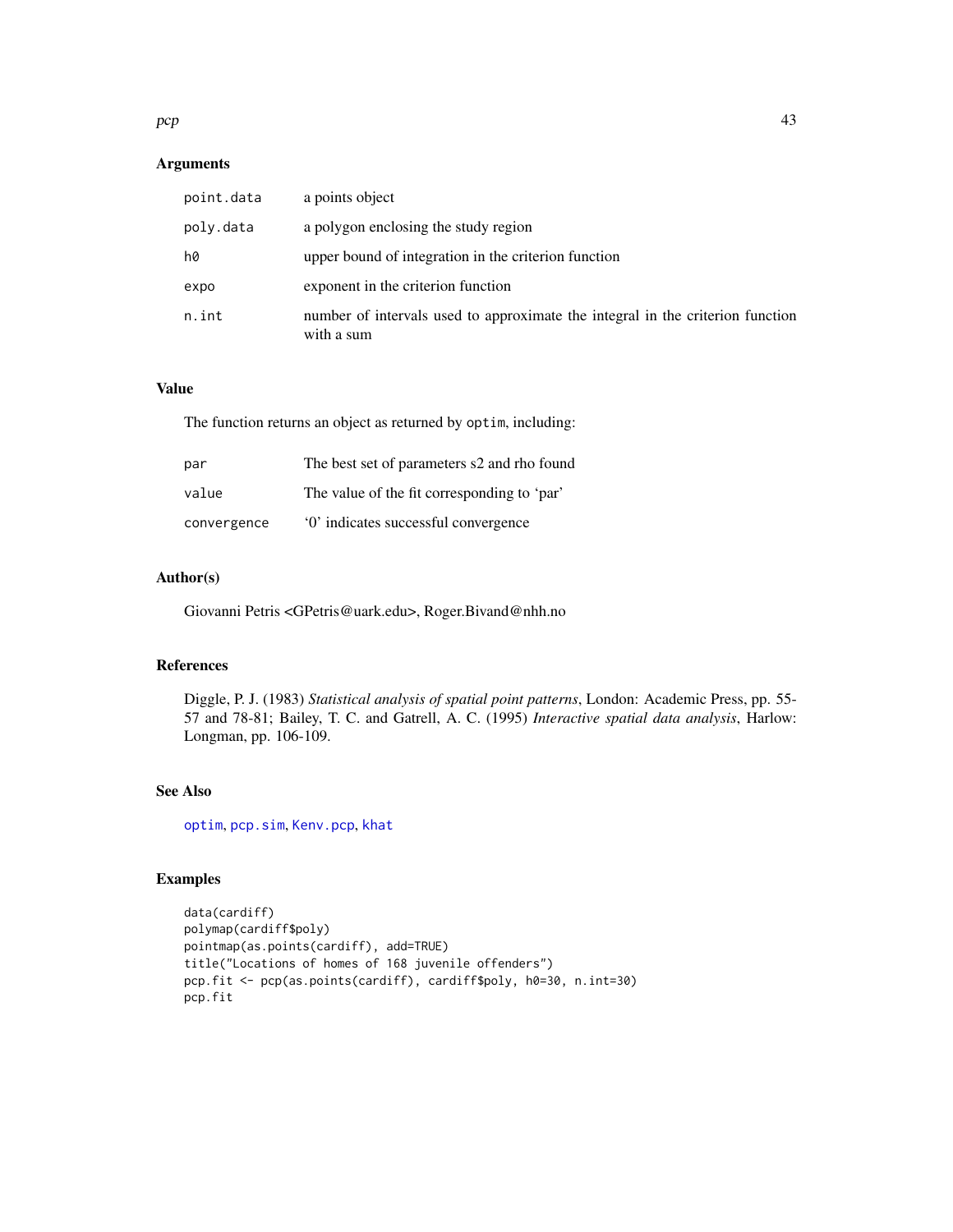<span id="page-43-1"></span><span id="page-43-0"></span>

The function generates a Poisson cluster process for a given polygon within a larger bounding region and given process parameters

#### Usage

pcp.sim(rho, m, s2, region.poly, larger.region=NULL, vectorise.loop=TRUE)

#### Arguments

| rho            | intensity of the parent process                                                                                           |
|----------------|---------------------------------------------------------------------------------------------------------------------------|
| m              | average number of offsprings per parent                                                                                   |
| s <sub>2</sub> | variance of location of offsprings relative to their parent                                                               |
| region.poly    | a polygon defining the region in which the process is to be generated                                                     |
| larger.region  | a rectangle containing the region of interest given in the form (xl,xu,yl,yu), de-<br>faults to sbox() around region.poly |
|                | vectorise. loop if TRUE, use new vectorised code, if FALSE, use loop as before                                            |

## Details

The function generates the parents in the larger bounding region, generates their children also in the larger bounding region, and then returns those inside the given polygon.

## Value

A point object with the simulated pattern

#### Author(s)

Giovanni Petris <GPetris@uark.edu>, Roger.Bivand@nhh.no

## References

Diggle, P. J. (1983) *Statistical analysis of spatial point patterns*, London: Academic Press, pp. 55- 57 and 78-81; Bailey, T. C. and Gatrell, A. C. (1995) *Interactive spatial data analysis*, Harlow: Longman, pp. 106-109.

#### See Also

[pcp](#page-41-1), [Kenv.pcp](#page-22-1), [khat](#page-31-1)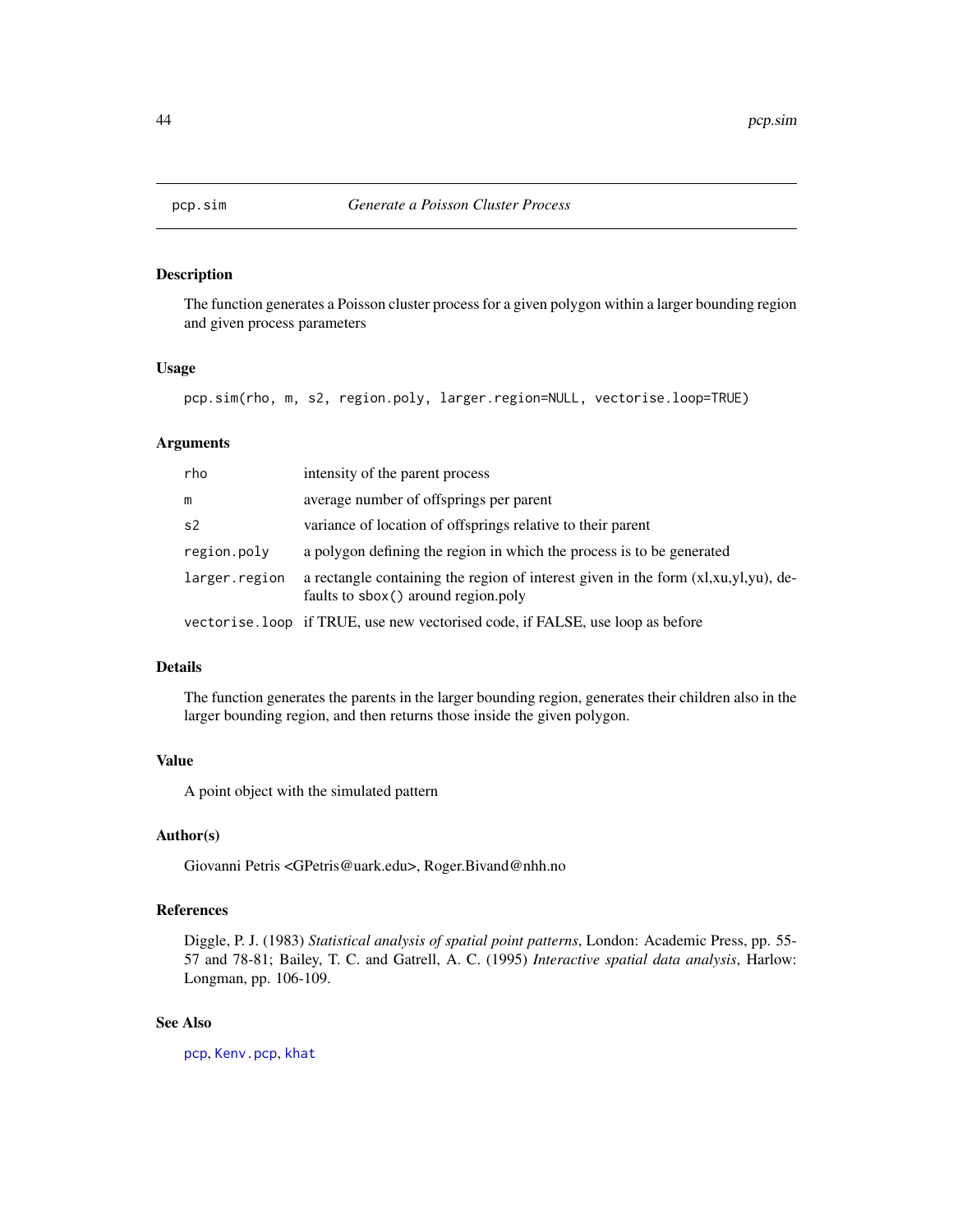#### <span id="page-44-0"></span>pdense and the set of the set of the set of the set of the set of the set of the set of the set of the set of the set of the set of the set of the set of the set of the set of the set of the set of the set of the set of th

#### Examples

```
data(cardiff)
polymap(cardiff$poly)
pointmap(as.points(cardiff), add=TRUE)
title("Locations of homes of 168 juvenile offenders")
pcp.fit <- pcp(as.points(cardiff), cardiff$poly, h0=30, n.int=30)
pcp.fit
m <- npts(as.points(cardiff))/(areapl(cardiff$poly)*pcp.fit$par[2])
sims <- pcp.sim(pcp.fit$par[2], m, pcp.fit$par[1], cardiff$poly)
pointmap(as.points(sims), add=TRUE, col="red")
```
<span id="page-44-1"></span>pdense *Overall density for a point pattern*

#### Description

Calculate overall density for a point pattern.

## Usage

pdense(pts,poly)

## Arguments

| pts  | A points data set  |
|------|--------------------|
| poly | A polygon data set |

#### Value

The density of the points in the polygon. i.e. the number of points per unit area.

#### References

Rowlingson, B. and Diggle, P. 1993 Splancs: spatial point pattern analysis code in S-Plus. Computers and Geosciences, 19, 627-655; the original sources can be accessed at: [https://www.maths.](https://www.maths.lancs.ac.uk/~rowlings/Splancs/) [lancs.ac.uk/~rowlings/Splancs/](https://www.maths.lancs.ac.uk/~rowlings/Splancs/). See also Bivand, R. and Gebhardt, A. 2000 Implementing functions for spatial statistical analysis using the R language. Journal of Geographical Systems, 2, 307-317.

#### See Also

[Fzero](#page-12-1)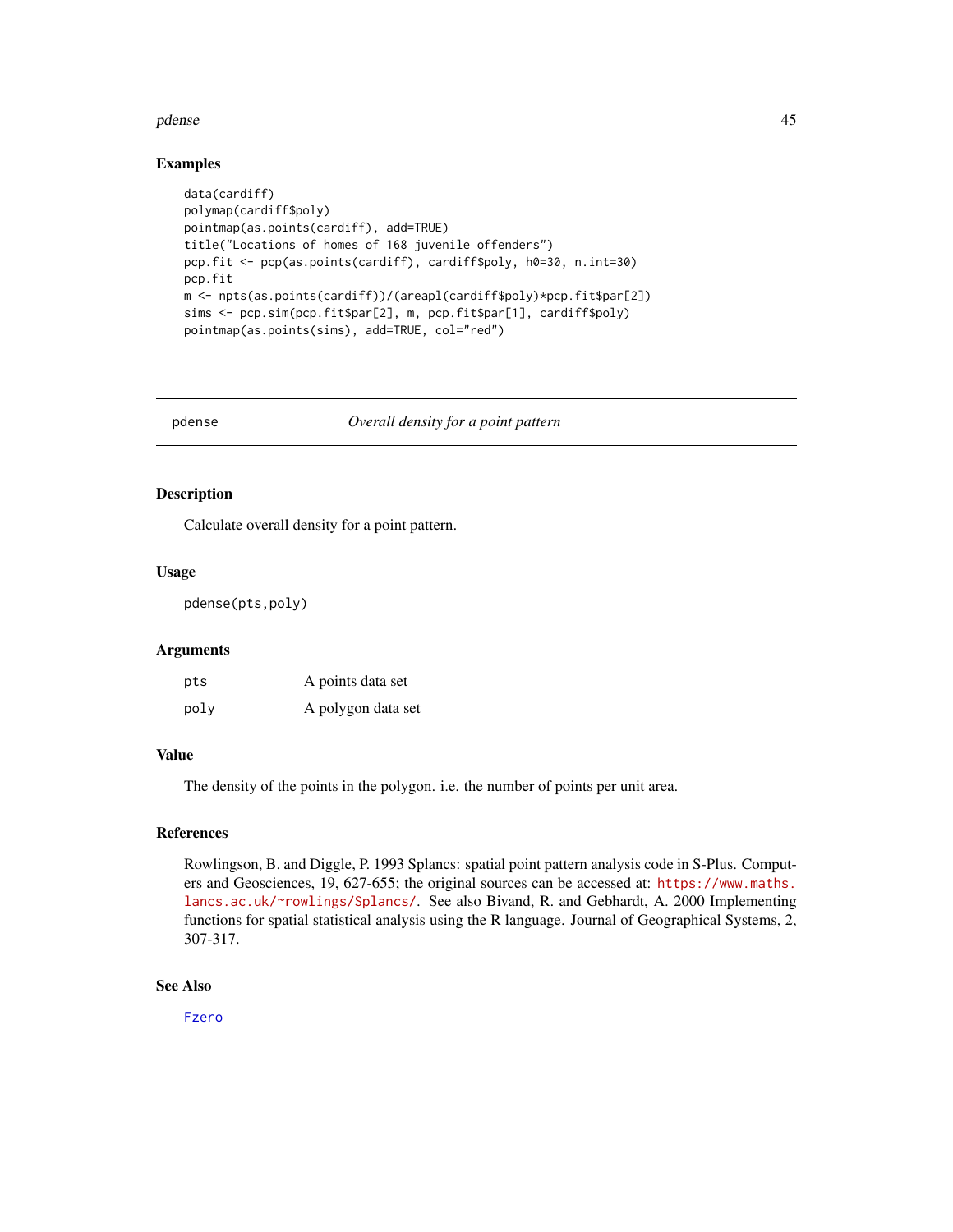Return points inside or outside a polygon.

#### Usage

pip(pts,poly,out=FALSE,bound=NULL,quiet=TRUE)

## Arguments

| pts   | A points data set                                                                                                                                                                            |
|-------|----------------------------------------------------------------------------------------------------------------------------------------------------------------------------------------------|
| poly  | A polygon data set                                                                                                                                                                           |
| out   | If out=TRUE, return the points outside the polygon, else the points inside.                                                                                                                  |
| bound | If points fall exactly on polygon boundaries, the default NULL gives arbitrary<br>assignments. If TRUE, then all points "on" boundaries are set as within the<br>polygon, if FALSE, outside. |
| quiet | Do not report which points are on boundary for non-NULL bound                                                                                                                                |

## Details

pip calls inout, then selects the appropriate sub-set of points.

## Value

pip returns the points of pts that lie inside (or outside with out=TRUE) the polygon poly. Compare this with inpip, which returns the indices of the points in the polygon, and inout which returns a logical vector indicating whether points are inside or outside.

## References

Rowlingson, B. and Diggle, P. 1993 Splancs: spatial point pattern analysis code in S-Plus. Computers and Geosciences, 19, 627-655; the original sources can be accessed at: [https://www.maths.](https://www.maths.lancs.ac.uk/~rowlings/Splancs/) [lancs.ac.uk/~rowlings/Splancs/](https://www.maths.lancs.ac.uk/~rowlings/Splancs/). See also Bivand, R. and Gebhardt, A. 2000 Implementing functions for spatial statistical analysis using the R language. Journal of Geographical Systems, 2, 307-317.

## See Also

[inpip](#page-18-1), [inout](#page-16-1)

<span id="page-45-1"></span><span id="page-45-0"></span>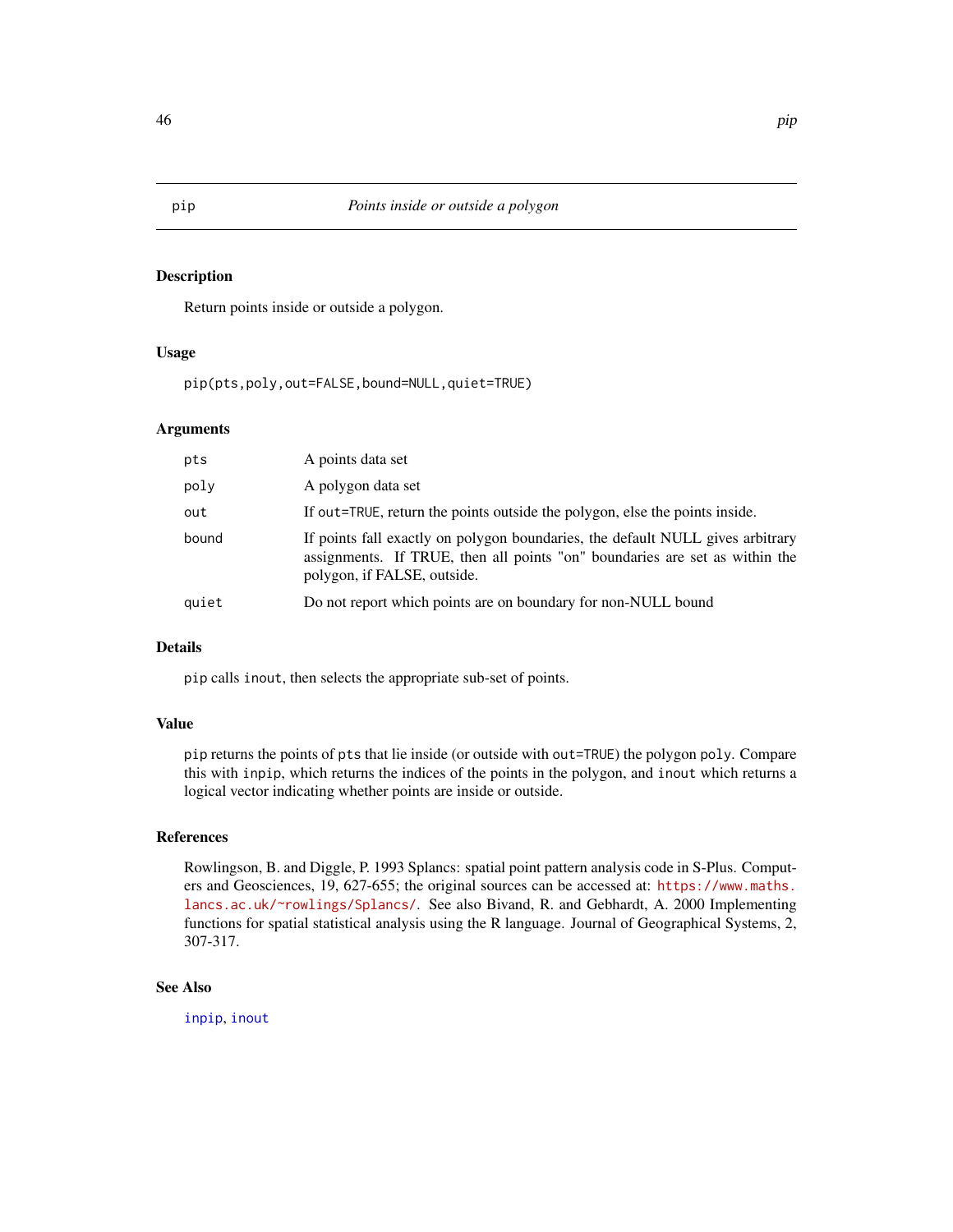bins nearest neighbour distances

#### Usage

plt(data, value)

## Arguments

| data  | nearest neighbour distances  |
|-------|------------------------------|
| value | breaks for binning distances |

## Value

binned values

## References

Rowlingson, B. and Diggle, P. 1993 Splancs: spatial point pattern analysis code in S-Plus. Computers and Geosciences, 19, 627-655; the original sources can be accessed at: [https://www.maths.](https://www.maths.lancs.ac.uk/~rowlings/Splancs/) [lancs.ac.uk/~rowlings/Splancs/](https://www.maths.lancs.ac.uk/~rowlings/Splancs/). See also Bivand, R. and Gebhardt, A. 2000 Implementing functions for spatial statistical analysis using the R language. Journal of Geographical Systems, 2, 307-317.

## See Also

[Fhat](#page-11-1), [Ghat](#page-15-1)

<span id="page-46-1"></span>pointmap *Graphics*

## Description

Plots point and polygon data sets on the current graphics device.

## Usage

```
pointmap(pts,add=FALSE,axes=TRUE,xlab="",ylab="", asp,...)
```
<span id="page-46-0"></span>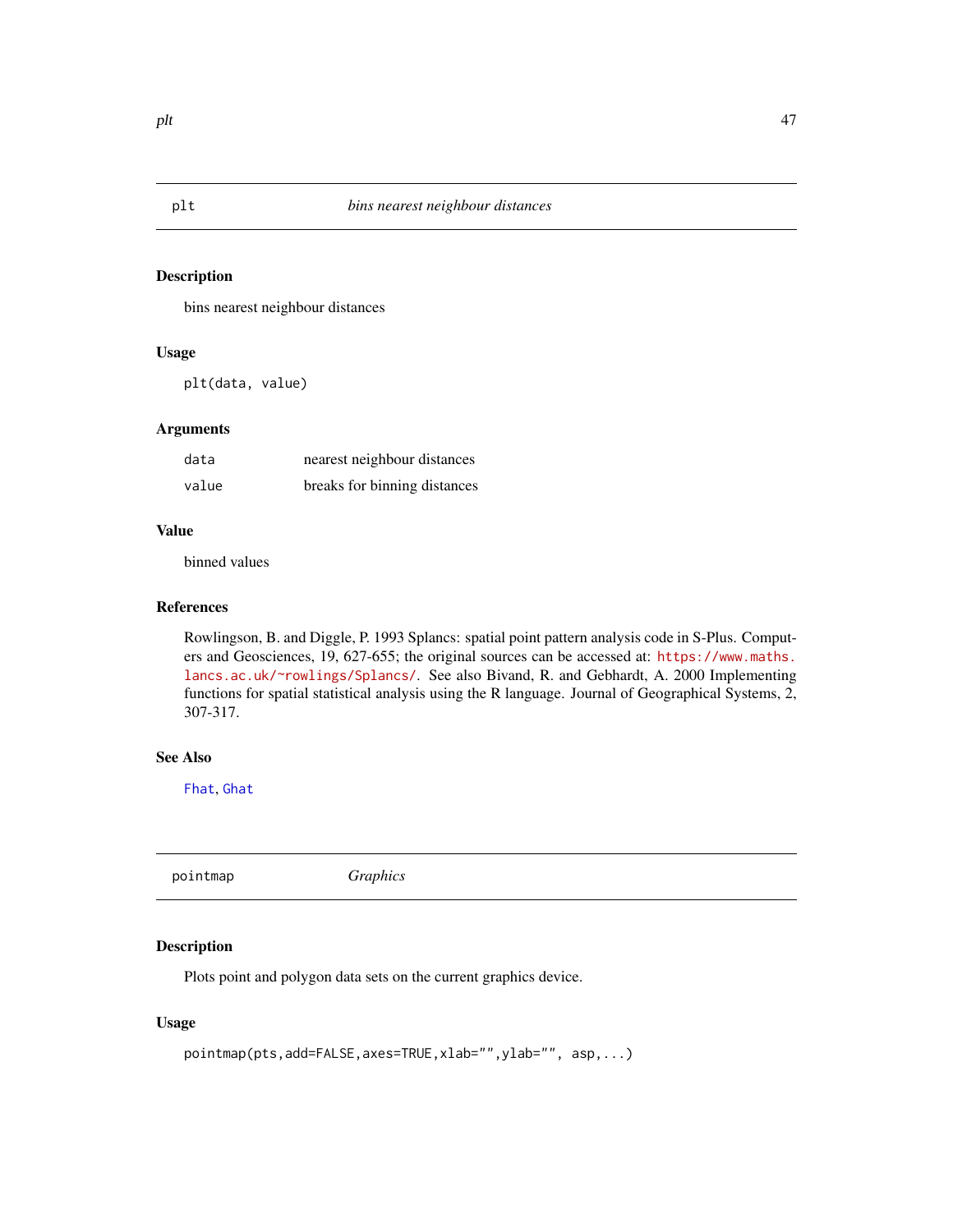#### <span id="page-47-0"></span>Arguments

| pts       | a points data set.                                                                                         |
|-----------|------------------------------------------------------------------------------------------------------------|
| add       | if FALSE, start a new plot. If TRUE, superimpose on current plot.                                          |
| axes      | if true, display axes with labelling. If false, do not display any axes on the plot.                       |
| xlab.ylab | Label strings for x and y axes.                                                                            |
| asp       | aspect parameter for plot                                                                                  |
| $\cdots$  | Graphical arguments may be entered, and these are passed to the standard S<br>points and polygon routines. |

## Details

The specified data set is plotted on the current graphics device, either as points or polygons. For polymap, the last point in the data set is drawn connected to the first point. pointmap and polymap preserve the aspect ratio in the data by using the asp=1 plot argument. Graphical parameters can also be supplied to these routines, and are passed through to plot. Some useful parameters include pch to change the plotting character for points, lty to change the line type for polygons, and type="n" to set up axes for the plot without plotting anything.

#### References

Rowlingson, B. and Diggle, P. 1993 Splancs: spatial point pattern analysis code in S-Plus. Computers and Geosciences, 19, 627-655; the original sources can be accessed at: [https://www.maths.](https://www.maths.lancs.ac.uk/~rowlings/Splancs/) [lancs.ac.uk/~rowlings/Splancs/](https://www.maths.lancs.ac.uk/~rowlings/Splancs/). See also Bivand, R. and Gebhardt, A. 2000 Implementing functions for spatial statistical analysis using the R language. Journal of Geographical Systems, 2, 307-317.

#### See Also

[mpoint](#page-35-1)

#### Examples

```
data(bodmin)
plot(bodmin$poly, asp=1, type="n")
pointmap(as.points(bodmin), add=TRUE)
polymap(bodmin$poly, add=TRUE)
```
polymap *Graphics*

#### Description

Plots point and polygon data sets on the current graphics device.

#### Usage

```
polymap(poly,add=FALSE,xlab="",ylab="",axes=TRUE, asp,...)
```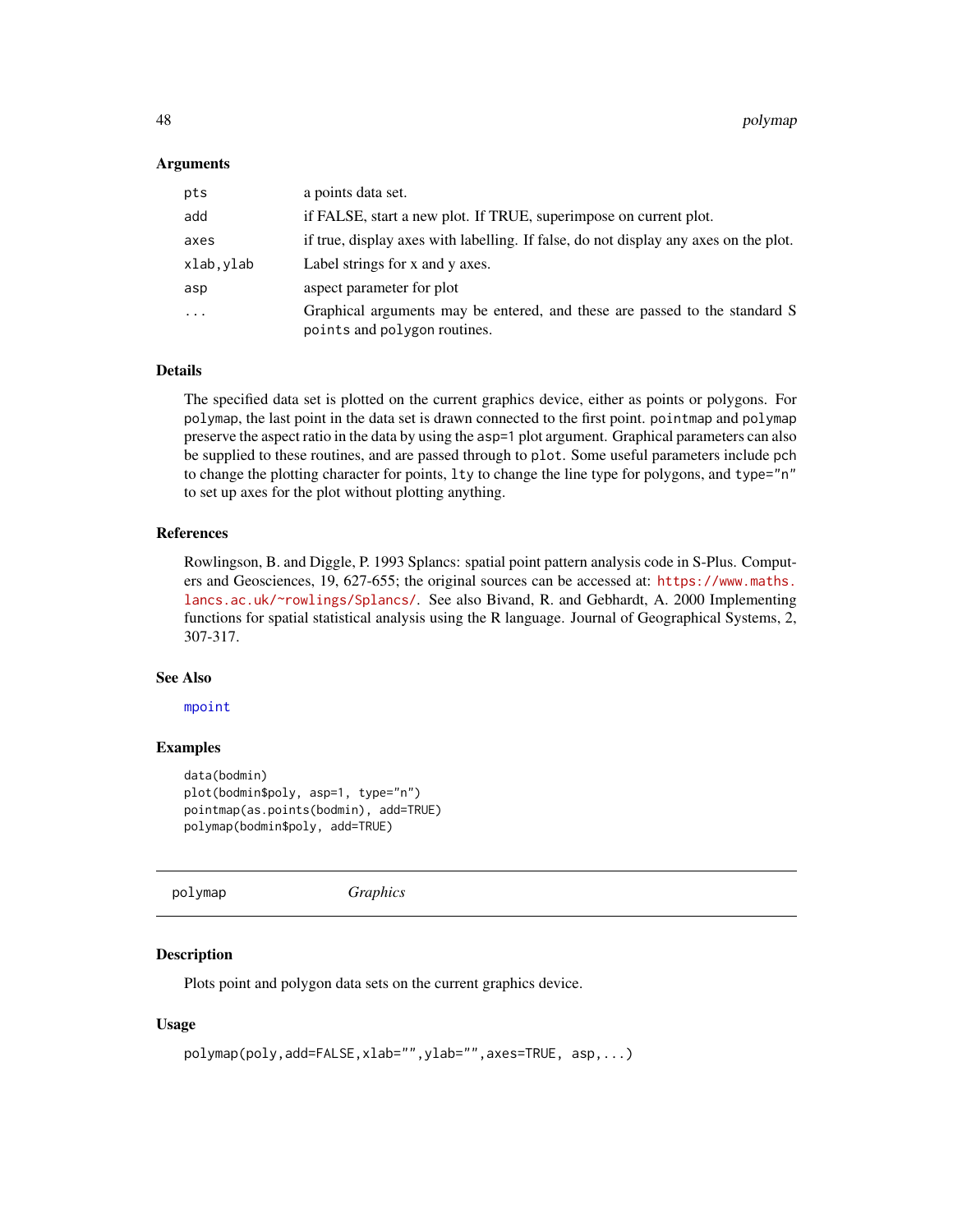#### <span id="page-48-0"></span>print.ribfit 49

#### Arguments

| poly      | a polygon.                                                                                                 |
|-----------|------------------------------------------------------------------------------------------------------------|
| add       | if FALSE, start a new plot. If TRUE, superimpose on current plot.                                          |
| xlab,ylab | Label strings for x and y axes.                                                                            |
| axes      | if true, display axes with labelling. If false, do not display any axes on the plot.                       |
| asp       | aspect parameter for plot                                                                                  |
| $\ddotsc$ | Graphical arguments may be entered, and these are passed to the standard S<br>points and polygon routines. |

#### Details

The specified data set is plotted on the current graphics device, either as points or polygons. For polymap, the last point in the data set is drawn connected to the first point. pointmap and polymap preserve the aspect ratio in the data by using the asp=1 plot argument. Graphical parameters can also be supplied to these routines, and are passed through to plot. Some useful parameters include pch to change the plotting character for points, lty to change the line type for polygons, and type="n" to just set up axes for the plot without plotting anything.

#### References

Rowlingson, B. and Diggle, P. 1993 Splancs: spatial point pattern analysis code in S-Plus. Computers and Geosciences, 19, 627-655; the original sources can be accessed at: [https://www.maths.](https://www.maths.lancs.ac.uk/~rowlings/Splancs/) [lancs.ac.uk/~rowlings/Splancs/](https://www.maths.lancs.ac.uk/~rowlings/Splancs/). See also Bivand, R. and Gebhardt, A. 2000 Implementing functions for spatial statistical analysis using the R language. Journal of Geographical Systems, 2, 307-317.

## See Also

[par](#page-0-0), [mpoint](#page-35-1)

#### Examples

```
data(bodmin)
plot(bodmin$poly, asp=1, type="n")
pointmap(as.points(bodmin), add=TRUE)
polymap(bodmin$poly, add=TRUE)
```
print.ribfit *Display the fit from tribble()*

#### Description

Display the fit from tribble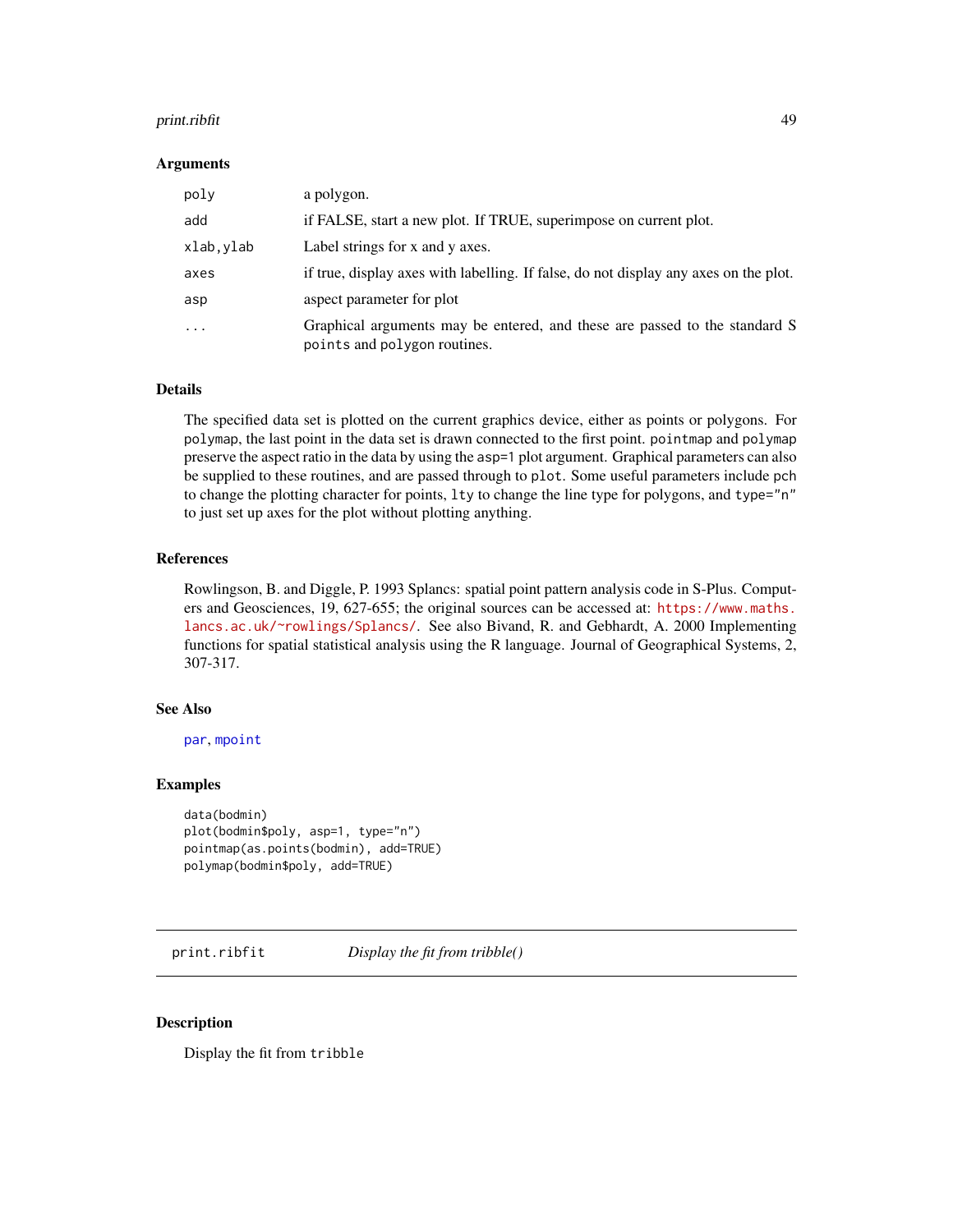<span id="page-49-0"></span>50 ranpts

#### Usage

```
## S3 method for class 'ribfit'
print(x, \ldots)
```
## Arguments

|          | An object returned from tribble               |
|----------|-----------------------------------------------|
| $\cdots$ | optional arguments to pass through to print() |

## Details

The parameter estimates and log-likelihood for the raised incidence model are displayed. The likelihood ratio,  $D = 2*(L-L<sub>O</sub>)$ , is also given. This function is called whenever print operates on an object with class ribfit.

## References

Rowlingson, B. and Diggle, P. 1993 Splancs: spatial point pattern analysis code in S-Plus. Computers and Geosciences, 19, 627-655; the original sources can be accessed at: [https://www.maths.](https://www.maths.lancs.ac.uk/~rowlings/Splancs/) [lancs.ac.uk/~rowlings/Splancs/](https://www.maths.lancs.ac.uk/~rowlings/Splancs/). See also Bivand, R. and Gebhardt, A. 2000 Implementing functions for spatial statistical analysis using the R language. Journal of Geographical Systems, 2, 307-317.

## See Also

[tribble](#page-64-1)

ranpts *adjust number of random points in polygon*

## Description

adjust number of random points in polygon

#### Usage

ranpts(pts, poly, nprq)

#### Arguments

| pts  | points object             |
|------|---------------------------|
| poly | polygon object            |
| nprq | required number of points |

## Value

points object with required number of random points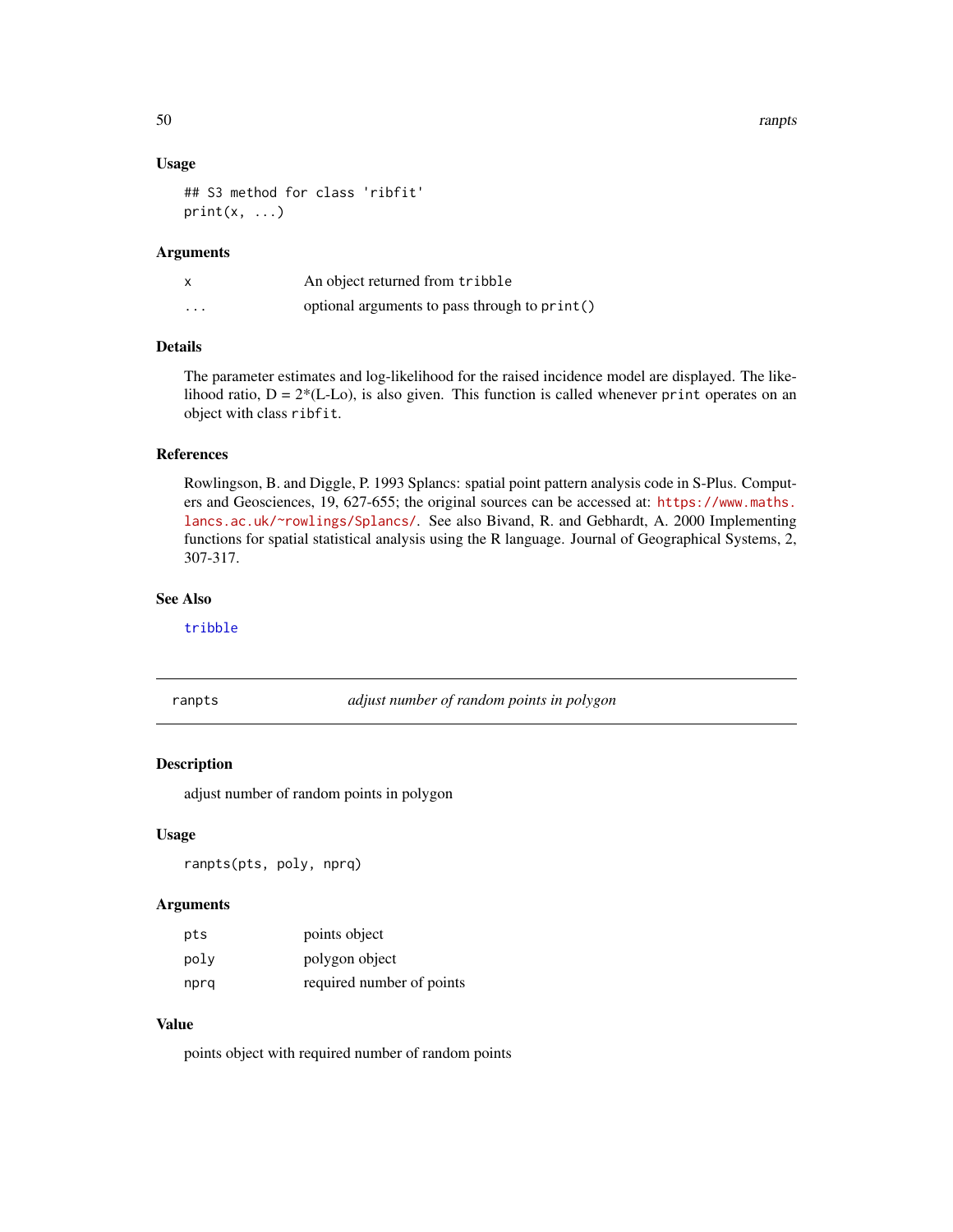#### <span id="page-50-0"></span>rLabel 51

## References

Rowlingson, B. and Diggle, P. 1993 Splancs: spatial point pattern analysis code in S-Plus. Computers and Geosciences, 19, 627-655; the original sources can be accessed at: [https://www.maths.](https://www.maths.lancs.ac.uk/~rowlings/Splancs/) [lancs.ac.uk/~rowlings/Splancs/](https://www.maths.lancs.ac.uk/~rowlings/Splancs/). See also Bivand, R. and Gebhardt, A. 2000 Implementing functions for spatial statistical analysis using the R language. Journal of Geographical Systems, 2, 307-317.

#### See Also

[csr](#page-8-1)

<span id="page-50-1"></span>

rLabel *Randomly label two or more point sets*

#### Description

Randomly label two or more point sets. (function name changed from rlabel to rLabel to avoid collision with spatstat)

#### Usage

rLabel(...)

## Arguments

... Any number of points data sets

#### Details

The output data sets are a random labelling of the input data sets, i.e. all the points in the input data sets are randomly assigned to the output sets. The number of points in each output set is the same as its corresponding input set.

#### Value

A list of points data sets. There are as many elements in the list as arguments.

#### References

Rowlingson, B. and Diggle, P. 1993 Splancs: spatial point pattern analysis code in S-Plus. Computers and Geosciences, 19, 627-655; the original sources can be accessed at: [https://www.maths.](https://www.maths.lancs.ac.uk/~rowlings/Splancs/) [lancs.ac.uk/~rowlings/Splancs/](https://www.maths.lancs.ac.uk/~rowlings/Splancs/). See also Bivand, R. and Gebhardt, A. 2000 Implementing functions for spatial statistical analysis using the R language. Journal of Geographical Systems, 2, 307-317.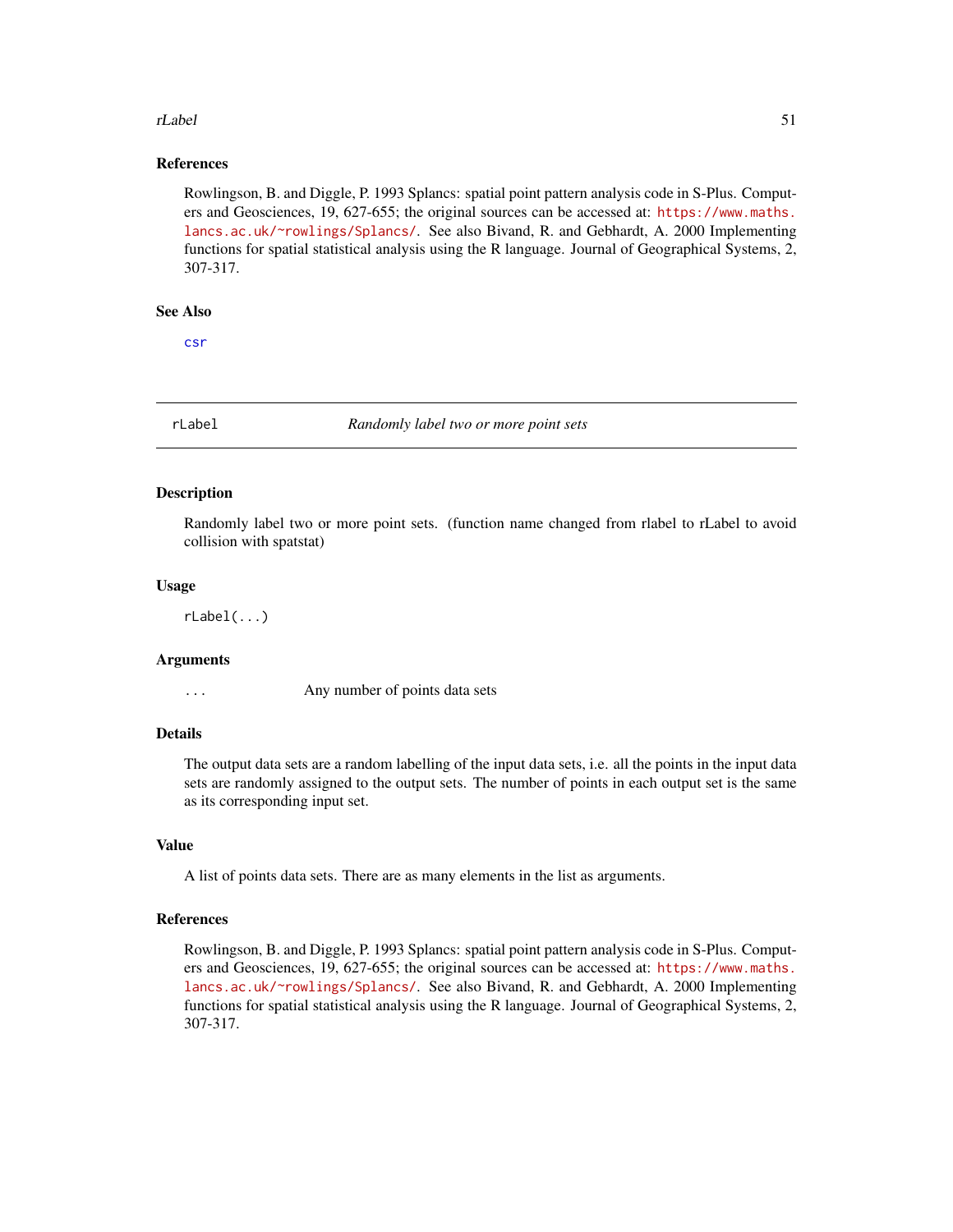<span id="page-51-1"></span><span id="page-51-0"></span>

Perform a random toroidal shift on a point data set

#### Usage

rtor.shift(pts,rect)

#### Arguments

| pts  | The point data set to shift                                                                             |
|------|---------------------------------------------------------------------------------------------------------|
| rect | A rectangle defining the region for the toroidal map. If not given, the bounding<br>box of pts is used. |

## Details

The planar region defined by rect is assumed connected at its top and bottom edges, and at its left and right sides. A random shift is applied to the points and the resulting set of points returned.

#### Value

A point data set like pts, but after application of a random toroidal shift along the x and y axes.

## References

Rowlingson, B. and Diggle, P. 1993 Splancs: spatial point pattern analysis code in S-Plus. Computers and Geosciences, 19, 627-655; the original sources can be accessed at: [https://www.maths.](https://www.maths.lancs.ac.uk/~rowlings/Splancs/) [lancs.ac.uk/~rowlings/Splancs/](https://www.maths.lancs.ac.uk/~rowlings/Splancs/). See also Bivand, R. and Gebhardt, A. 2000 Implementing functions for spatial statistical analysis using the R language. Journal of Geographical Systems, 2, 307-317.

## See Also

[Shift](#page-53-1)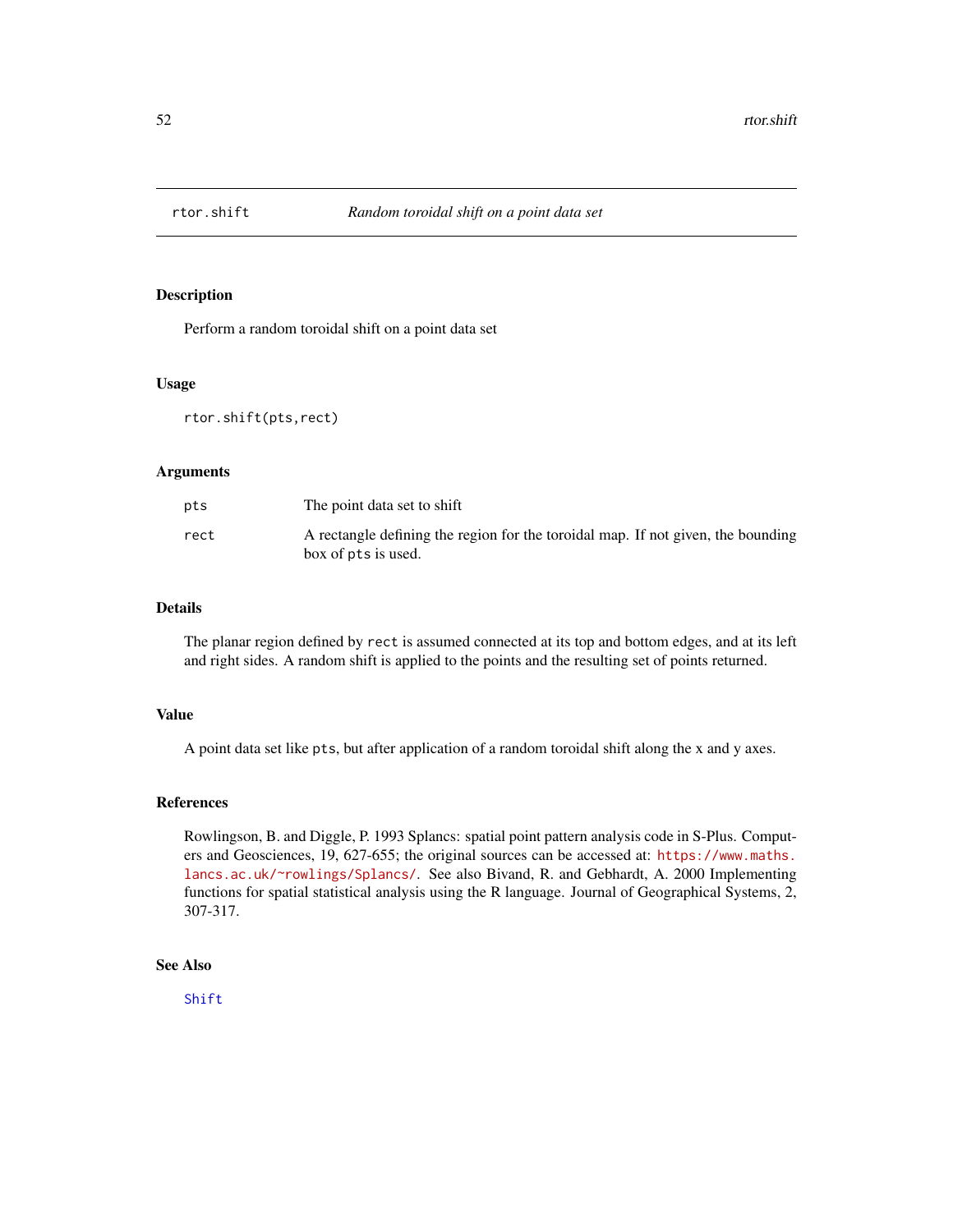<span id="page-52-1"></span><span id="page-52-0"></span>

Generate a box surrounding a point object

## Usage

sbox(pts,  $x$ frac = .1,  $y$ frac = .1)

#### Arguments

| pts   | A points data set                                                                                                          |
|-------|----------------------------------------------------------------------------------------------------------------------------|
| xfrac | The fraction of the width of the point pattern by which the box will surround the<br>point pattern to the left and right.  |
| vfrac | The fraction of the height of the point pattern by which the box will surround<br>the point pattern to the top and bottom. |

## Value

A points data set of four points giving the coordinates of the surrounding box

## References

Rowlingson, B. and Diggle, P. 1993 Splancs: spatial point pattern analysis code in S-Plus. Computers and Geosciences, 19, 627-655; the original sources can be accessed at: [https://www.maths.](https://www.maths.lancs.ac.uk/~rowlings/Splancs/) [lancs.ac.uk/~rowlings/Splancs/](https://www.maths.lancs.ac.uk/~rowlings/Splancs/). See also Bivand, R. and Gebhardt, A. 2000 Implementing functions for spatial statistical analysis using the R language. Journal of Geographical Systems, 2, 307-317.

#### See Also

[bboxx](#page-5-1)

<span id="page-52-2"></span>secal *Standard errors for the difference between two K-functions*

#### Description

Calculate standard errors for the difference between two K-functions under random labelling of the corresponding two sets of points.

#### Usage

secal(pts1,pts2,poly,s)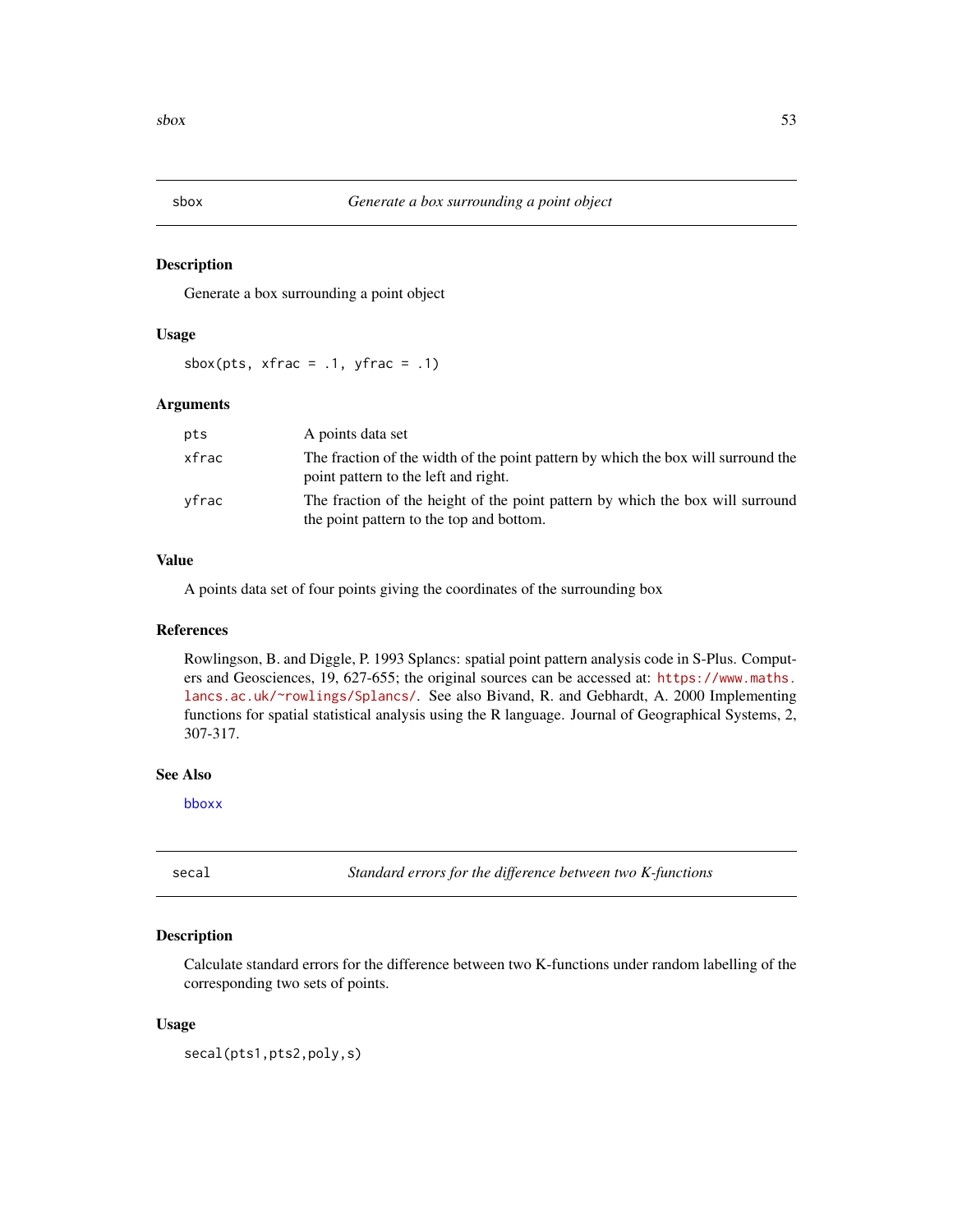#### <span id="page-53-0"></span>**Arguments**

| pts1.pts2 | Two point data sets                                             |
|-----------|-----------------------------------------------------------------|
| poly      | Polygon enclosing the points in pts1 and pts2                   |
| -S        | A vector of distances at which to calculate the standard error. |

## Details

To compare two point patterns, one can calculate the difference between their K-functions. The function secal gives the pointwise standard errors for the estimated differences, under the random labelling hypothesis.

## Value

A vector like s containing the value of the standard error at each of the distances in s

## References

Diggle P.J. and Chetwynd A.G. (1991) Second-order analysis of spatial clustering *Biometrics 47* 1155–63; Rowlingson, B. and Diggle, P. 1993 Splancs: spatial point pattern analysis code in S-Plus. Computers and Geosciences, 19, 627-655; the original sources can be accessed at: [https:](https://www.maths.lancs.ac.uk/~rowlings/Splancs/) [//www.maths.lancs.ac.uk/~rowlings/Splancs/](https://www.maths.lancs.ac.uk/~rowlings/Splancs/). See also Bivand, R. and Gebhardt, A. 2000 Implementing functions for spatial statistical analysis using the R language. Journal of Geographical Systems, 2, 307-317.

## See Also

[khat](#page-31-1)

<span id="page-53-1"></span>Shift *Shift a point data set*

## Description

Shift a point data set (function name changed from shift to Shift to avoid collision with spatstat)

## Usage

Shift(pts,xsh=0.0,ysh=0.0)

| pts | The point data set to shift      |
|-----|----------------------------------|
| xsh | Amount to shift along the x-axis |
| vsh | Amount to shift along the y-axis |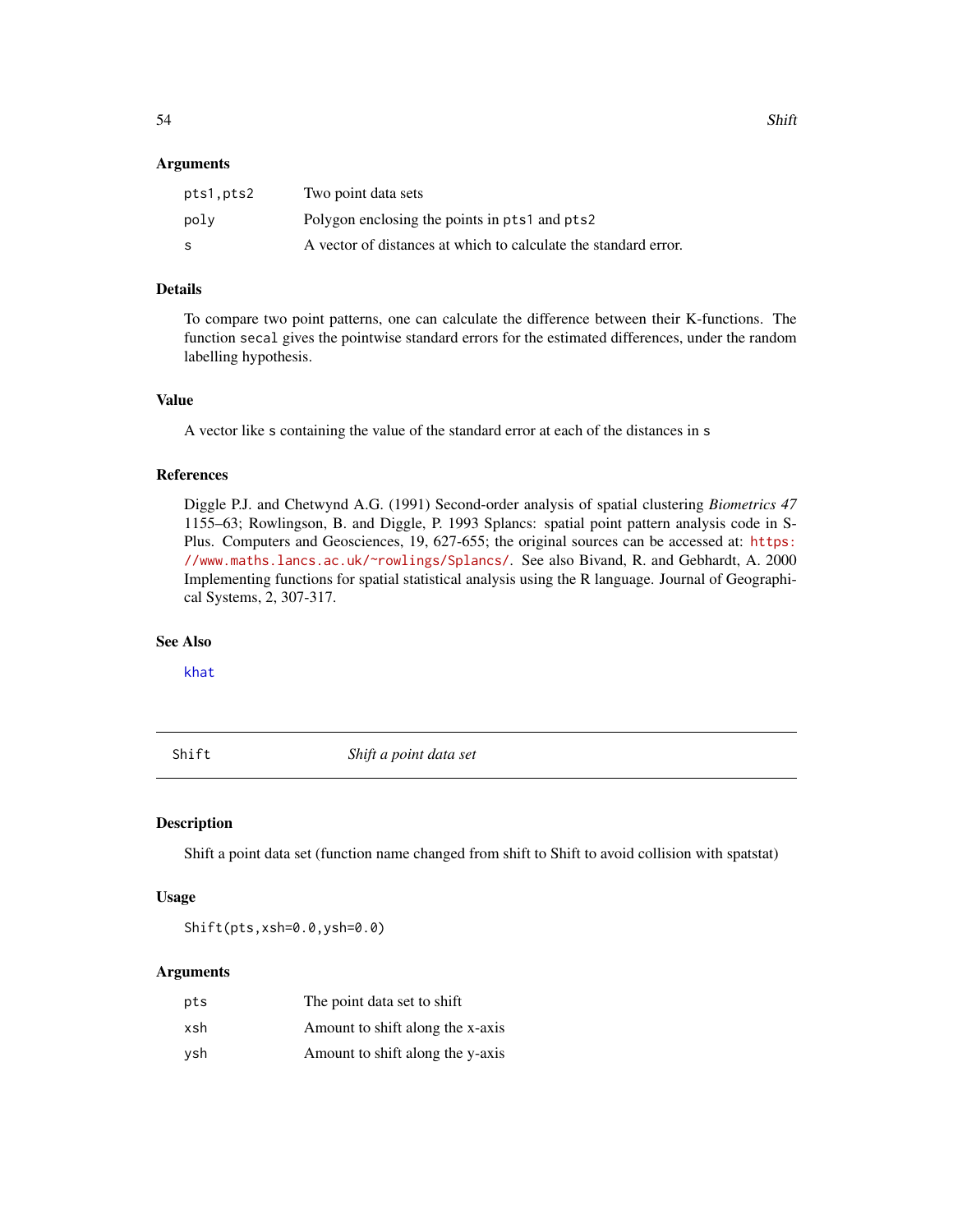#### <span id="page-54-0"></span>southlancs 55

## Value

A point data set like pts, but with xsh added to its x-coordinates, and ysh added to its y-coordinates.

#### References

Rowlingson, B. and Diggle, P. 1993 Splancs: spatial point pattern analysis code in S-Plus. Computers and Geosciences, 19, 627-655; the original sources can be accessed at: [https://www.maths.](https://www.maths.lancs.ac.uk/~rowlings/Splancs/) [lancs.ac.uk/~rowlings/Splancs/](https://www.maths.lancs.ac.uk/~rowlings/Splancs/). See also Bivand, R. and Gebhardt, A. 2000 Implementing functions for spatial statistical analysis using the R language. Journal of Geographical Systems, 2, 307-317.

## See Also

[tor.shift](#page-63-1)

southlancs *Cancer cases in Chorley-Ribble*

#### Description

Locations of cases of cancer of lung and larynx in Chorley-Ribble, Lancashire. The data set is split into a points object southlancs.pts and a case/control 0/1 vector southlancs.cc. There are 917 controls and 57 cases in this data set - these numbers differ from 978 and 58 in Diggle (1990) and Diggle and Rowlingson (1994). The data set also includes the approximate location of an old incinerator old.incinerator, as well as southlancs.bdy, the study area boundary.

## Usage

data(southlancs)

## Format

A data frame with 974 observations

| $\lceil$ ,1] | X | numeric grid eastings (metres)                 |
|--------------|---|------------------------------------------------|
| $[$          |   | numeric grid northings (metres)                |
|              |   | [,3] cc numeric case/control, lung=0, larynx=1 |

#### Source

Diggle, Gatrell and Lovett, 1990, - Bailey and Gatrell 1995, ch. 3.

#### References

Bailey and Gatrell 1995, ch. 3; Diggle, P. (1990) A point process modelling approach to raised incidence of a rare phenomenon in the viscinity of a prespecified point. Journal of the Royal Statistical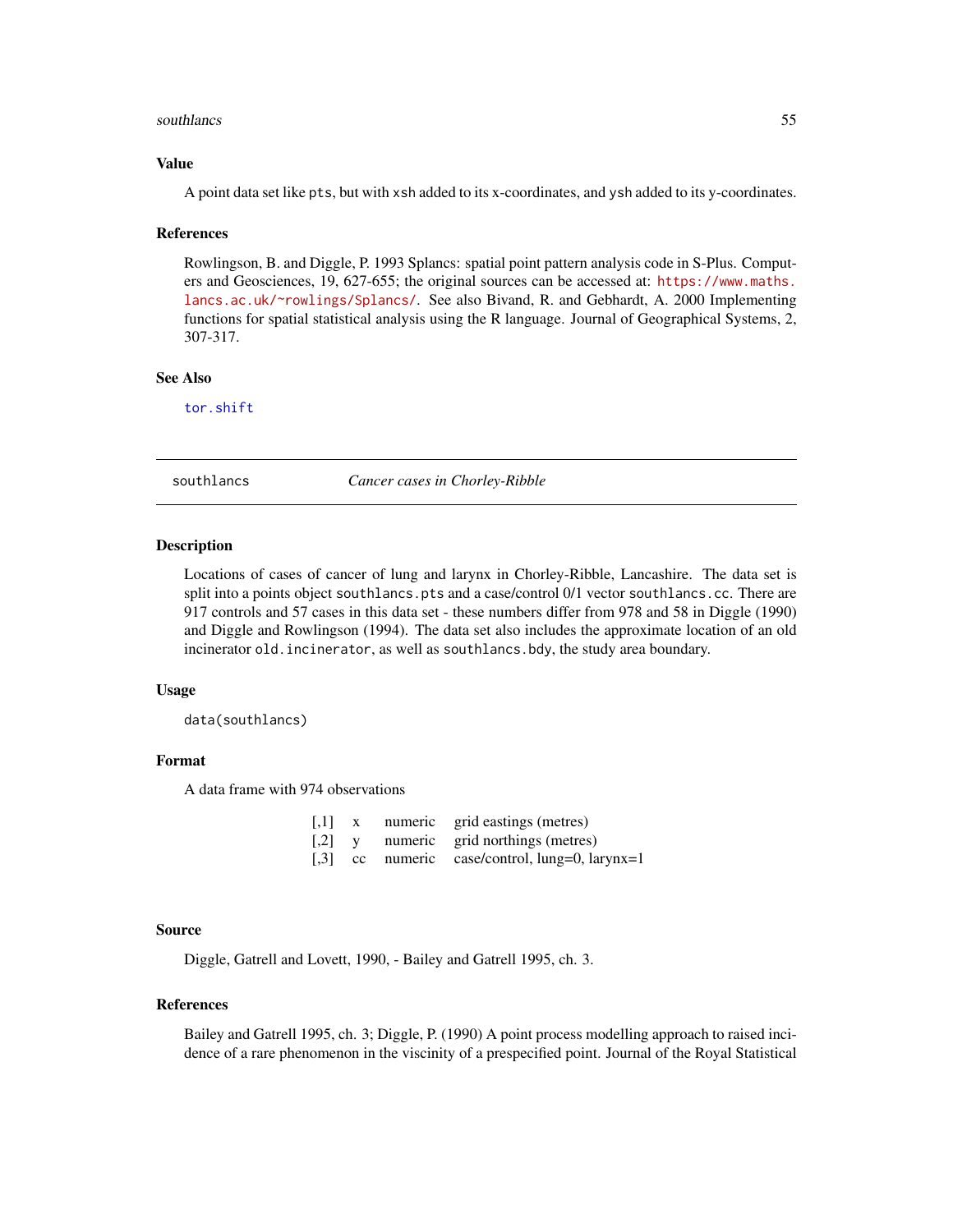<span id="page-55-0"></span>Society, A, 153, 349-362; Diggle, P. and Rowlingson, B. (1994) A conditional approach to point process modelling of elevated risk. Journal of the Royal Statistical Society, A, 157, 433-440.

#### Examples

```
data(southlancs)
op \leq par(mfrow=c(2,1))
pointmap(southlancs.pts[southlancs.cc == 0,])
pointmap(old.incinerator, add=TRUE, col="red", pch=19)
title("Lung cancer controls")
pointmap(southlancs.pts[southlancs.cc == 1,])
pointmap(old.incinerator, add=TRUE, col="red", pch=19)
title("Larynx cancer cases")
par(op)
polymap(southlancs.bdy,border="grey")
contour(kernel2d(southlancs.pts[southlancs.cc == 0,],
southlancs.bdy, h=500, nx=100, ny=100), nlevels=20,
add=TRUE,drawlabels=FALSE)
pointmap(southlancs.pts[southlancs.cc == 1,], add=TRUE, pch=19,
col="green")
pointmap(old.incinerator, add=TRUE, pch=19, col="red")
title(xlab="h=500, quartic kernel")
title("Density map of control, green case points, red old incinerator")
```
splancs *Return version number and author information*

#### Description

Return version number and author information

#### Usage

splancs()

#### Value

The version string is returned. This is a number of the format x,  $vy$ , where x is the major version number and yy is the minor version number.

#### References

Rowlingson, B. and Diggle, P. 1993 Splancs: spatial point pattern analysis code in S-Plus. Computers and Geosciences, 19, 627-655; the original sources can be accessed at: [https://www.maths.](https://www.maths.lancs.ac.uk/~rowlings/Splancs/) [lancs.ac.uk/~rowlings/Splancs/](https://www.maths.lancs.ac.uk/~rowlings/Splancs/). See also Bivand, R. and Gebhardt, A. 2000 Implementing functions for spatial statistical analysis using the R language. Journal of Geographical Systems, 2, 307-317.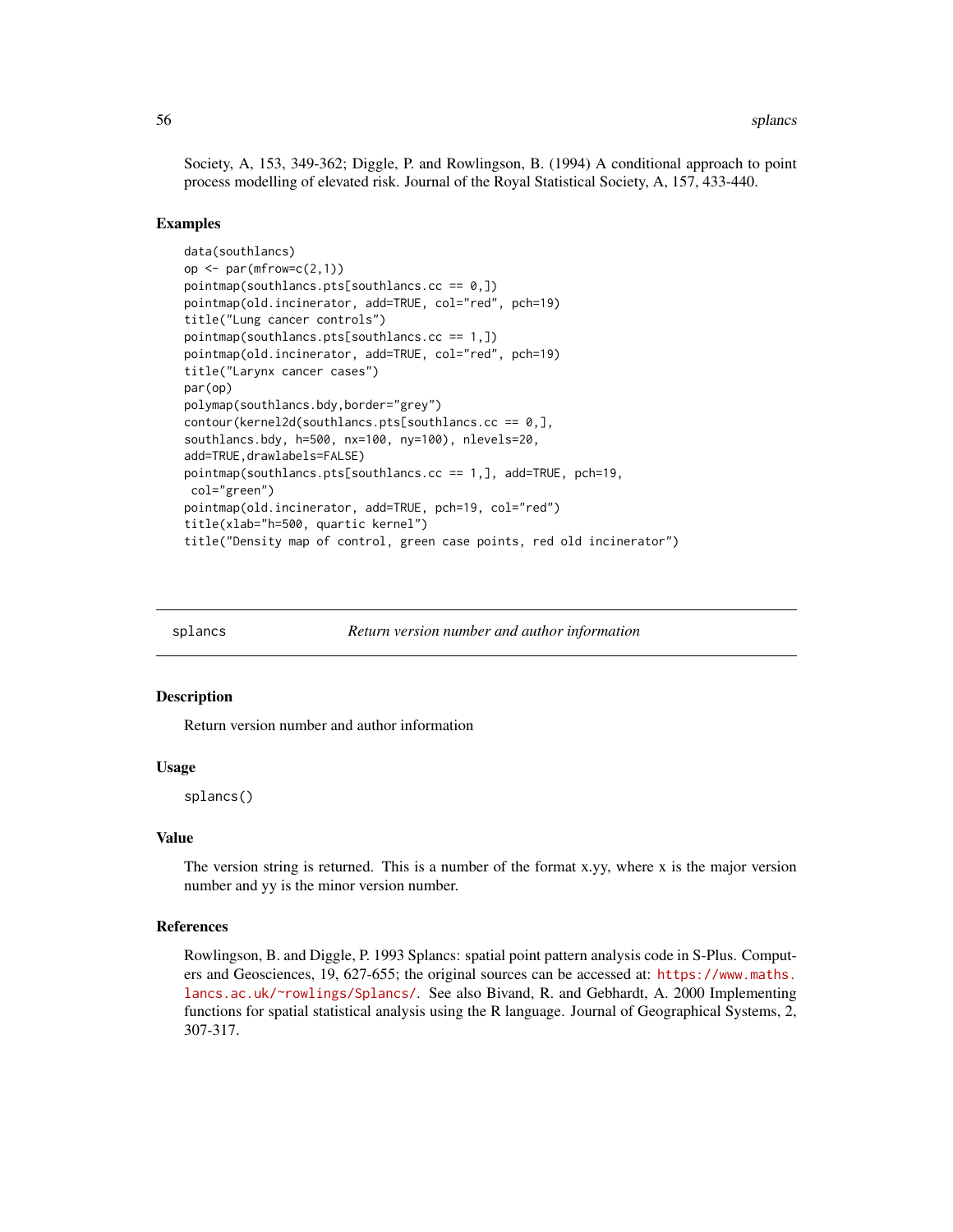<span id="page-56-0"></span>

Creates and tests for data in spatial point format.

## Usage

```
spoints(data,npoints)
```
## Arguments

| data    | vector containing the data values for the points in order $(x1,y1),(x2,y2),$ |
|---------|------------------------------------------------------------------------------|
| npoints | number of points to generate, if missing, set to length (data)/2.            |

## Value

spoints returns an object suitable for use as a point data object. If npoints is given, the vector data is either truncated or repeated until sufficient data values are generated. The returned object is a two-column matrix, where the first column stores the x-coordinate, and the second column stores the y-coordinate.

#### References

Rowlingson, B. and Diggle, P. 1993 Splancs: spatial point pattern analysis code in S-Plus. Computers and Geosciences, 19, 627-655; the original sources can be accessed at: [https://www.maths.](https://www.maths.lancs.ac.uk/~rowlings/Splancs/) [lancs.ac.uk/~rowlings/Splancs/](https://www.maths.lancs.ac.uk/~rowlings/Splancs/). See also Bivand, R. and Gebhardt, A. 2000 Implementing functions for spatial statistical analysis using the R language. Journal of Geographical Systems, 2, 307-317.

## See Also

[npts](#page-40-1)

<span id="page-56-1"></span>

stdiagn *Summary plots for clustering analysis*

#### Description

Produces some summary plots for clustering analysis

#### Usage

stdiagn(pts, stkh, stse, stmc=0,Dzero=FALSE)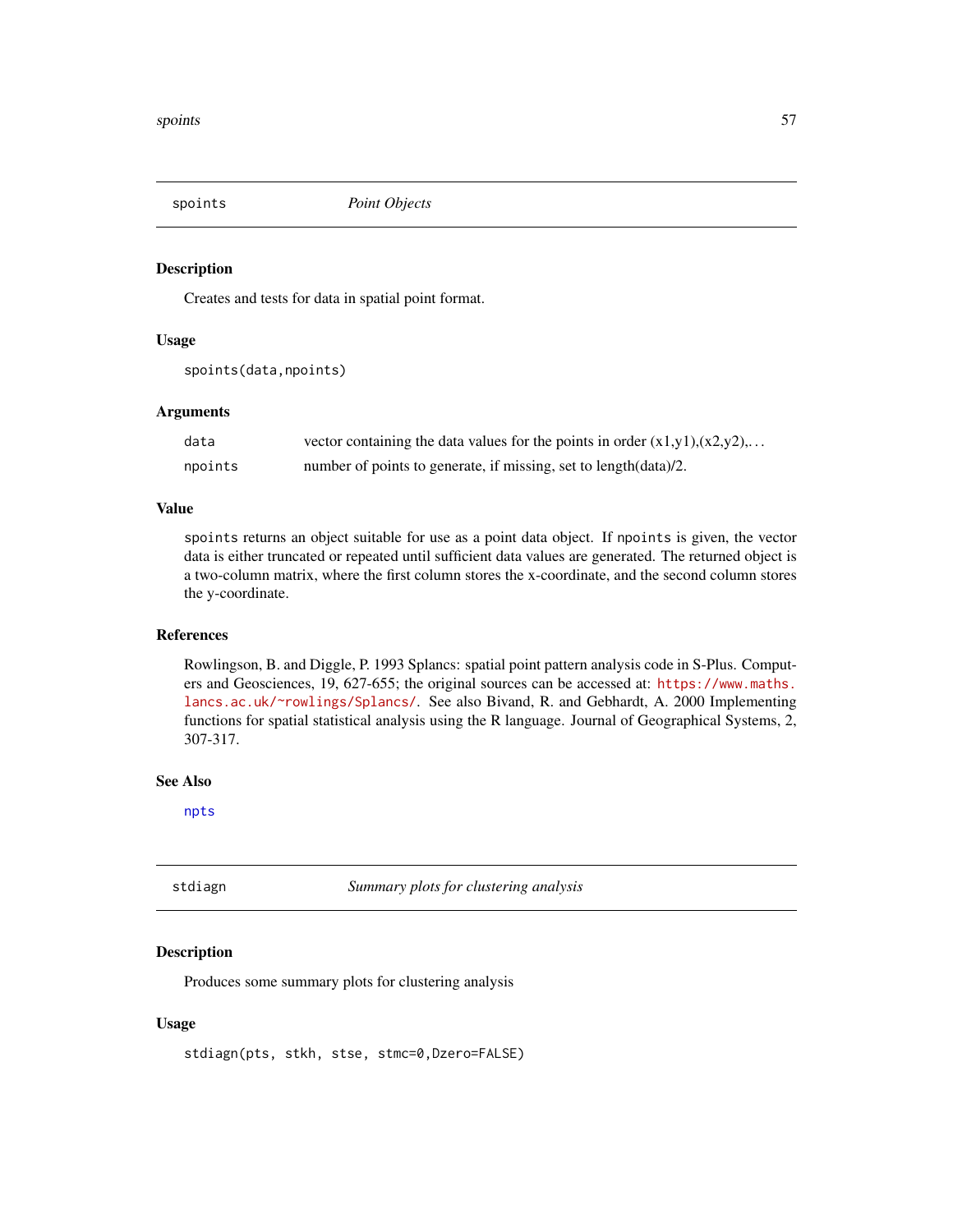<span id="page-57-0"></span>58 stkhat and the state of the state of the state of the state of the state of the state of the state of the state of the state of the state of the state of the state of the state of the state of the state of the state of

#### Arguments

| pts   | A set of points, as used in Splancs     |
|-------|-----------------------------------------|
| stkh  | An object returned from stkhat          |
| stse  | An object returned from stsecal         |
| stmc  | An object returned from stmctest        |
| Dzero | FALSE - default D plot, TRUE Dzero plot |

## Details

Four plots are produced on the current graphics device. The first plot is simply a map of the data. The second is a perspective plot of the difference between space-time K-function and the product of spatial and temporal K-functions. The third plot is of the standardised residuals against the product of spatial and temporal K-functions. If the Monte-Carlo data is given the fourth plot is a a histogram of the test statistics, with the value for the data indicated with a vertical line. See Diggle, Chetwynd, Haggkvist, and Morris (1995) for details.

## References

Diggle, P., Chetwynd, A., Haggkvist, R. and Morris, S. 1995 Second-order analysis of space-time clustering. Statistical Methods in Medical Research, 4, 124-136;Bailey, T. C. and Gatrell, A. C. 1995, Interactive spatial data analysis. Longman, Harlow, pp. 122-125; Rowlingson, B. and Diggle, P. 1993 Splancs: spatial point pattern analysis code in S-Plus. Computers and Geosciences, 19, 627-655; the original sources can be accessed at: [https://www.maths.lancs.ac.uk/~rowlings/](https://www.maths.lancs.ac.uk/~rowlings/Splancs/) [Splancs/](https://www.maths.lancs.ac.uk/~rowlings/Splancs/). See also Bivand, R. and Gebhardt, A. 2000 Implementing functions for spatial statistical analysis using the R language. Journal of Geographical Systems, 2, 307-317.

#### See Also

[stkhat](#page-57-1), [stsecal](#page-60-1), [stvmat](#page-61-1), [stmctest](#page-59-1)

## Examples

```
example(stkhat)
example(stsecal)
example(stmctest)
stdiagn(burpts, bur1, bur1se, bur1mc)
```
<span id="page-57-1"></span>

## stkhat *Space-time K-functions*

## Description

Compute the space-time K-functions

#### Usage

stkhat(pts, times, poly, tlimits, s, tm)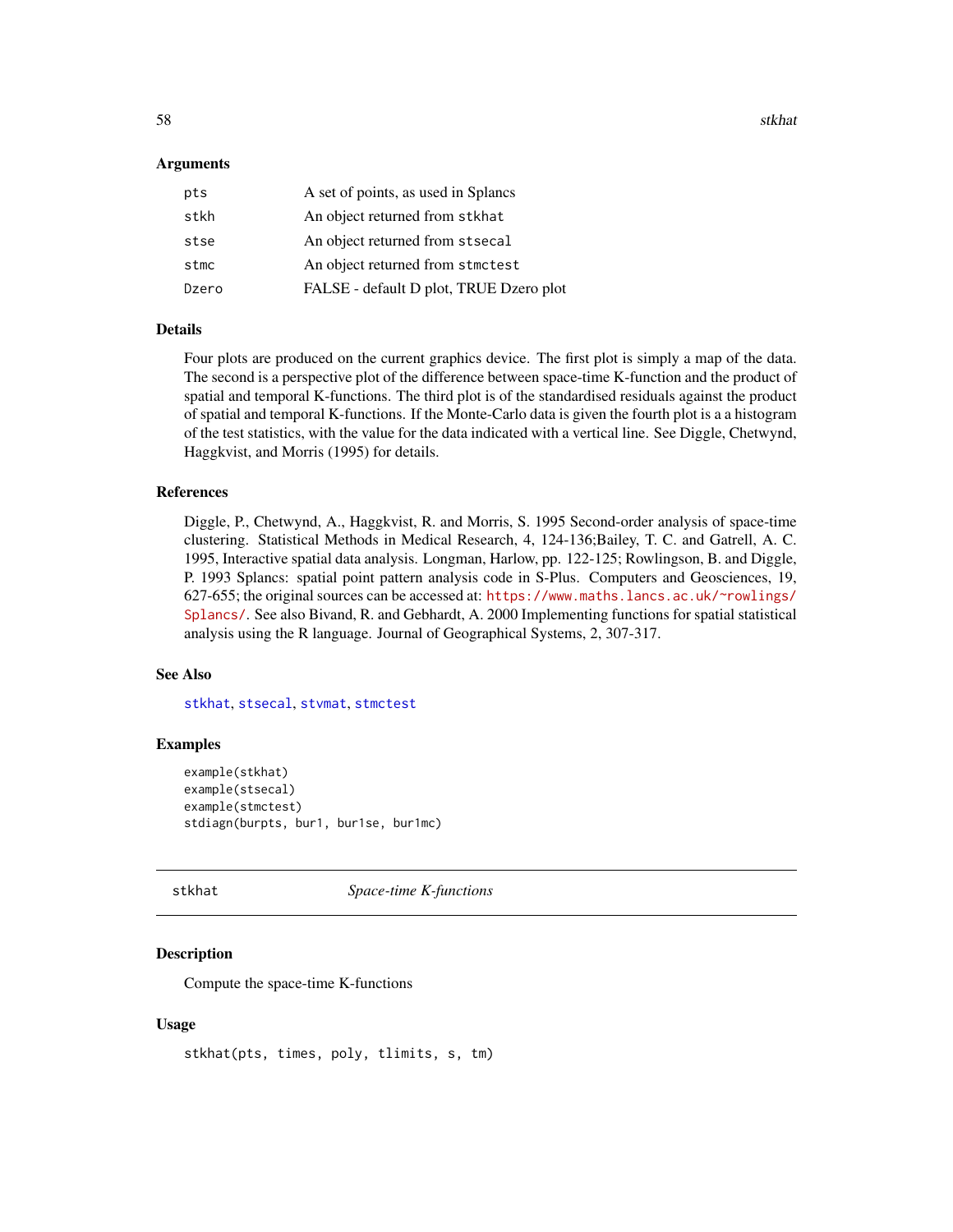#### <span id="page-58-0"></span>stkhat 59

#### Arguments

| pts     | A set of points as defined in Splancs                                |
|---------|----------------------------------------------------------------------|
| times   | A vector of times, the same length as the number of points in pts    |
| poly    | A polygon enclosing the points                                       |
| tlimits | A vector of length 2 specifying the upper and lower temporal domain. |
| S       | A vector of spatial distances for the analysis.                      |
| tm      | A vector of times for the analysis                                   |

#### Value

A list with the following components is returned:

| s, t | The spatial and temporal scales |
|------|---------------------------------|
| ks   | The spatial K-function          |
| kt   | The temporal K-function         |
| kst  | The space-time K-function       |
|      |                                 |

For details see Diggle, Chetwynd, Haggkvist, and Morris (1995)

#### References

Diggle, P., Chetwynd, A., Haggkvist, R. and Morris, S. 1995 Second-order analysis of space-time clustering. Statistical Methods in Medical Research, 4, 124-136;Bailey, T. C. and Gatrell, A. C. 1995, Interactive spatial data analysis. Longman, Harlow, pp. 122-125; Rowlingson, B. and Diggle, P. 1993 Splancs: spatial point pattern analysis code in S-Plus. Computers and Geosciences, 19, 627-655; the original sources can be accessed at: [https://www.maths.lancs.ac.uk/~rowlings/](https://www.maths.lancs.ac.uk/~rowlings/Splancs/) [Splancs/](https://www.maths.lancs.ac.uk/~rowlings/Splancs/). See also Bivand, R. and Gebhardt, A. 2000 Implementing functions for spatial statistical analysis using the R language. Journal of Geographical Systems, 2, 307-317.

#### See Also

[stsecal](#page-60-1), [stvmat](#page-61-1), [stmctest](#page-59-1), [stdiagn](#page-56-1)

```
data(burkitt)
bur1 <- stkhat(burpts, burkitt$t, burbdy, c(400, 5800),
  seq(1,40,2), seq(100, 1500, 100))
oldpar \leq par(mfrow=c(2,1))
plot(bur1$s, bur1$ks, type="l", xlab="distance", ylab="Estimated K",
  main="spatial K function")
plot(bur1$t, bur1$kt, type="l", xlab="time", ylab="Estimated K",
  main="temporal K function")
par(oldpar)
```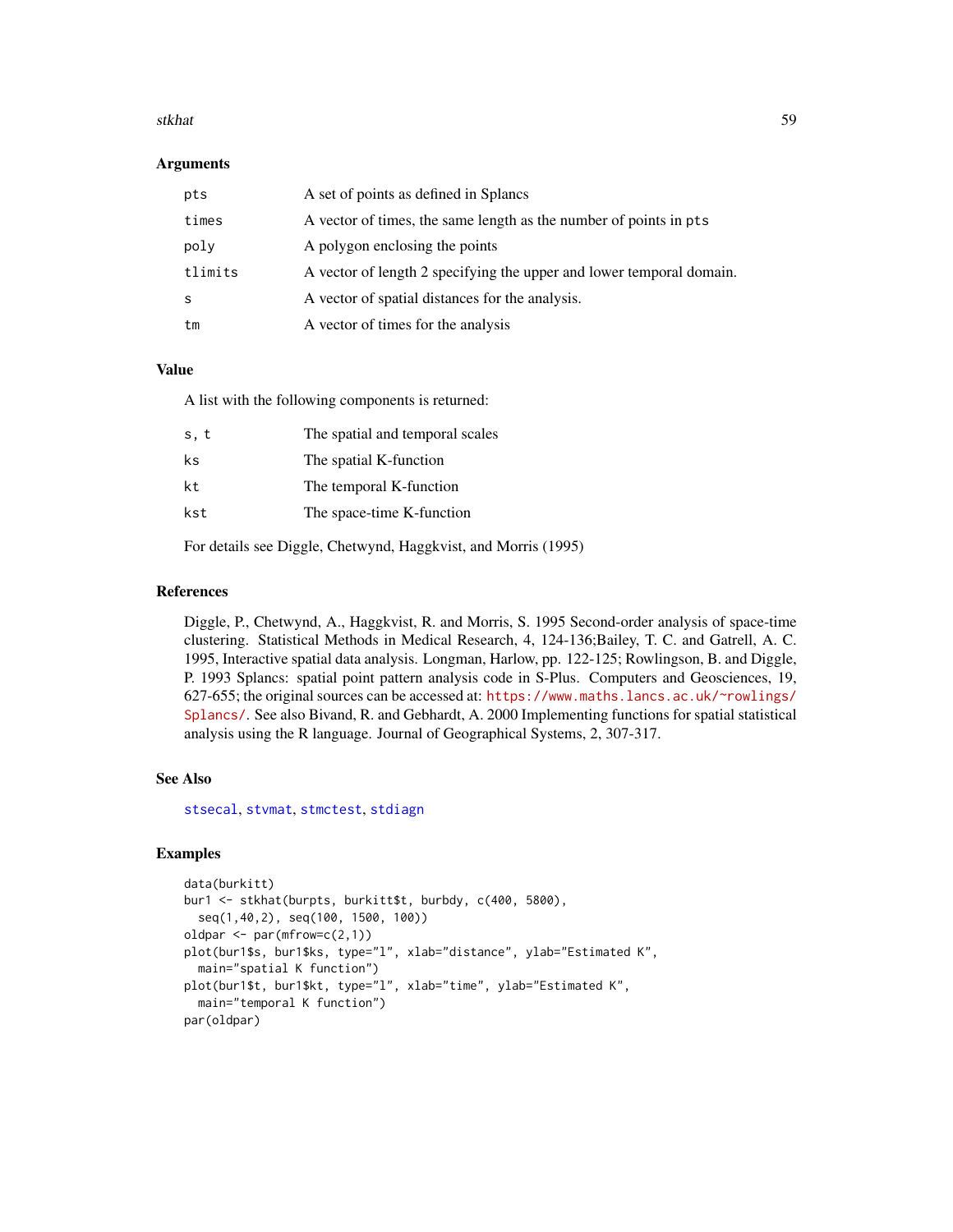<span id="page-59-1"></span><span id="page-59-0"></span>

Perform a Monte-Carlo test of space-time clustering.

#### Usage

stmctest(pts, times, poly, tlimits, s, tt, nsim, quiet=FALSE, returnSims=FALSE)

## Arguments

| pts        | A set of points as used by Splancs.                                                                                                                                                                |
|------------|----------------------------------------------------------------------------------------------------------------------------------------------------------------------------------------------------|
| times      | A vector of times, the same length as the number of points in pts.                                                                                                                                 |
| poly       | A polygon enclosing the points.                                                                                                                                                                    |
| tlimits    | A vector of length 2, specifying the upper and lower temporal domain.                                                                                                                              |
| S          | A vector of spatial distances for the analysis.                                                                                                                                                    |
| tt         | A vector of times for the analysis.                                                                                                                                                                |
| nsim       | The number of simulations to do.                                                                                                                                                                   |
| quiet      | If quiet=TRUE then no output is produced, otherwise the function prints the<br>number of simulations completed so far, and also how the test statistic for the<br>data ranks with the simulations. |
| returnSims | default FALSE, if TRUE, return the stkhat output for the observed data and<br>each simulation as attributes obs and sims                                                                           |

## Details

The function uses a sum of residuals as a test statistic, randomly permutes the times of the set of points and recomputes the test statistic for a number of simulations. See Diggle, Chetwynd, Haggkvist and Morris (1995) for details.

## Value

A list with components:

| t0 | The observed value of the statistic                                                            |
|----|------------------------------------------------------------------------------------------------|
|    | A single column matrix with nsim values each of which is a simulated value of<br>the statistic |

## Note

The example of using returned simulated values is included only to show how the values might be used, not to indicate that this constitutes a way of examining which observed values of the spacetime measure are exceptional.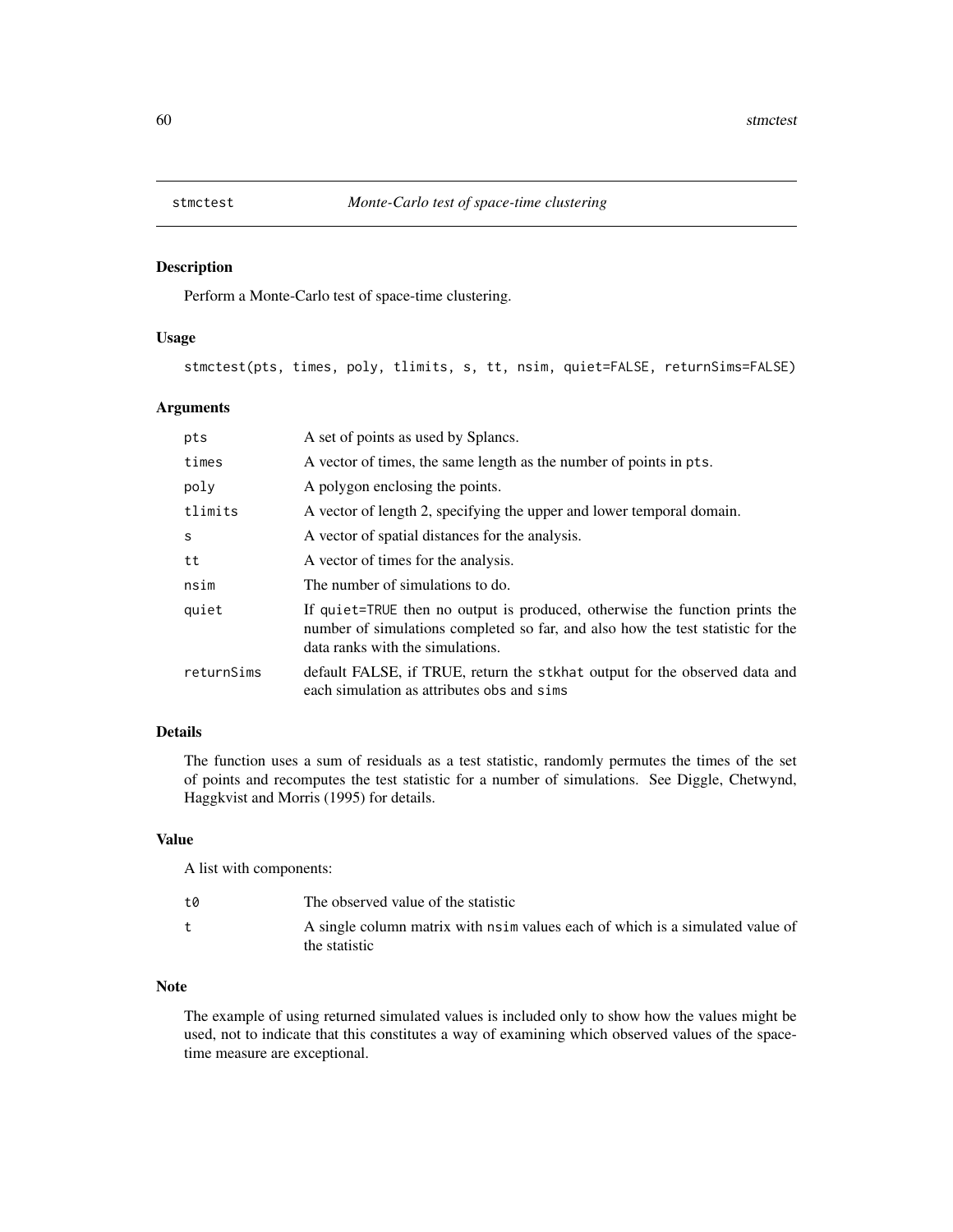#### <span id="page-60-0"></span>stsecal 61

## References

Diggle, P., Chetwynd, A., Haggkvist, R. and Morris, S. 1995 Second-order analysis of space-time clustering. Statistical Methods in Medical Research, 4, 124-136;Bailey, T. C. and Gatrell, A. C. 1995, Interactive spatial data analysis. Longman, Harlow, pp. 122-125; Rowlingson, B. and Diggle, P. 1993 Splancs: spatial point pattern analysis code in S-Plus. Computers and Geosciences, 19, 627-655; the original sources can be accessed at: [https://www.maths.lancs.ac.uk/~rowlings/](https://www.maths.lancs.ac.uk/~rowlings/Splancs/) [Splancs/](https://www.maths.lancs.ac.uk/~rowlings/Splancs/). See also Bivand, R. and Gebhardt, A. 2000 Implementing functions for spatial statistical analysis using the R language. Journal of Geographical Systems, 2, 307-317.

#### See Also

[stkhat](#page-57-1), [stsecal](#page-60-1), [stvmat](#page-61-1), [stdiagn](#page-56-1)

#### Examples

```
example(stkhat)
bur1mc <- stmctest(burpts, burkitt$t, burbdy, c(400, 5800),
 seq(1,40,2), seq(100, 1500, 100), nsim=49, quiet=TRUE, returnSims=TRUE)
plot(density(bur1mc$t), xlim=range(c(bur1mc$t0, bur1mc$t)))
abline(v=bur1mc$t0)
r0 <- attr(bur1mc, "obs")$kst-outer(attr(bur1mc, "obs")$ks, attr(bur1mc, "obs")$kt)
rsimlist <- lapply(attr(bur1mc, "sims"), function(x) x$kst - outer(x$ks, x$kt))
rarray <- array(do.call("cbind", rsimlist), dim=c(20, 15, 49))
rmin <- apply(rarray, c(1,2), min)
rmax <- apply(rarray, c(1,2), max)
r0 < rmin
r0 > rmax
```
<span id="page-60-1"></span>stsecal *Standard error for space-time clustering*

#### Description

Computes the standard error for space-time clustering.

#### Usage

```
stsecal(pts, times, poly, tlim, s, tm)
```

| pts   | A set of points, as defined in Splancs.                              |
|-------|----------------------------------------------------------------------|
| times | A vector of times, the same length as the number of points in pts    |
| poly  | A polygon enclosing the points                                       |
| tlim  | A vector of length 2 specifying the upper and lower temporal domain. |
| S     | A vector of spatial distances for the analysis                       |
| tm    | A vector of times for the analysis                                   |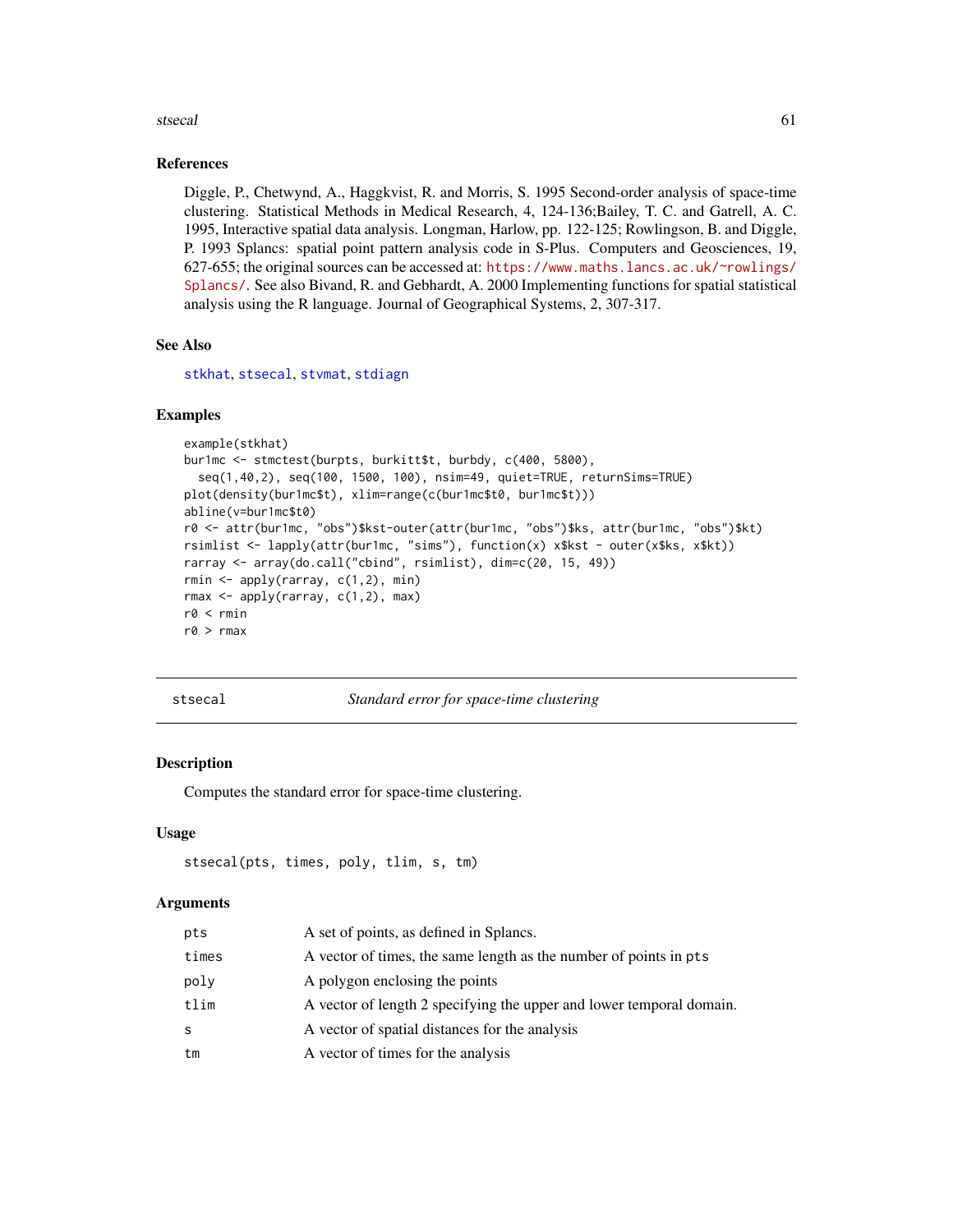## <span id="page-61-0"></span>Value

A matrix of dimension  $[length(s), length(t)]$  is returned. Element  $[i, j]$  is the standard error at s[i],t[j]. See Diggle Chetwynd Haggkvist and Morris (1995) for details.

#### References

Diggle, P., Chetwynd, A., Haggkvist, R. and Morris, S. 1995 Second-order analysis of space-time clustering. Statistical Methods in Medical Research, 4, 124-136;Bailey, T. C. and Gatrell, A. C. 1995, Interactive spatial data analysis. Longman, Harlow, pp. 122-125; Rowlingson, B. and Diggle, P. 1993 Splancs: spatial point pattern analysis code in S-Plus. Computers and Geosciences, 19, 627-655; the original sources can be accessed at: [https://www.maths.lancs.ac.uk/~rowlings/](https://www.maths.lancs.ac.uk/~rowlings/Splancs/) [Splancs/](https://www.maths.lancs.ac.uk/~rowlings/Splancs/). See also Bivand, R. and Gebhardt, A. 2000 Implementing functions for spatial statistical analysis using the R language. Journal of Geographical Systems, 2, 307-317.

## See Also

[stkhat](#page-57-1), [stsecal](#page-60-1), [stvmat](#page-61-1), [stdiagn](#page-56-1)

#### Examples

```
example(stkhat)
bur1se <- stsecal(burpts, burkitt$t, burbdy, c(400, 5800),
seq(1,40,2), seq(100, 1500, 100))
```
<span id="page-61-1"></span>

#### stvmat *Variance matrix for space-time clustering*

#### Description

Compute the variance matrix for space-time clustering

#### Usage

```
stvmat(pts, times, poly, tlim, s, tm)
```

| pts   | A set of points.                                                     |
|-------|----------------------------------------------------------------------|
| times | A vector of times, the same length as the number of points in pts    |
| poly  | A polygon that encloses the points                                   |
| tlim  | A vector of length 2 specifying the upper and lower temporal domain. |
| S     | A vector of spatial distances for the analysis                       |
| tm    | A vector of times for the analysis                                   |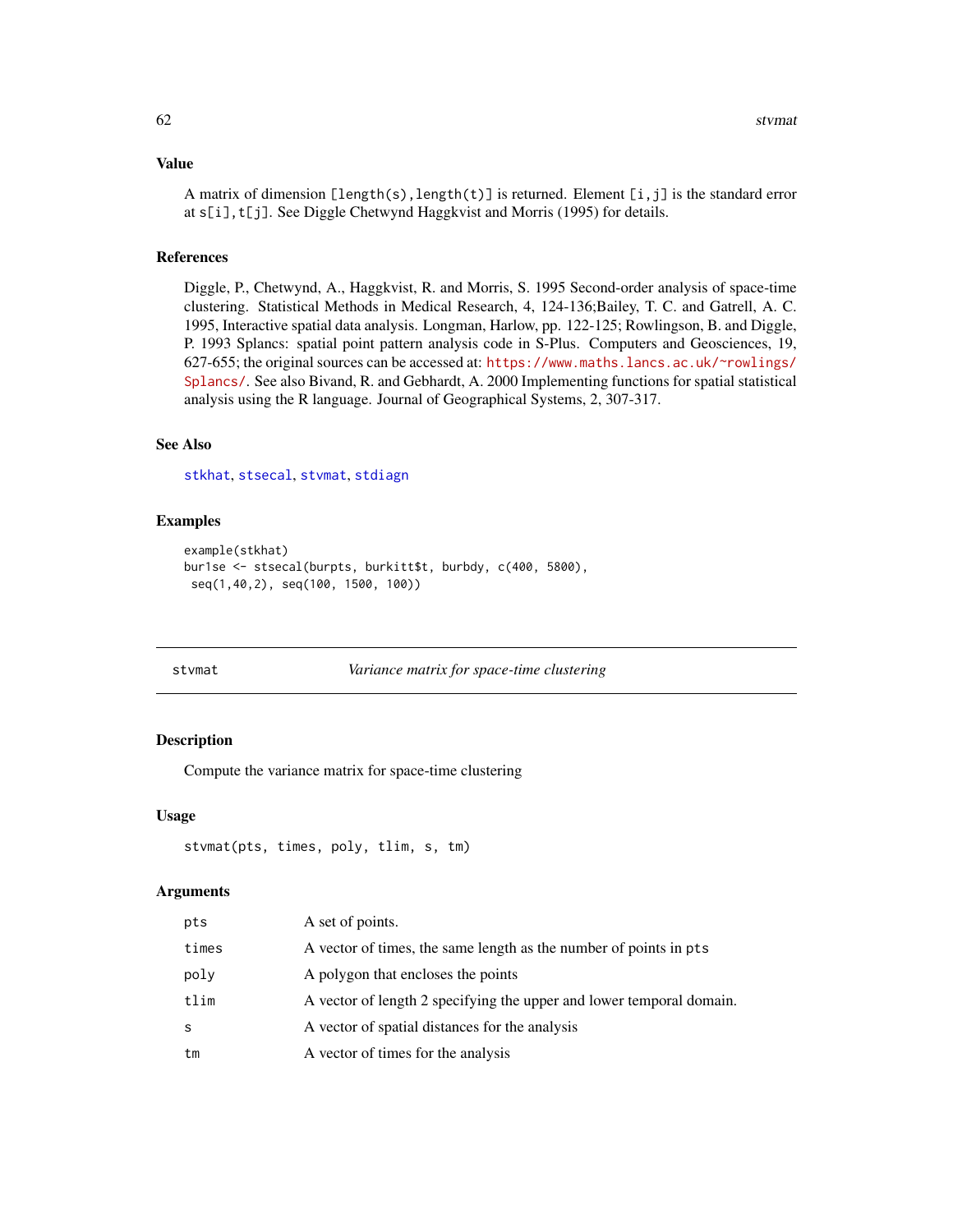#### <span id="page-62-0"></span>Value

A four-dimensional matrix is returned. The covariance between space-time t1,s1 and t2,s2 is given by the corresponding element [t1,s1,t2,s2] For full details, see Diggle, Chetwynd, Haggkvist and Morris (1995)

## References

Diggle, P., Chetwynd, A., Haggkvist, R. and Morris, S. 1995 Second-order analysis of space-time clustering. Statistical Methods in Medical Research, 4, 124-136; Rowlingson, B. and Diggle, P. 1993 Splancs: spatial point pattern analysis code in S-Plus. Computers and Geosciences, 19, 627-655; the original sources can be accessed at: [https://www.maths.lancs.ac.uk/~rowlings/](https://www.maths.lancs.ac.uk/~rowlings/Splancs/) [Splancs/](https://www.maths.lancs.ac.uk/~rowlings/Splancs/). See also Bivand, R. and Gebhardt, A. 2000 Implementing functions for spatial statistical analysis using the R language. Journal of Geographical Systems, 2, 307-317.

## See Also

[stkhat](#page-57-1), [stsecal](#page-60-1), [stmctest](#page-59-1), [stdiagn](#page-56-1)

thin *Randomly thin a point data set*

#### **Description**

Randomly thin a point data set.

#### Usage

thin(pts,n)

#### Arguments

| pts | a points data set.             |
|-----|--------------------------------|
| n   | the number of points to return |

#### Value

Returns a point data set consisting of n points selected randomly from the set pts.

#### References

Rowlingson, B. and Diggle, P. 1993 Splancs: spatial point pattern analysis code in S-Plus. Computers and Geosciences, 19, 627-655; the original sources can be accessed at: [https://www.maths.](https://www.maths.lancs.ac.uk/~rowlings/Splancs/) [lancs.ac.uk/~rowlings/Splancs/](https://www.maths.lancs.ac.uk/~rowlings/Splancs/). See also Bivand, R. and Gebhardt, A. 2000 Implementing functions for spatial statistical analysis using the R language. Journal of Geographical Systems, 2, 307-317.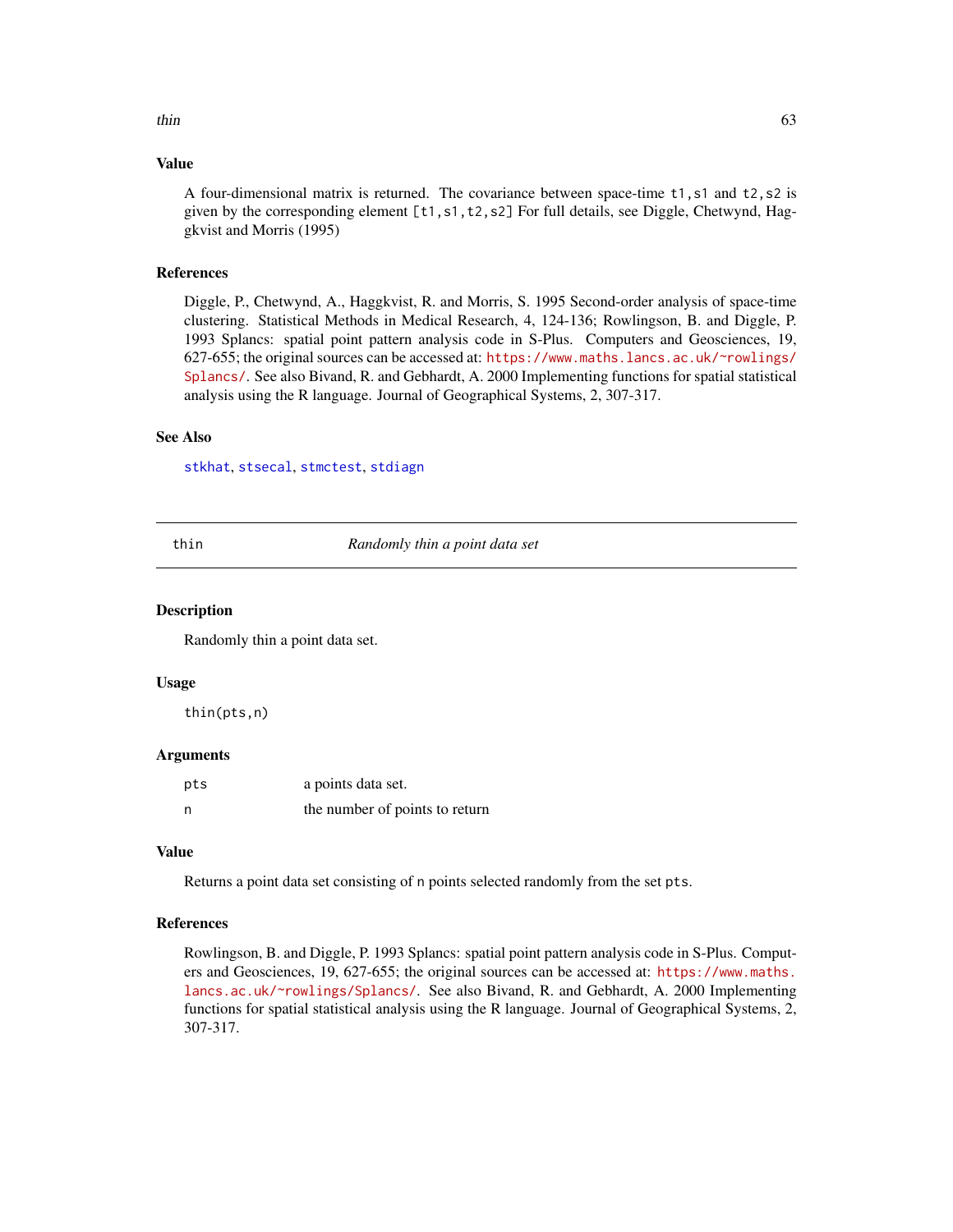<span id="page-63-1"></span><span id="page-63-0"></span>

Perform a toroidal shift on a point data set

#### Usage

tor.shift(pts,xsh=0.0,ysh=0.0,rect)

## Arguments

| pts  | The point data set to shift                                                                             |
|------|---------------------------------------------------------------------------------------------------------|
| xsh  | Amount to shift along the x-axis                                                                        |
| vsh  | Amount to shift along the y-axis                                                                        |
| rect | A rectangle defining the region for the toroidal map. If not given, the bounding<br>box of pts is used. |

## Details

The planar region defined by rect is assumed connected at its top and bottom edges, and at its left and right sides. A shift of xsh and ysh is applied to the points and the resulting set of points returned.

## Value

A point data set like pts, but after application of a toroidal shift along the x and y axes.

#### References

Rowlingson, B. and Diggle, P. 1993 Splancs: spatial point pattern analysis code in S-Plus. Computers and Geosciences, 19, 627-655; the original sources can be accessed at: [https://www.maths.](https://www.maths.lancs.ac.uk/~rowlings/Splancs/) [lancs.ac.uk/~rowlings/Splancs/](https://www.maths.lancs.ac.uk/~rowlings/Splancs/). See also Bivand, R. and Gebhardt, A. 2000 Implementing functions for spatial statistical analysis using the R language. Journal of Geographical Systems, 2, 307-317.

## See Also

[Shift](#page-53-1)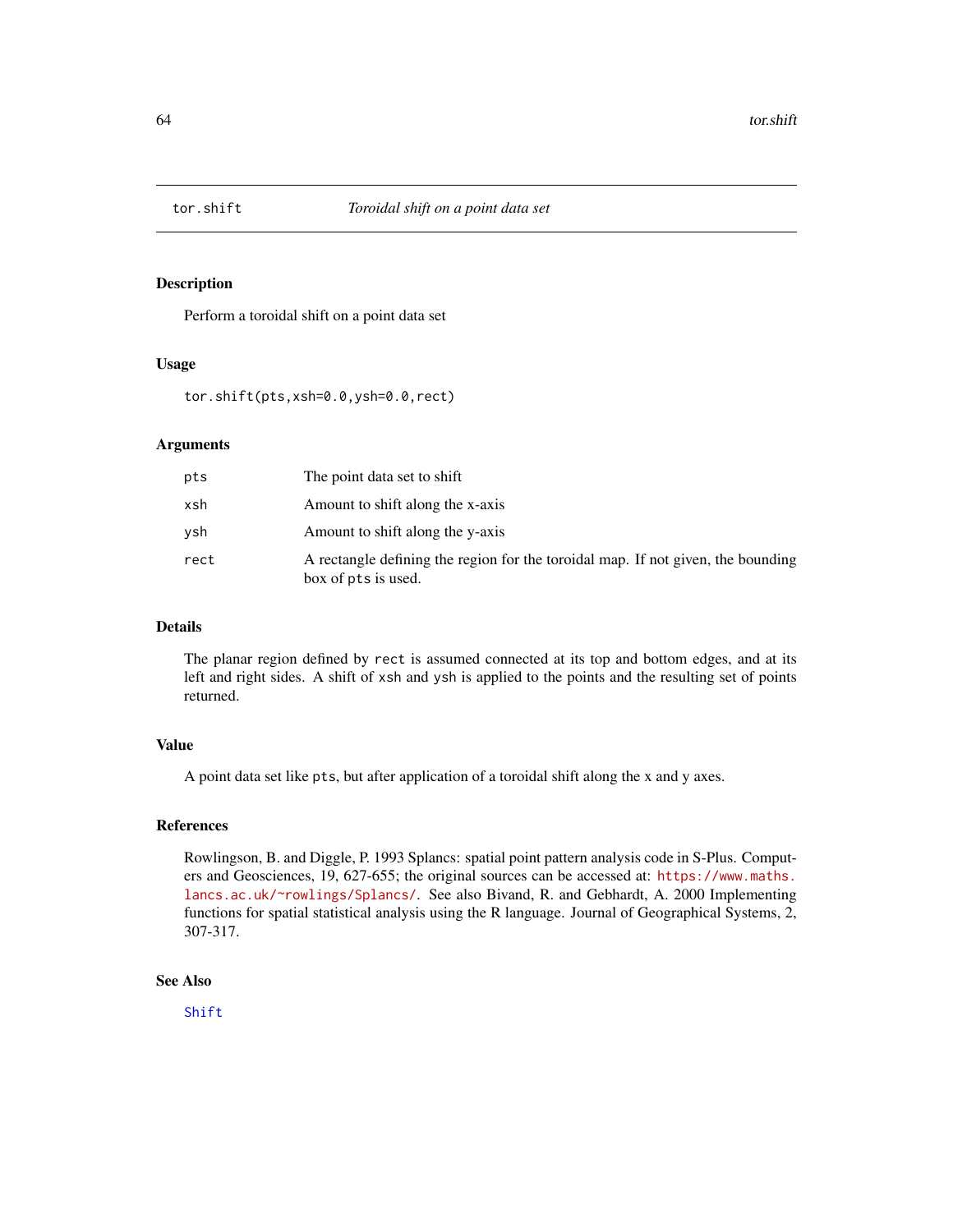<span id="page-64-1"></span><span id="page-64-0"></span>

Fits the Diggle-Rowlingson Raised Incidence Model.

## Usage

```
tribble(ccflag, vars=NULL, alphas=NULL, betas=NULL, rho,
which=1:length(alphas), covars=NULL, thetas=NULL,
steps=NULL, reqmin=0.001, icount=50, hessian=NULL)
```
## Arguments

| ccflag  | Case-control flag : a vector of ones and zeroes.                                                                                        |
|---------|-----------------------------------------------------------------------------------------------------------------------------------------|
| vars    | A matrix where $vars[i, j]$ is the distance squared from point i to source j.                                                           |
| alphas  | Initial value of the alpha parameters.                                                                                                  |
| betas   | Initial value of the beta parameters.                                                                                                   |
| rho     | Initial value of the rho parameter.                                                                                                     |
| which   | Defines the mapping from sources to parameters.                                                                                         |
| covars  | A matrix of covariates to be modelled as log-linear terms. The element covars [i, j]<br>is the value of covariate j for case/control i. |
| thetas  | Initial values of covariate parameters.                                                                                                 |
| steps   | Step sizes for the Nelder-Mead simplex algorithm.                                                                                       |
| reqmin  | Tolerance for simplex algorithm                                                                                                         |
| icount  | Iteration count for simplex algorithm                                                                                                   |
| hessian | by default NULL, any other value causes hessian to be computed and returned                                                             |

## Value

The return value is a list with many components, and class ribfit.

| alphas           | A vector of the alpha parameters at the maximum |
|------------------|-------------------------------------------------|
| betas            | A vector of the beta values at the maximum      |
| rho              | The value of rho at the maximum                 |
| log <sub>1</sub> | The maximised log-likelihood                    |
| null.logl        | The null log-likelihood                         |
| call             | The function call to tribble                    |

For further information see Diggle and Rowlingson (1993).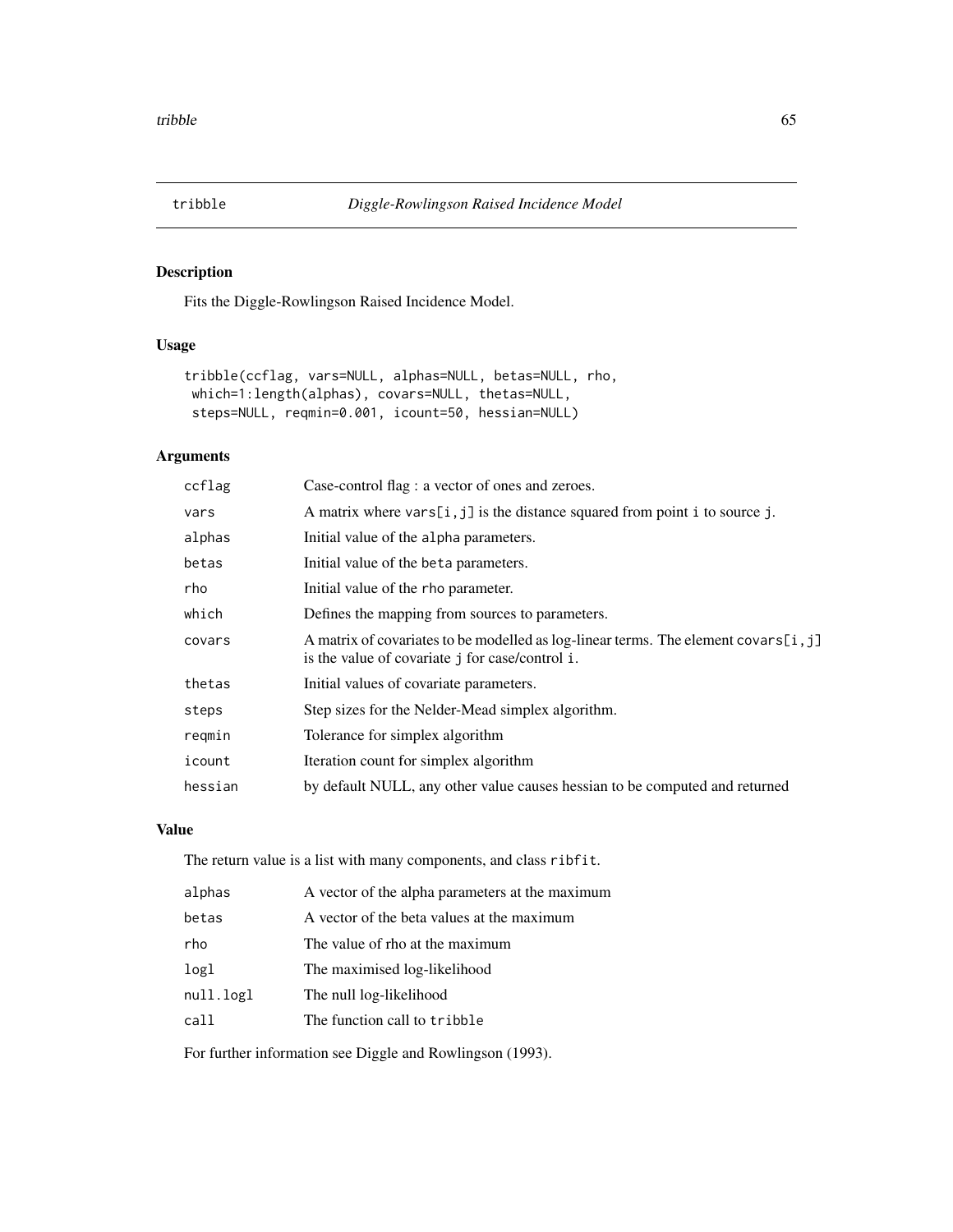#### References

Rowlingson, B. and Diggle, P. 1993 Splancs: spatial point pattern analysis code in S-Plus. Computers and Geosciences, 19, 627-655; the original sources can be accessed at: [https://www.maths.](https://www.maths.lancs.ac.uk/~rowlings/Splancs/) [lancs.ac.uk/~rowlings/Splancs/](https://www.maths.lancs.ac.uk/~rowlings/Splancs/). See also Bivand, R. and Gebhardt, A. 2000 Implementing functions for spatial statistical analysis using the R language. Journal of Geographical Systems, 2, 307-317.

## See Also

[triblik](#page-65-1), [dsquare](#page-10-2)

<span id="page-65-1"></span>triblik *Log-likelihood for the Diggle-Rowlingson raised incidence model*

#### Description

Calculates the log-likelihood for the Diggle-Rowlingson raised incidence model.

#### Usage

```
triblik(ccflag, vars=NULL, alphas=NULL, betas=NULL, rho,
which=1:length(alphas), covars=NULL, thetas=NULL)
```
#### Arguments

| ccflag | Case-control flag : a vector of ones and zeroes.                                                                                        |
|--------|-----------------------------------------------------------------------------------------------------------------------------------------|
| vars   | A matrix where $vars[i, j]$ is the distance squared from point i to source j.                                                           |
| alphas | The alpha parameters.                                                                                                                   |
| betas  | The beta parameters.                                                                                                                    |
| rho    | The rho parameter.                                                                                                                      |
| which  | Defines the mapping from sources to parameters.                                                                                         |
| covars | A matrix of covariates to be modelled as log-linear terms. The element covars [i, j]<br>is the value of covariate j for case/control i. |
| thetas | The covariate parameters.                                                                                                               |

#### Value

The log-likelihood for the given parameters and the given distances and optional covariates is returned.

## References

Rowlingson, B. and Diggle, P. 1993 Splancs: spatial point pattern analysis code in S-Plus. Computers and Geosciences, 19, 627-655; the original sources can be accessed at: [https://www.maths.](https://www.maths.lancs.ac.uk/~rowlings/Splancs/) [lancs.ac.uk/~rowlings/Splancs/](https://www.maths.lancs.ac.uk/~rowlings/Splancs/). See also Bivand, R. and Gebhardt, A. 2000 Implementing functions for spatial statistical analysis using the R language. Journal of Geographical Systems, 2, 307-317.

<span id="page-65-0"></span>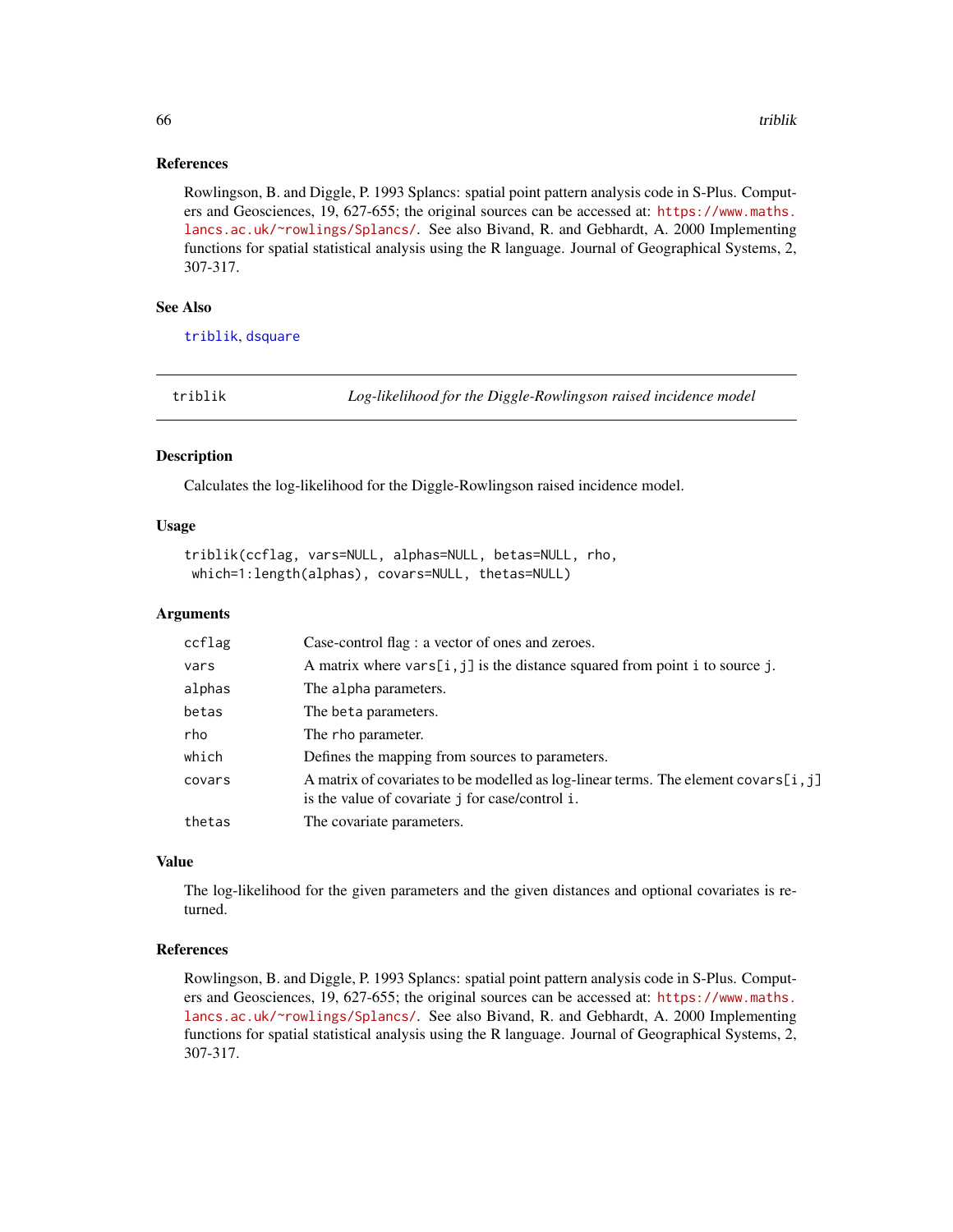#### <span id="page-66-0"></span>zoom aan die 19de eeu n.C. In 19de eeu n.C. In 19de eeu n.C. In 19de eeu n.C. In 19de eeu n.C. 19de eeu n.C. 1

## See Also

[tribble](#page-64-1), [dsquare](#page-10-2)

uganda *Craters in Uganda*

## Description

Locations of craters in a volcanic field in Uganda

## Usage

data(uganda)

## Format

A list corresponding to a Venables and Ripley point object with 120 observations

| $\mathbf x$ |       | numeric grid eastings                 |
|-------------|-------|---------------------------------------|
| - V         |       | numeric grid northings                |
| area        | list. | bounding box with xl, xu, yl, yu      |
| poly        | arrav | polygon boundary with columns x and y |

## Source

Tinkler, 1971, - Bailey and Gatrell 1995, ch. 3.

## References

Bailey, T. C. and Gatrell, A. C. 1995, Interactive spatial data analysis. Longman, Harlow.

zoom *Interactively specify a region of a plot for expansion*

## Description

Interactively specify a region of a plot for expansion

## Usage

zoom(quiet=FALSE,out=FALSE,...)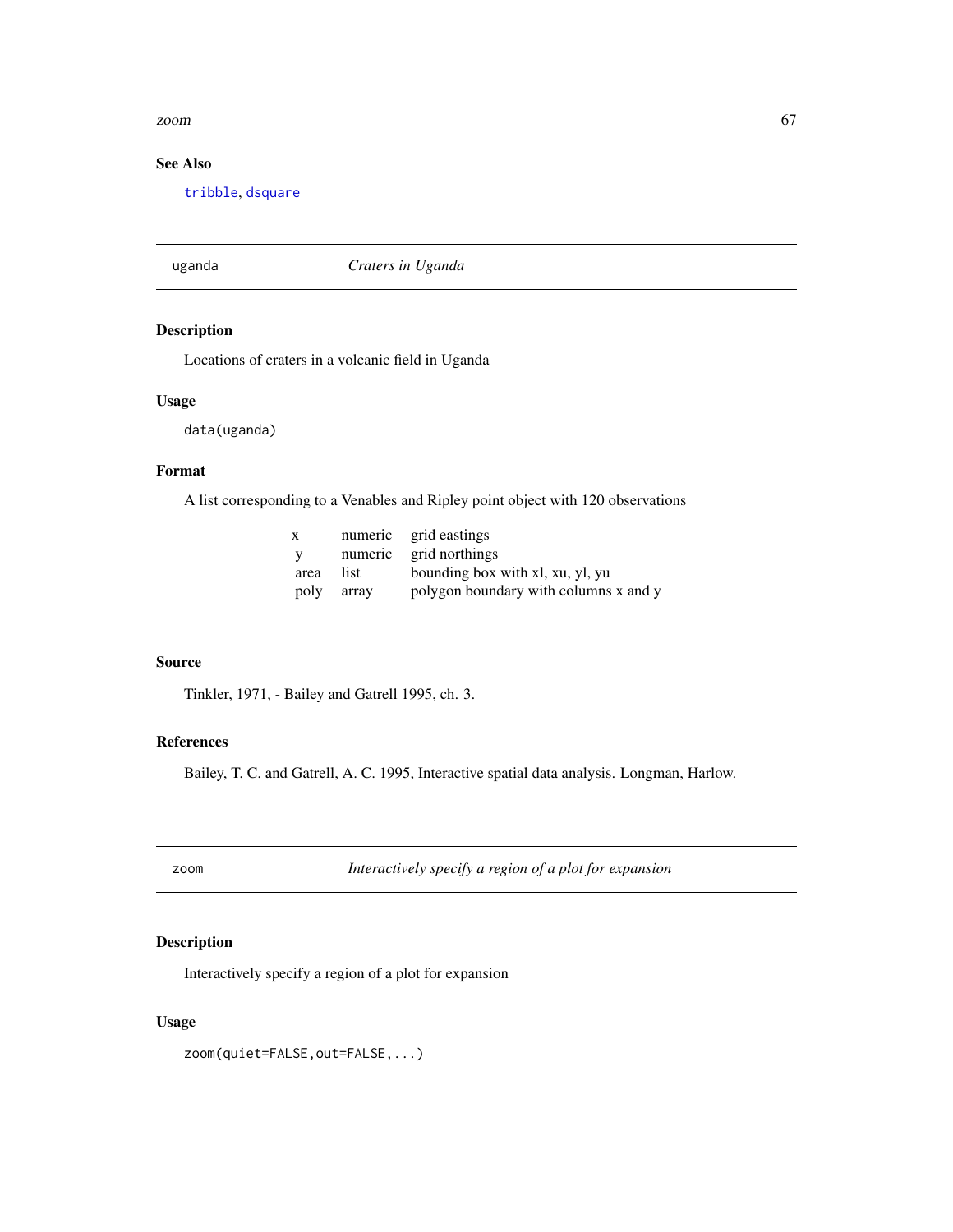## <span id="page-67-0"></span>Arguments

| quiet    | If false, prompt the user to enter two coordinates. If true, say nothing.                            |
|----------|------------------------------------------------------------------------------------------------------|
| out      | If true, expand the limits of the current plot by a factor of three, centred on the<br>current plot. |
| $\cdots$ | Other arguments are passed through to pointmap.                                                      |

## Details

A prompt is optionally displayed, and the user selects two points forming the diagonal of a rectangle. A new, empty plot is created that has its axis limits set to the bounding square of the selected rectangle. If out=TRUE, no prompt is displayed, and a new blank plot is created with its limits in x and y set to span an area three times the height and width centred on the current centre.

## Value

None

## References

Rowlingson, B. and Diggle, P. 1993 Splancs: spatial point pattern analysis code in S-Plus. Computers and Geosciences, 19, 627-655; the original sources can be accessed at: [https://www.maths.](https://www.maths.lancs.ac.uk/~rowlings/Splancs/) [lancs.ac.uk/~rowlings/Splancs/](https://www.maths.lancs.ac.uk/~rowlings/Splancs/). See also Bivand, R. and Gebhardt, A. 2000 Implementing functions for spatial statistical analysis using the R language. Journal of Geographical Systems, 2, 307-317.

#### See Also

[pointmap](#page-46-1)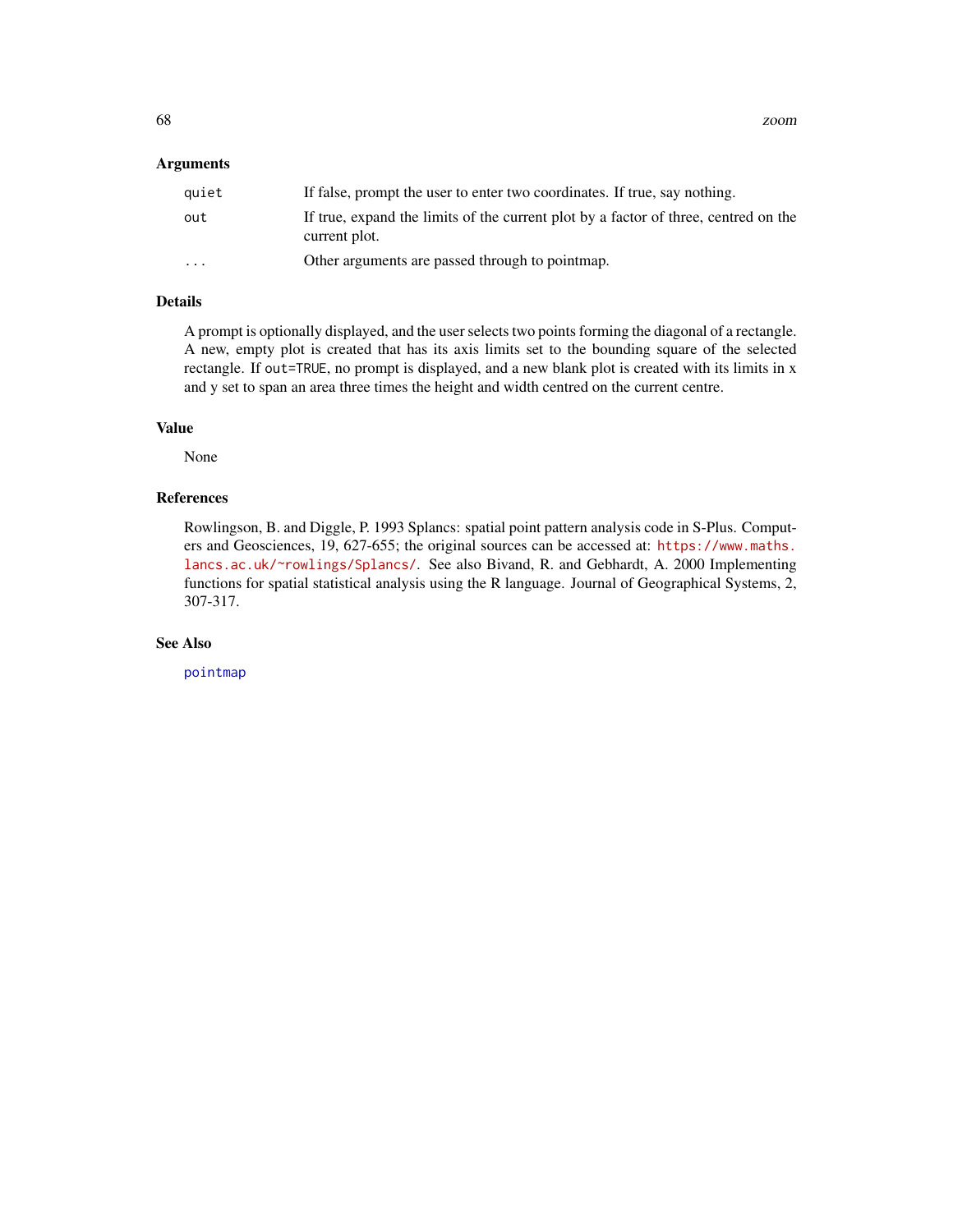# <span id="page-68-0"></span>Index

∗ datasets amacrines , [4](#page-3-0) bodmin , [7](#page-6-0) burkitt , [7](#page-6-0) cardiff , [9](#page-8-0) okblack , [41](#page-40-0) okwhite , [42](#page-41-0) southlancs , [55](#page-54-0) uganda , [67](#page-66-0) ∗ spatial addpoints , [3](#page-2-0) areapl , [4](#page-3-0) as.points , [5](#page-4-0) bboxx , [6](#page-5-0) csr , [9](#page-8-0) delpoints , [11](#page-10-0) dsquare , [11](#page-10-0) Fhat , [12](#page-11-0) Fzero, [13](#page-12-0) gen , [14](#page-13-0) getpoly , [15](#page-14-0) Ghat, [16](#page-15-0) gridpts , [17](#page-16-0) inout , [17](#page-16-0) inpip , [19](#page-18-0) is.points , [20](#page-19-0) k12hat , [20](#page-19-0) Kenv.csr , [21](#page-20-0) Kenv.label, [22](#page-21-0) Kenv.pcp, [23](#page-22-0) Kenv.tor, [25](#page-24-0) Kenv.tor1, [26](#page-25-0) kernel2d , [27](#page-26-0) kernel3d , [29](#page-28-0) kernrat , [30](#page-29-0) kerview , [31](#page-30-0) khat , [32](#page-31-0) khvc , [34](#page-33-0) khvmat , [35](#page-34-0)

mpoint , [36](#page-35-0) mse2d , [37](#page-36-0) n2dist , [38](#page-37-0) nndistF , [39](#page-38-0) nndistG , [40](#page-39-0) npts , [41](#page-40-0) pcp , [42](#page-41-0) pcp.sim , [44](#page-43-0) pdense , [45](#page-44-0) pip , [46](#page-45-0) plt , [47](#page-46-0) pointmap , [47](#page-46-0) polymap , [48](#page-47-0) print.ribfit , [49](#page-48-0) ranpts , [50](#page-49-0) rLabel , [51](#page-50-0) rtor.shift , [52](#page-51-0) sbox , [53](#page-52-0) secal , [53](#page-52-0) Shift , [54](#page-53-0) splancs , [56](#page-55-0) spoints , [57](#page-56-0) stdiagn , [57](#page-56-0) stkhat , [58](#page-57-0) stmctest, [60](#page-59-0) stsecal, [61](#page-60-0) stvmat, [62](#page-61-0) thin, [63](#page-62-0) tor.shift , [64](#page-63-0) tribble, [65](#page-64-0) triblik , [66](#page-65-0) zoom , [67](#page-66-0) addpoints , [3](#page-2-0) amacrines , [4](#page-3-0) areapl , [4](#page-3-0) as.points , [5](#page-4-0) bbox , *[6](#page-5-0)*

bboxx , [6](#page-5-0) , *[53](#page-52-0)*